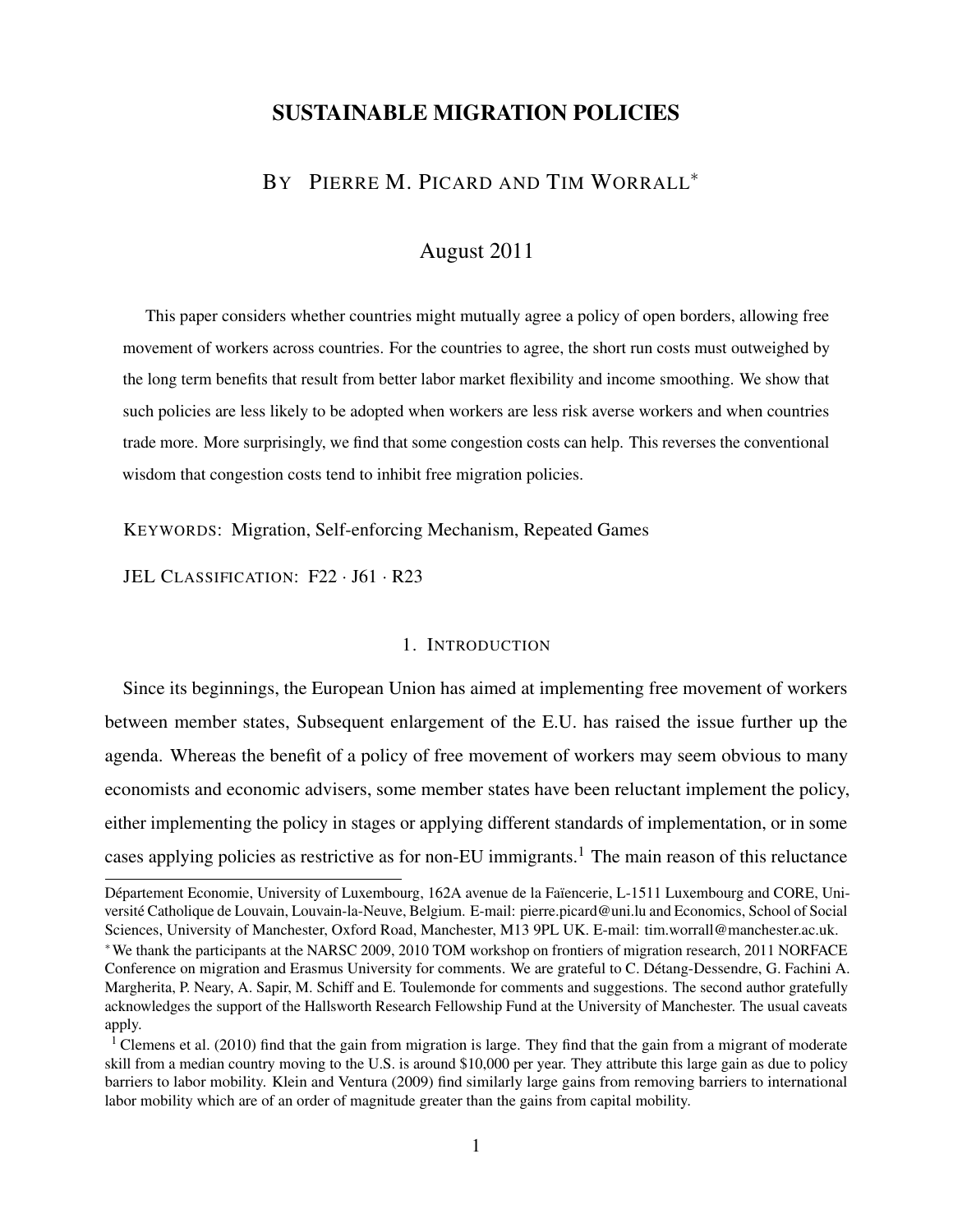lies in the fear that inflows of migrant workers may depress local labor market conditions and the welfare of the host country workers.<sup>[2](#page-1-0)</sup>

In this paper, we discuss the decision of countries to open their borders to workers and adopt policies of unconditional or uncontrolled movements of workers. Free movement of workers and labor market integration, as well as product market integration, has been a regular topic on the agenda of the socio-economic projects of both the E.U. and N.A.F.T.A. The topic has featured in discussions about the assent of new member states to the E.U. and in the assessment of Mexican migration to the U.S. In this paper, we consider that countries implement a policy of free movement of workers only if it is sustainable or self-enforcing. That is, each country should be better-off with the policy at each point in time taking into account any short run costs and long term future benefits. We present a model where migrants impose a negative externality on locals through increased congestion of local factors (e.g. land, local resources, local capital, etc.) or through adverse changes in the terms of trade. However by agreeing on a policy of free movement of labor a country may increase the future expected utility of its citizens because it allows its labor force to reallocate in response to future productivity shocks and therefore benefit from improved labor market flexibility. In addition, risk averse workers benefit from better income smoothing under the policy of free movement of labor.

We develop a two-country trade model where individuals consume both a local non-traded good and two traded goods: one produced locally and one produced abroad. We assume Cobb-Douglas preferences, so goods are imperfect substitutes with a unit elasticity of substitution. Workers inelastically supply one unit of labor in the production sectors of their country of residence. Production is subject to decreasing returns to scale (congestion) and country specific productivity shocks. With a policy of free movement of workers, individuals are free to move and reside in the country where they find an employment contract. We first analyze the short run equilibrium under this policy and discuss the resulting efficiency in the labor market. We show that a policy of free movement of workers yields an excess agglomeration of the labor force in the high productivity country except in specific cases. This excess agglomeration occurs because migrating workers do not internalize

<span id="page-1-0"></span> $2$  In April 2011, such a fear has enticed France to threaten to suspend its obligation to the E.U. freedom of movement (Schengen Treaty) because of the threat of abnormal flow of migrants from Italy. See for instance *The Telegraph*, 22 April 2011.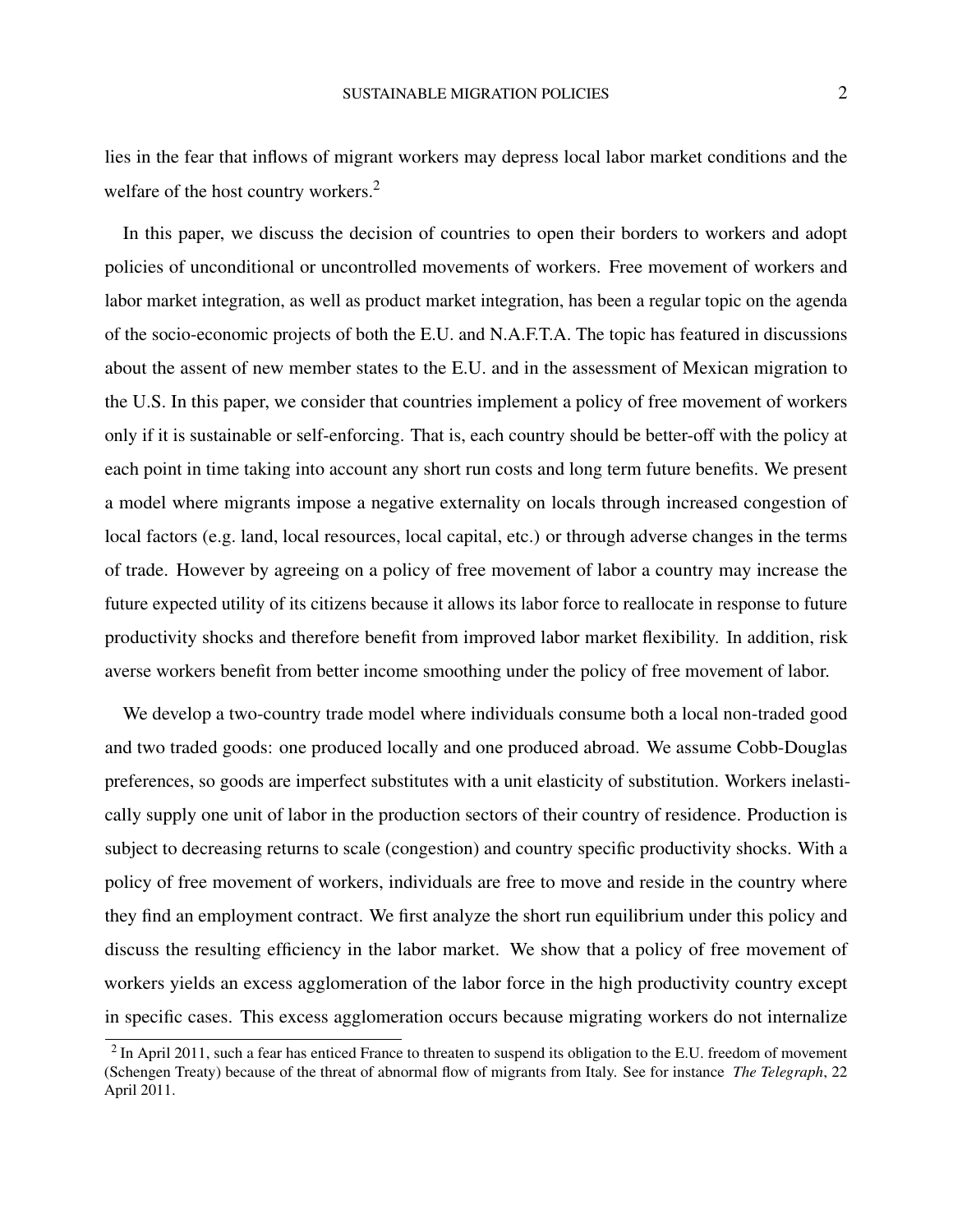the effect of their move on the productivity and consumption basket of local workers. In our model, there is no excess agglomeration only in three specific cases: when all goods are traded, when no goods are traded and when the production function displays infinitely decreasing to scale (full congestion). In all other cases, the local workers in the higher productivity country incurs a short run cost from uncontrolled inflows of workers. Interestingly this cost is highest when the production process displays no congestion effect (constant returns to scale) and each country trades a significant share of its total production. The cost therefore, mainly stems from the adverse change in the terms of trade. Note that the presence of trade effects qualifies the common idea that international workers movements have no effect on natives in closed economies that produce under constant returns to scale (or where capital perfectly adapts to the labor inflow). The inflows of workers may have no impact on wages, but have adverse effect on the relative import prices and the consumption basket of domestic workers. As presented above, the policies of free movement of workers are a concern for economies such as Europe and North America that have significant trade and labor mobility. So, one should not neglect the impact of trade on migration incentives and on the adoption of migration policies.

We then discuss the dynamic trade-off between the short cost of the policy of free movement of workers and its long run benefit in terms of labor market flexibility and insurance. Because free movement of workers has the effect of unifying the two countries' labor markets, workers benefit from better job opportunities. In addition, a policy of free movement of workers frees the individuals (and their descendants) from economically depressed areas and allows them to smooth their consumption by relocating to more productive regions. We set up a dynamic model where, under free movement of workers, individuals freely choose their work location in each time period. Free movement of workers becomes a sustainable common policy if and only if no country finds it optimal to breach the policy by blocking inflows of workers or not renewing the foreign workers' work permits. Unsurprisingly, we show that the common policy is more sustainable if individuals and governments become more patient. More interestingly, we show that the common policy becomes less sustainable when the countries trade more goods. This is because the terms of trade partly absorbs productivity differences and diminish the benefit of labor market flexibility. We also show that reductions of congestion effects have a non-monotone impact on the sustainability of the policy of free movement of workers. When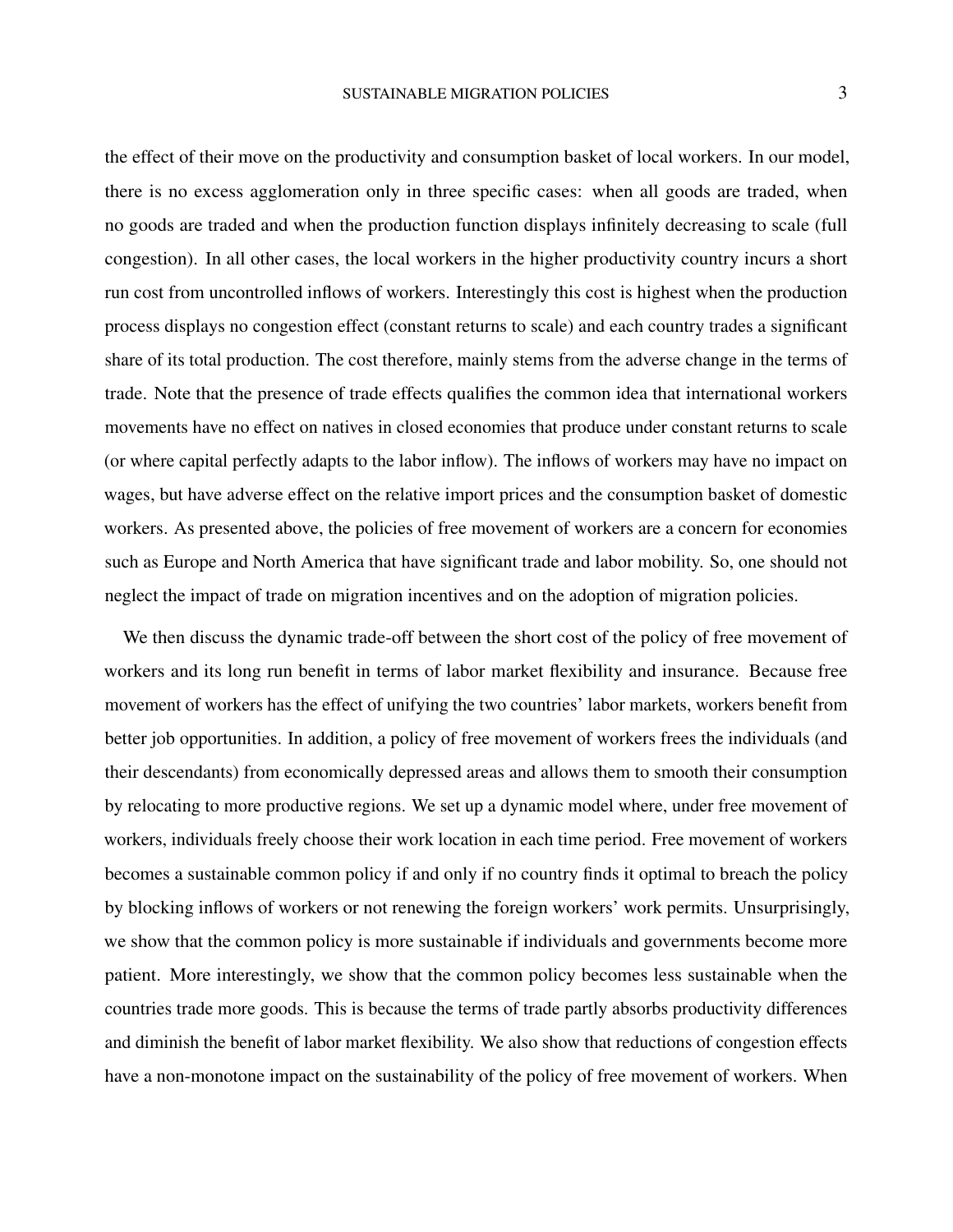congestion effects are important (i.e. strong decreasing returns to scale), a reduction in congestion diminishes the negative impact of the inflows of international workers on local wages and makes the policy more likely to be sustained. By contrast, when congestion effects are weak (i.e. weak decreasing returns to scale), local wages respond too weakly to inflows of international workers and become bad signals for immigrants. The resulting excessive agglomeration of the labor force in high productivity countries may be too high a short run cost for natives to pay making the policy of free movement unsustainable. Finally, we show that free movement of workers is more likely to be implemented when individuals are more risk averse. In this case, free movement of workers smoothes individual income and plays the role of an insurance scheme. Therefore more risk averse workers are more likely to support international labor mobility.

In this paper we also make a distinction between uncontrolled movement of workers that unconditionally grant work permits and uncontrolled migration policies that grant citizenship rights to incoming workers. Article 45 of the Lisbon Treaty sets out E.U. labor movement policy. It specifies that individuals who qualify for "worker" status shall unconditionally get permission to work throughout the E.U. while retaining their native citizenship rights. Similarly, in the N.A.F.T.A., TN status offers work permits to workers (typically Canadians) but not U.S. nationality and all its associated rights. Under such a policy, immigrants are not formally part of the electoral constituencies of the host country and may regularly need to renew their work permits. A more challenging policy would therefore be a *full right migration policy* that unconditionally grants full citizenship rights and duties to all migrants. We analyze this policy and compare it to that of free movement of workers. We show that the full right migration policies are less likely to be adopted and sustained. For some parameter values, such policies are never adopted if countries unconditionally offer citizenship rights to migrants. This helps explain why uncontrolled movement of workers can be implemented in economies such as the E.U., whereas policies that grant full citizenship rights generally remain controlled by strict migration conditions and quotas.

### *Related literature*

This paper is related to several strands of literature. First it relates to the literature emphasizes that governments cannot commit to policies in advance and will re-evaluate policy at each point in time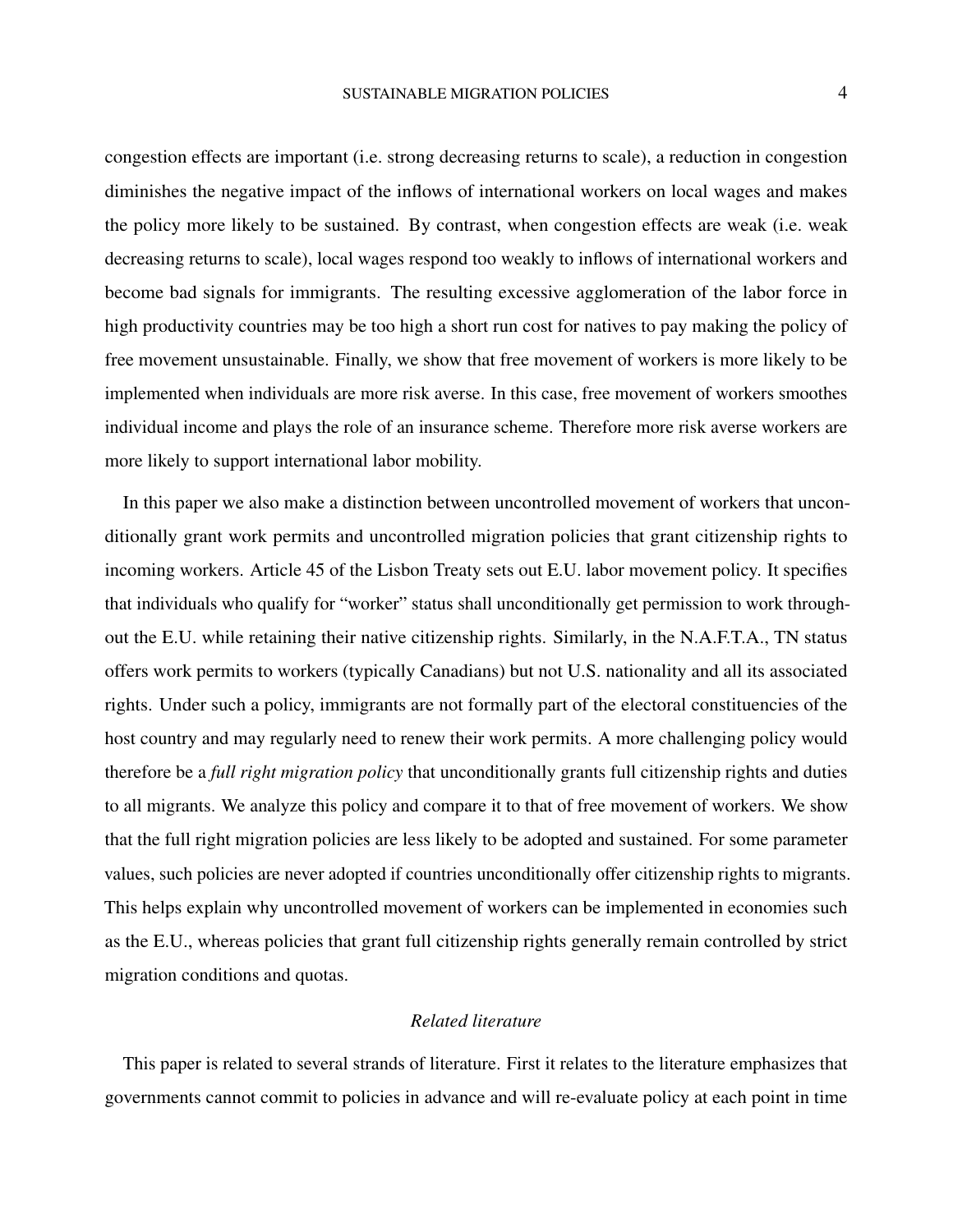weighing any current losses from the policy against possible future expected gains (See e.g. [Acemoglu](#page-41-0) [et al.](#page-41-0) [2010,](#page-41-0) [Chari and Kehoe](#page-41-1) [1990\)](#page-41-1). Our analysis also relates to [Thomas and Worrall](#page-44-0) [\(1988\)](#page-44-0) who discuss self-enforcing insurance mechanisms.<sup>[3](#page-4-0)</sup> The present paper differs however in two regards from this literature. First the motivation for exchange comes from labor flexibility and the potential beneficial effects of the mobility of workers. Such gains from flexibility help countries offset the short term cost of inflows of international workers by the longer term expected future benefits. Secondly, the present paper focuses on the adoption of market based policies rather than first-best policies. That is we shall suppose that governments do not have the ability to finely control the international labor movement decisions but can either opt for free movement or no movement of labor. Thus with free movement of labor the allocation is determined by individual migration decisions and market forces and is not in the direct control of government. This not only makes our discussion more realistic in the case of the E.U. integration but it also significantly simplifies the analysis and adds the potential externality of migrants on local workers. Indeed, each migrant does not internalize the effect of his/her migration decision to on domestic and foreign wages and the terms of trade.

It also relates to the literature which analyzes the effect of migrants on the welfare of local workers. The empirical relevance of the wage impact of migration is a much debated issue (see e.g. [Borjas](#page-41-2) [2003,](#page-41-2) [Borjas et al.](#page-41-3) [1996,](#page-41-3) [Card](#page-41-4) [1990,](#page-41-4) [Ottaviano and Peri](#page-43-0) [2005\)](#page-43-0). Broadly speaking, the literature suggests that competition from foreigners is likely to harm workers, especially those at the bottom end of the income scale.<sup>[4](#page-4-1)</sup> By presenting a general equilibrium model where labor movements can have a negative or a zero short run impact on local welfare, we claim to capture the empirical facts.

<span id="page-4-0"></span> $3$  Empirical applications of informal insurance theory have primarily focused on individual relationships within villages in less developed country [\(Ligon et al.](#page-43-1) [2002\)](#page-43-1).

<span id="page-4-1"></span><sup>&</sup>lt;sup>4</sup> In fact, the empirical literature on the effect of migration on local labor markets does not reach a clear consensus. As a case in point, early studies could not confirm strong and significant long-run effects of immigration on local wages [\(Borjas et al.](#page-41-3) [1996,](#page-41-3) [Card](#page-41-4) [1990\)](#page-41-4). While it was admitted that most of the economic gain from migration accrues to the migrants [\(Boeri and Brücker](#page-41-5) [2005\)](#page-41-5), the impact of worker's conditions in the receiving countries has been more debated [\(Faini et al.](#page-42-2) [1999\)](#page-42-2). Because the above studies were not concerned with the crowding out of natives by immigrant workers, which potentially eliminated any wage effects [\(Filer](#page-42-3) [1992\)](#page-42-3), researchers have been tempted to avoid spatial studies of localized labor inflows and have preferred to consider the impact on the entire labor market. For example, the 1980 Cuban immigration may have been important in Miami but small for the whole U.S. labor market. Under such a strategy, [Borjas](#page-41-2) [\(2003\)](#page-41-2) measured significant and negative effects of immigration on U.S. wages, harming more importantly the low skilled. [Ottaviano and Peri](#page-43-0) [\(2005\)](#page-43-0) recently analyzed the effect of migration by modeling labor as a differentiated input in general equilibrium. Those authors found negative partial effect of immigrants on natives within the same group of workers but with significantly mitigated effects on the overall economy. See [Okkerse](#page-43-2) [\(2008\)](#page-43-2) for an extensive summary.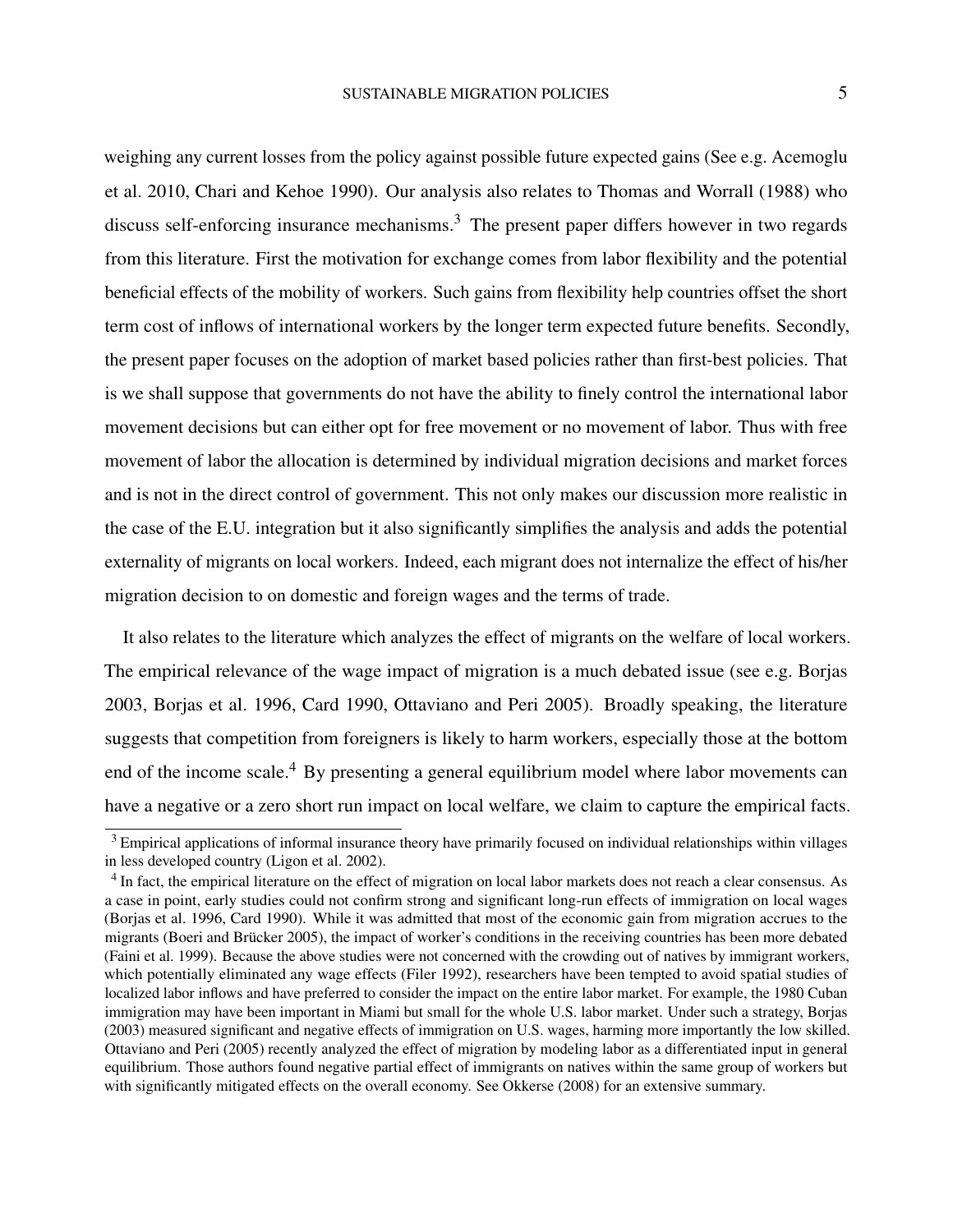However, for the sake of analytical tractability, our neoclassical analysis of the labor market focuses on the benchmark case of homogenous workers. As a result, the interpretation of our results must probably be restricted to the situations where governments weigh most heavily the welfare of low skilled workers, either because of distributional concerns or because of the weight of low skilled workers in the political decision making process (perhaps along median voter lines).

Our discussion is nevertheless driven by a general concern about public opinion in many democratic countries, which appear relatively hostile to immigration.[5](#page-5-0) As reported by [Scheve and Slaughter](#page-44-1) [\(2001\)](#page-44-1), [Chiswick and Hatton](#page-41-6) [\(2003\)](#page-41-6) and [Mayda](#page-43-3) [\(2006\)](#page-43-3), public opinion in democratic countries has been far more anti-immigrant than has public policy in recent decades.<sup>[6](#page-5-1)</sup> Our discussion anchors to this negative attitude towards immigration and focuses on the willingness to implement free movement of labor with other states and countries. In our discussion the motivation of this attitude is rooted in individuals' anticipations of labor markets rather than in possible (mis-)perceptions of multiculturalism or criminality. Our analysis of the acceptability of free movement of workers becomes even more relevant in the E.U. because of recent suspicions of a "race to the top" in the migration policies of the E.U. member states particularly in respect of the new member countries [\(Kvist](#page-42-4) [2004\)](#page-42-4). Whereas E.U. member states recently opened their borders to labor, many seemed to strengthen their migration requirements. The current paper offers a possible explanation for this issue.

The paper also relates to a strand of the international trade literature concerned with the relationship between trade and migration. This literature has indeed investigated the substitution between trade and migration policies and the complementarity between movements of goods and workers. In the Heckscher-Ohlin framework, trade and migration are substitute in the sense that they have the same impact on prices [\(Mundell](#page-43-4) [1957\)](#page-43-4). In its simplest version with symmetric country productivities, this framework leads to factor price equalization and therefore eliminates any incentives for migration. So, movements of workers must stem from exogenous asymmetries. When the framework is enriched with

<span id="page-5-0"></span> $5$  The number of citizens stating that there are "too many" immigrants is 77% in the U.S., 67% in France, 78% in the U.K. [\(Pew Global Attitudes Survey](#page-43-5) [2007\)](#page-43-5). In Australia, his number rose for 16% to 68% during the period 1961-1988. In many democratic countries the support for anti-immigration political parties is not negligible (e.g. the extreme right in the second tours of French Presidential Election in 1974 and 2002).

<span id="page-5-1"></span><sup>6</sup> This puzzle can be explained by the presence of industry interest groups and by the existence of an election bias due to voters' participation incentives [\(Facchini and Mayda](#page-42-5) [2008,](#page-42-5) [Mayda](#page-43-3) [2006,](#page-43-3) [Müller and Tai](#page-43-6) [2009\)](#page-43-6).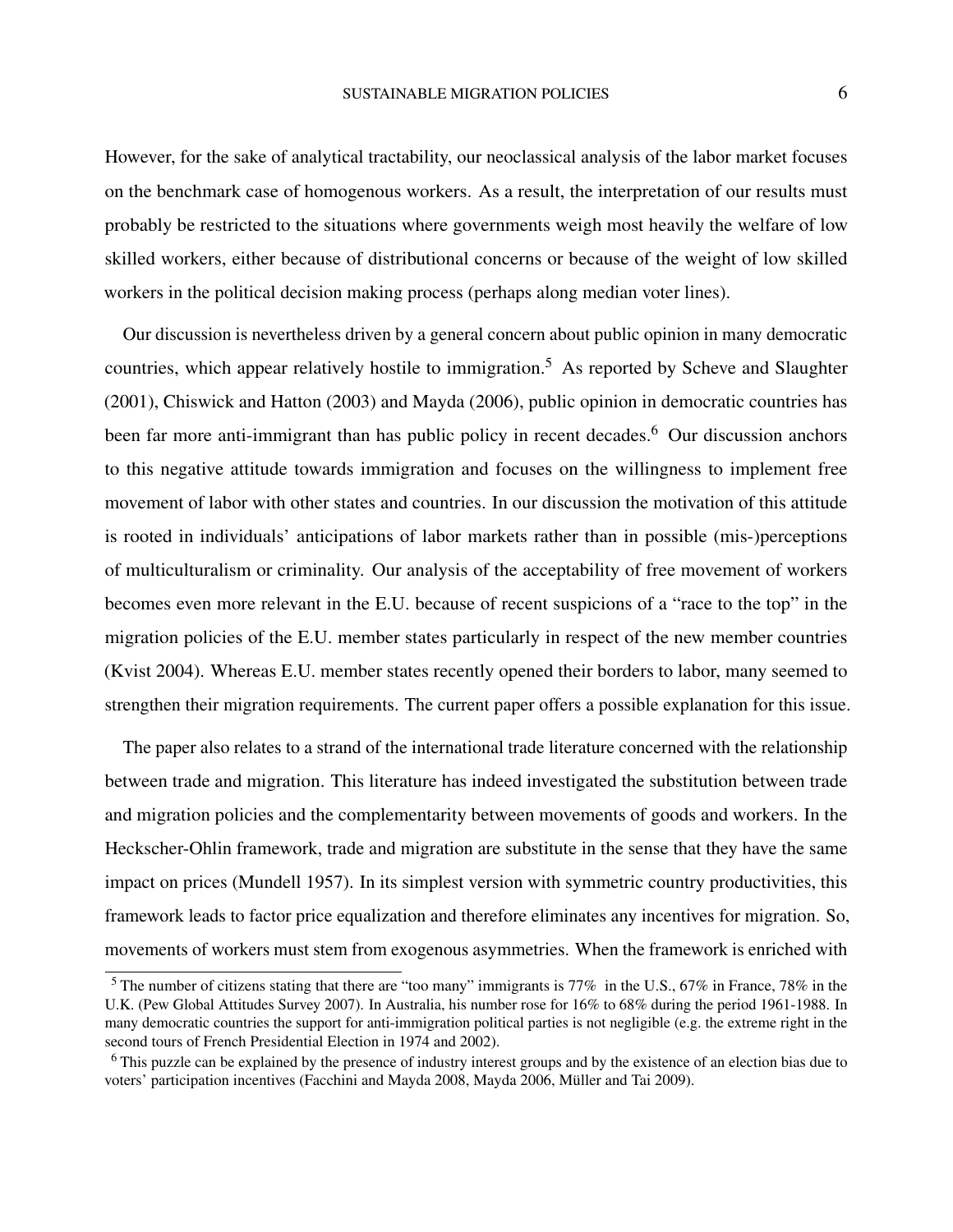productivity differences, movements of workers and commodities can be shown to be complements as they vary in the same direction after positive productivity shocks [\(Markusen](#page-43-7) [1983\)](#page-43-7). Such a shock leads one country to increase its exports, which raises domestic wages and attracts more immigrants.<sup>[7](#page-6-0)</sup> Our model follows this track and presents a simple and analytically tractable Ricardo-Viner model that includes two countries, two tradeable goods, three factors (labor and two country specific factors) in addition to productivity shocks. It reproduces the complementarity between the movements of workers and goods mentioned above: in the sense that productivity shocks stimulate both exports and immigration. It is important to note that our model also reproduces the fact that the policies of free movement of workers and goods are substitutes. Both trade and free migration policies reduce the effect of productivity shocks on labor market inefficiencies and income fluctuations. Indeed, the impact of productivity differences on individual consumption is reduced not only by the relocation of workers but also by the change in the terms of trade. As a main consequence, countries are more likely to reject a policy of free movement of workers if they trade more. This gives an possible explanation for why E.U. member states become more reluctant to free the movement of their workers as soon as their trade barriers have been removed. Those countries may simply expect that the terms of trade will attenuate income discrepancies and they do not expect that future gains from migration outweigh the current loss of an increased congestion of local factors.<sup>[8](#page-6-1)</sup>

The paper is also related to the political economy literature that considers the dynamic trade-offs in migration policy acceptability. For instance, [Dolmas and Huffman](#page-42-6) [\(2004\)](#page-42-6) show that the number of voters supporting immigration rises when immigrants are denied voting rights. [Ortega](#page-43-8) [\(2010\)](#page-43-8) shows that, in the presence of upward social mobility, unskilled workers may favor the immigration of low skilled foreigners to sustain their future majority and thereby advantages from income redistribution. This literature focuses on the domestic benefits from a controlled immigration from an outside world (typically, an infinite supply of immigrants) whereas our paper concentrates on the mutual benefits

<span id="page-6-0"></span><sup>7</sup> Several authors have qualified and extended these results. See e.g. [Neary](#page-43-9) [\(1995\)](#page-43-9) and [Schiff](#page-44-2) [\(2006\)](#page-44-2).

<span id="page-6-1"></span><sup>&</sup>lt;sup>8</sup> The idea of substitution between trade and migration is also conveyed by policy makers. For instance, the German foreign affairs minister, Mr Kenkel, set a priority to open trade to Eastern European countries as a means to alleviate the migration threat caused by the collapse of Eastern European regimes [\(](#page-43-10)*Financial Times*, 24 March 1994). Similarly, promoting the N.A.F.T.A. agreement, the Mexican President Salinas stated in 1991 free trade means "more jobs . . . [and] higher wages in Mexico, and this in turn will mean fewer migrants to the United States and Canada. We want to export goods, not people." [\(Martin](#page-43-11) [2010;](#page-43-11) p.7).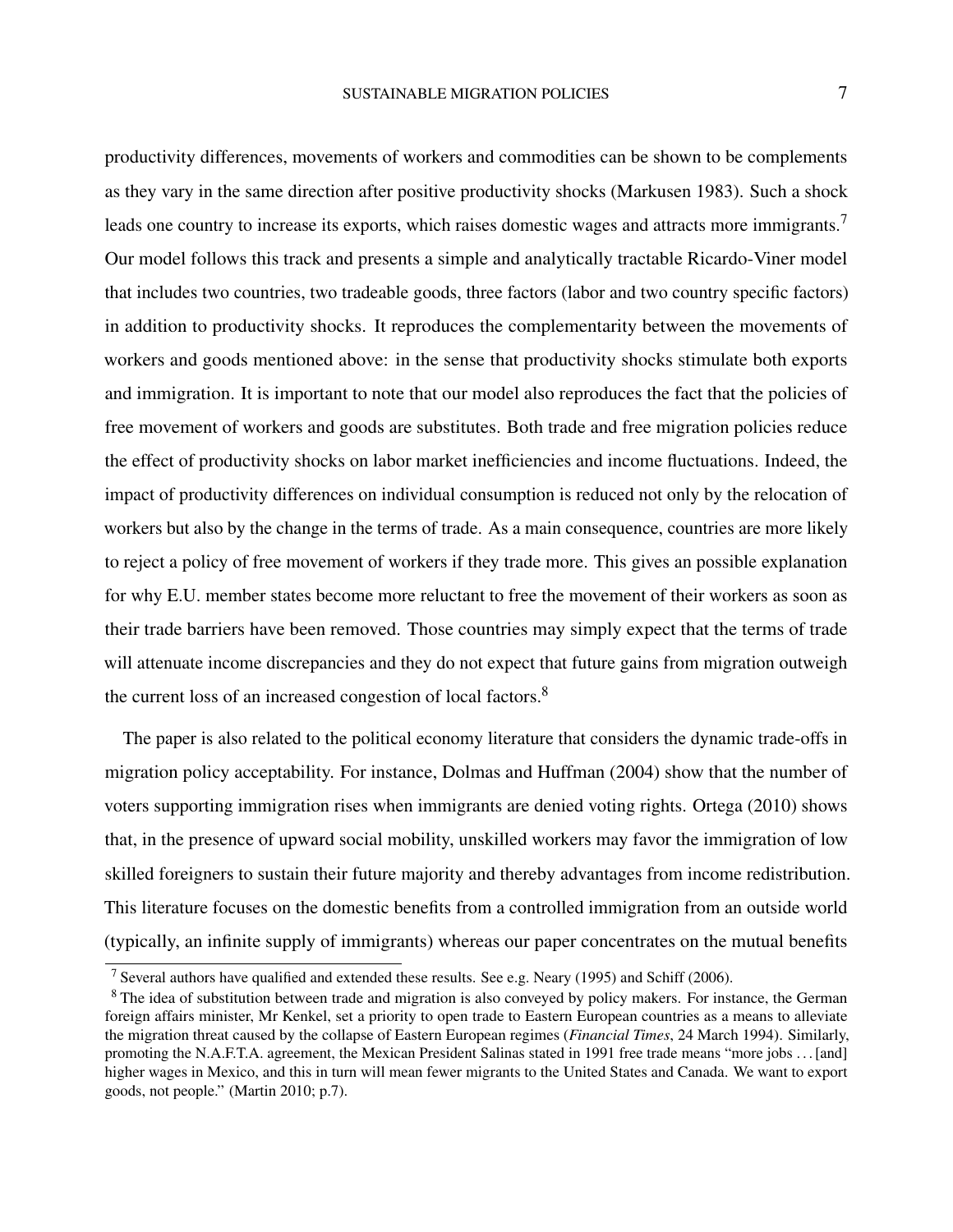that a group of countries find in sharing their labor markets through an uncontrolled immigration policy. In addition, this literature generally does not consider the impact of trade on the adoption of migration policies. In our opinion, our setup seems more appropriate to discuss the flexibility and insurance motivations of policies favoring free movement of workers within the E.U. or N.A.F.T.A.

Finally, the paper is related to the literature about regional risk sharing [\(Asdrubali et al.](#page-41-7) [1996\)](#page-41-7). The present paper indeed suggests that the benefit of sharing local productivity risks is an important factor in the decision to adopt the common policy of free movement of workers. The policy allows individuals to diversify their human capital risk by letting them choose the most productive location. In theory, individuals could also diversify their risk by buying short diversified portfolios of international assets. However, this strategy is not followed by workers (in particular those with low and average incomes) who are often credit constrained and who mainly invest in their domestic housing market and stock markets [\(French and Poterba](#page-42-7) [1991\)](#page-42-7). For this reason the present paper abstracts from the possibility of asset diversification.

The paper is organized as follows. We present the model in Section 2 while Section 3 derives and discusses the short run equilibrium. Section 4 discusses sustainable policies of free movement of workers that grant work permits to moving workers. Section 5 extends those policies to immigration policies that grant citizenship rights to moving workers. Section 6 studies some important extensions to permanent productivity differences and to countries with unemployment. The last section concludes.

### 2. THE MODEL

We consider a two-country model in which a domestic country produces a tradeable good *X* and a local non-tradeable good  $Z$ . The foreign country produces another tradeable good  $X^*$  and local non-tradeable good *Z* ∗ . Consumer's preferences for goods are given by the utility function *U*(*C*) where *U* is an increasing and concave function and where *C* is a Cobb-Douglas composite good  $C \equiv K X^{\gamma/2} (X^*)^{\gamma/2} Z^{1-\gamma}$  and *K* is a constant. The parameter  $\gamma \in [0,1]$  expresses the preferences for tradeable goods as well as their share in the whole economy.<sup>[9](#page-7-0)</sup> In this paper, we use the parameter  $\gamma$  to discuss the importance of trade between countries. For instance, when  $\gamma = 0$ , consumers demand only

<span id="page-7-0"></span><sup>&</sup>lt;sup>9</sup> For the sake of simplicity, we assume symmetric trade preferences  $(\gamma/2, \gamma/2)$ . Results are qualitatively the same for asymmetric trade preferences  $(\gamma/2, \gamma^*/2)$ .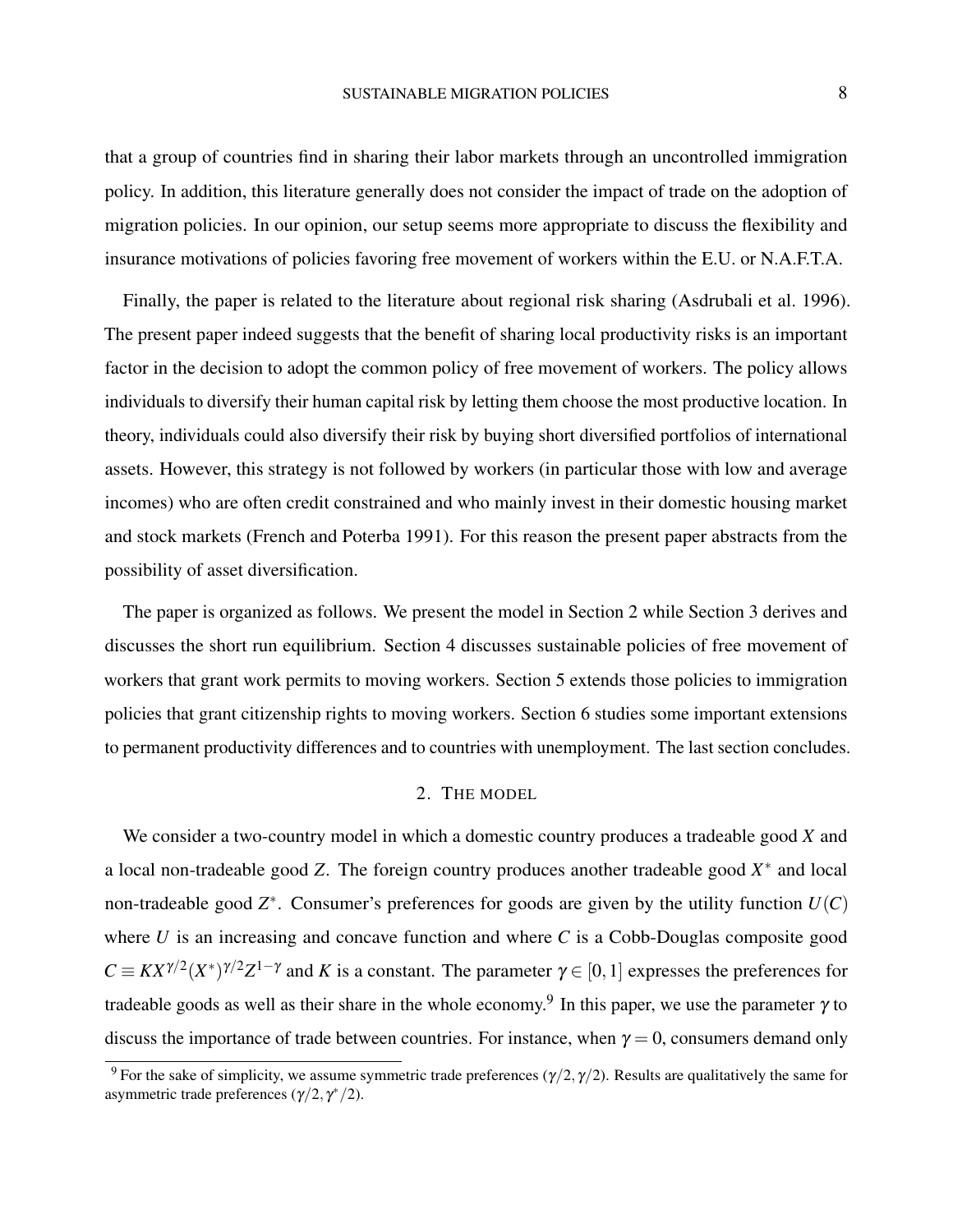the local non-traded good *Z*; there is no trade. When  $\gamma = 1$ , consumers demand only the traded goods; all goods are traded. The former case is generally assumed in the migration literature while the latter is analyzed in the international trade literature about movements of factors and goods. Our model attempts to make a link between the two literatures.

The domestic country has *L* worker-consumers and the foreign country  $L^*$  where  $L + L^* = \bar{L} > 0$  and  $\bar{L}$  finite. For the sake of analytical tractability we assume that labor is homogeneous. Each individual inelastically supplies one unit of labor. In the domestic (foreign) country,  $L_X(L_X^*)$  individuals work in the tradeable good sector while  $L_z(L_z^*)$  are employed in the local non-tradeable good sector. Workers freely move between sectors and are thus paid the same wage  $w(w^*)$  in each sector.

Each tradeable and non-tradeable sector includes a unit mass of firms that produce according to a production function  $F_i(L_i) = \alpha L_i^{\beta}$  $i^{\rho}$ ,  $i \in \{X, Z\}$ , where  $L_i$  is the firm's labor and where  $\alpha > 0$  and finite, and  $\beta \in (0,1]$  denote two parameters for productivity and congestion, which we assume to be identical across firms and sectors for the sake of simplicity. The same production function applies to the foreign country with a productivity parameter  $\alpha^* > 0$  (though with  $\beta$  common across countries). For  $\beta < 1$  the firm's marginal product  $F_i'(L_i) = \alpha \beta L_i^{\beta - 1}$  $\int_{i}^{p-1}$  decreases with the size of the labor force  $L_i$ . Production displays constant returns to scale or no congestion if  $\beta = 1$ . In this case, each worker's marginal productivity (and wage) remains constant whatever the size of the domestic production and labor force. By contrast, production displays decreasing returns to scale or congestion if  $\beta$  < 1. In the limit,  $\beta \to 0$ , there is full congestion and output is equal to  $\alpha$ , which is independent of the size of the labor force. In this case, production can be interpreted as a crop of fixed size  $\alpha$ .

We here make two remarks about the congestion assumption. First, the congestion force can be interpreted either at a firm or sector level. At a firm level, each firm, which hires *L<sup>i</sup>* workers, can be thought of holding a unit of local indivisible capital, which embeds either natural resources like land or water or local human resources like local human capital, entrepreneurial skills, etc. At the sector level decreasing returns to scale can be interpreted as the sharing of common infrastructures, resources and land. In this case, the production function  $F_i(L_i)$  applies to each sector  $i \in \{X, Z\}$ with  $L_i$  being the sector employment and then each firm can be interpreted as experiencing a sector specific productivity  $g_i = F'_i(L_i) = \alpha \beta L_i^{\beta - 1}$  $\frac{p-1}{i}$ . Second, the reader may interpret the no-congestion case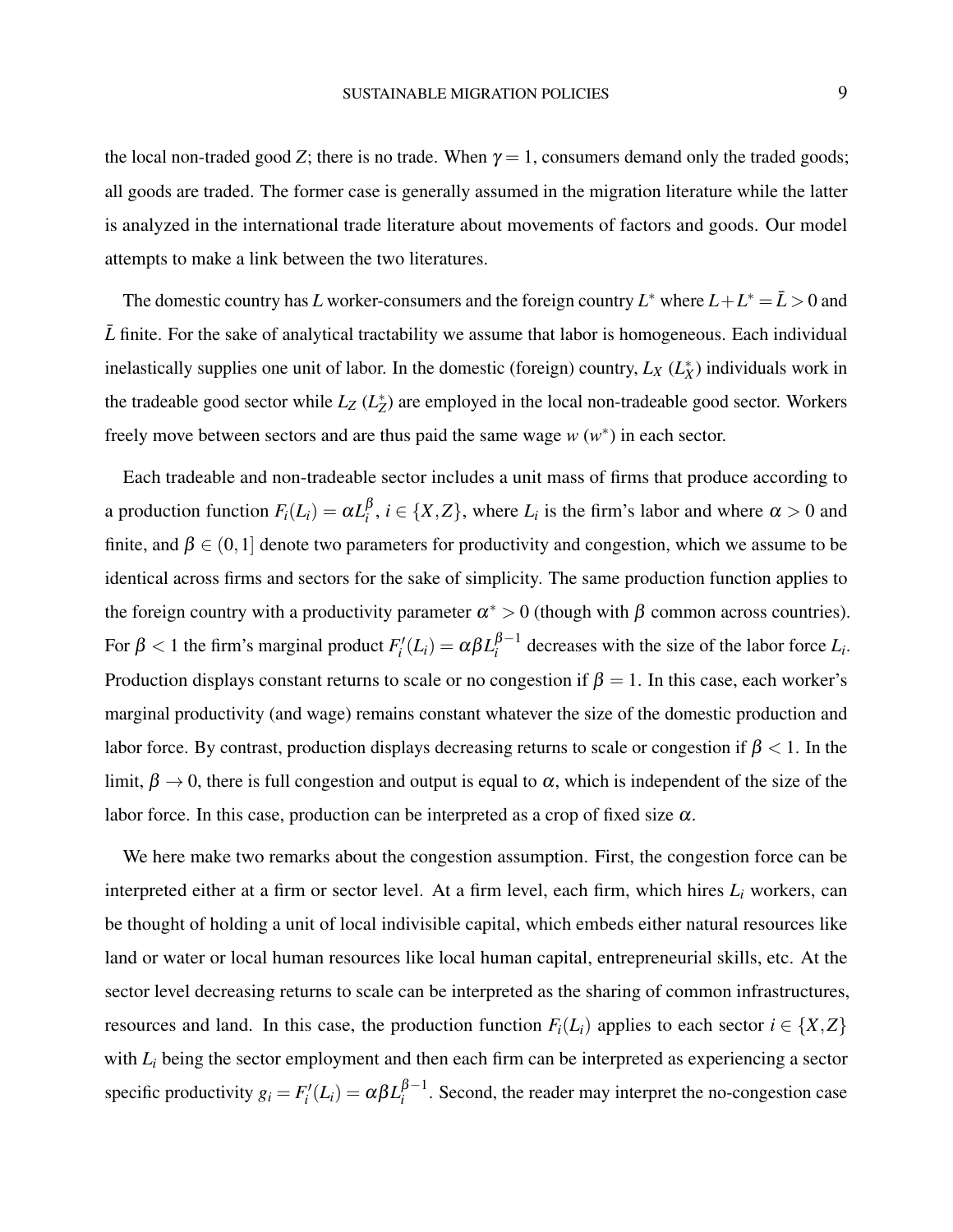$(\beta = 1)$  as a case where production involves capital and labor and where capital is instantaneously and elastically supplied.<sup>[10](#page-9-0)</sup> As commonly argued, migration may have no effect on wages when firms' capital demand is not fixed. However, Section 3 shows that the absence of congestion does not eliminate the possibility of short-run an excess agglomeration of the work force in the high productivity country. Moreover, in a dynamic setting like the one we will develop in Section 4, capital is likely to be allocated in the time period before the realization of productivity shocks. The production function therefore displays decreasing returns to scale in the short-run and labor demand is downward sloping. [Hamermesh](#page-42-8) [\(1993\)](#page-42-8) provides ample empirical evidence about such downward sloping labor demand functions at the firm and sector levels while [Borjas](#page-41-2) [\(2003\)](#page-41-2) presents evidence at the country level. The fact that international labor movements impact on local wages is crucial for a possible public reluctance to uncontrolled movements of workers. Finally, we assume initially that there is no trade friction and no price rigidity in either the labor or product markets.<sup>[11](#page-9-1)</sup> For simplicity we assume that profits are redistributed to local individuals.

### 3. SHORT RUN EQUILIBRIUM

We now determine the short run equilibrium where individuals consider just current payoffs in their decisions to move to another country. For the sake of conciseness, we characterize the variables for the domestic country, those for the foreign country being symmetric. We first establish the equilibrium for immobile labor, then we characterize and discuss the equilibrium under free movement of worker and finally we discuss the issue of excess migration.

Market equilibrium Let us first suppose that labor is not allowed to move between countries. The equilibrium consists of a set of prices, wages, income and sectorial labor distribution that satisfy both profit maximization and market clearing conditions for labor and goods. The solution of the model is standard and detailed in [Appendix A.](#page-44-3) Firms hire workers so that their marginal product of labor equates wages:  $P_i F'_i(L_i) \equiv P_i \alpha \beta L_i^{\beta-1} = w$ . Under iso-elastic labor demand, their sales and profits are proportional to the wage bill so that  $P_iF_i(L_i) = wL_i/\beta$ . Because production functions are

<span id="page-9-0"></span><sup>&</sup>lt;sup>10</sup> For instance, under Cobb-Douglas production function of labor and capital, capital is proportional to labor and the marginal product of labor is constant under the optimal demand of capital.

<span id="page-9-1"></span> $11$  The assumption is relaxed in Section 6.2.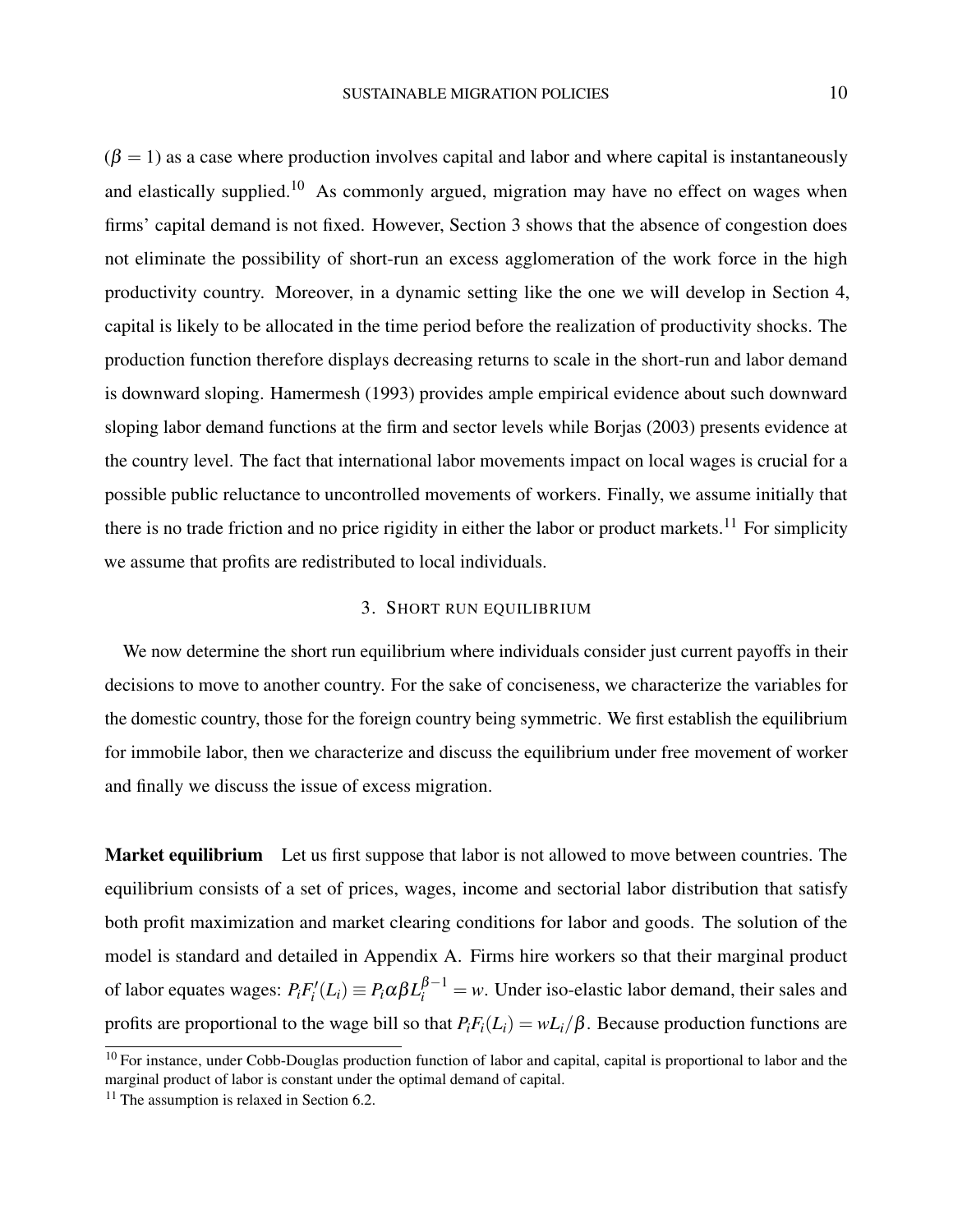similar across sectors, labor allocates across the tradeable and non-tradeable sectors according to their respective product demands:  $L_X = \gamma L$  and  $L_Z = (1 - \gamma)L$ . When the markets of the tradeable goods clear, the terms of trade adjust to balance the values of exports and imports. As consequence, one can show that wages adjust so that

<span id="page-10-0"></span>
$$
(1) \t\t\t w/w^* = L^*/L.
$$

This shows that the relative wage rate adjusts to changes in the allocation of labor between countries.

The individual consumption in each country is given by the equilibrium consumption of the composite good  $C = (P_X)^{-\gamma/2} (P_X^*)^{-\gamma/2} (P_Z)^{\gamma-1} Y/L$ , where the constant *K* defined above is normalized so that the constant terms multiplying this expression are canceled out. Given  $Y/L = \beta^{-1}w$ , and using the prices in wage units computed above, we have

(2) 
$$
C(L) = A \left(\frac{L^*}{L}\right)^{\beta \gamma/2} L^{\beta - 1},
$$

where  $A = \alpha (\alpha^*/\alpha)^{\gamma/2}$ . A symmetric expression holds for individual consumption in the foreign country:

<span id="page-10-1"></span>
$$
C^*(L) = \left(\frac{\alpha^*}{\alpha}\right)^{(1-\gamma)} C(\bar{L}-L).
$$

Individual consumption and migration respond to congestion and trade in the following ways. First, when there is no congestion ( $\beta = 1$ ), individual consumption is  $C(L) = A(L^*/L)^{\gamma/2}$ , which declines as more labor is allocated to the home country. This fall in consumption occurs because the relative wage rate declines and foreign traded goods become relatively less expensive (see equation [\(1\)](#page-10-0)). When there exists some congestion ( $\beta$  < 1), a greater labor supply also leads to lower real wages making home products also relatively more expensive. Second, when congestion is very important ( $\beta \rightarrow 0$ ), individual consumption is  $C(L) = AL^{-1}$ , which inversely depends on the local labor supply. This case corresponds to a situation where local workers evenly share a fixed crop that depends only on the productivity parameters. Workers are nevertheless able to exchange a part of their crop so that their final consumption is diversified and is proportional to the compound shock *A* rather than their own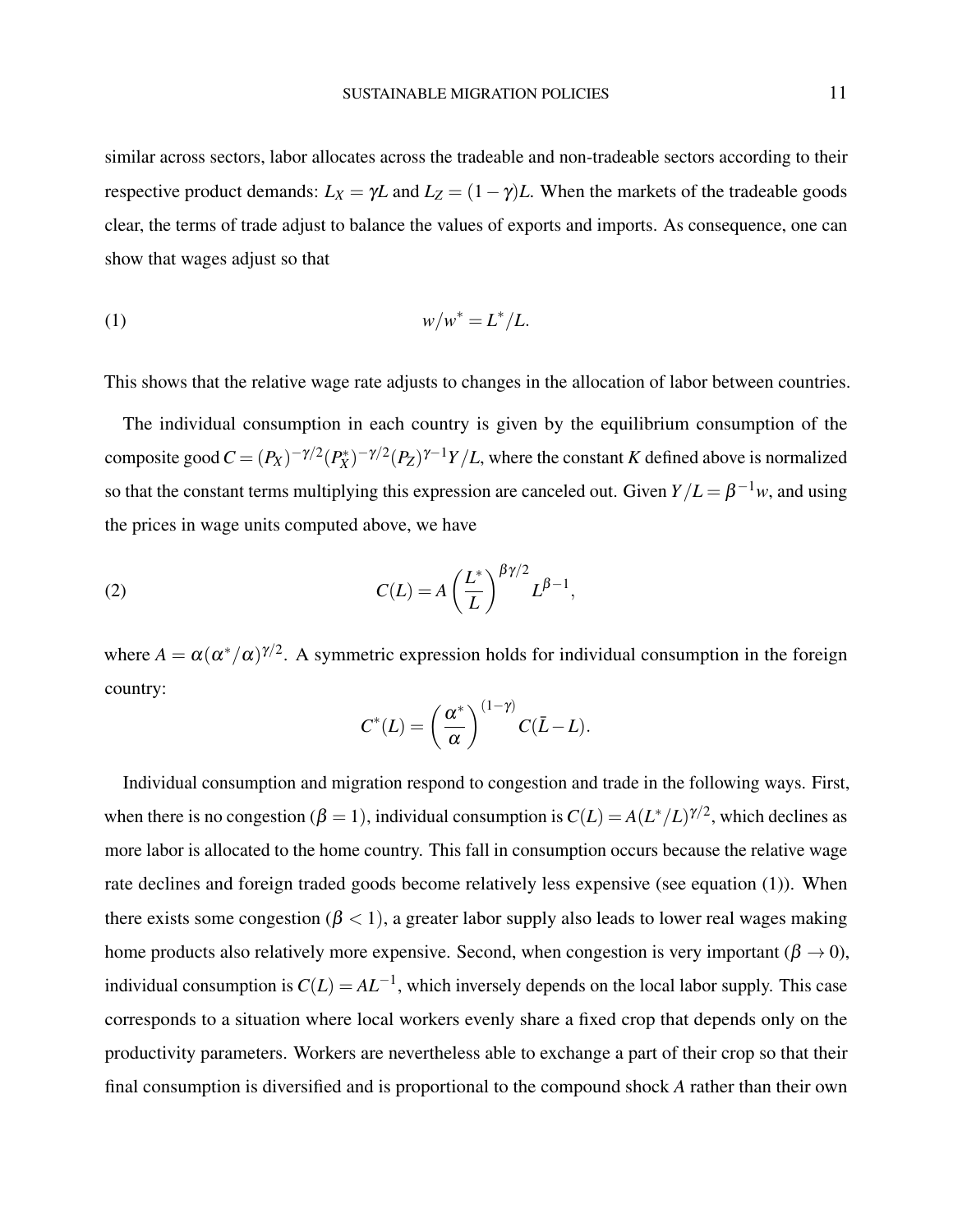shock  $\alpha$ . Third, when no goods are traded ( $\gamma = 0$ ), individual consumption is  $C(L) = \alpha L^{\beta - 1}$ , which depends only on local labor and local productivity. This configuration corresponds to a situation where local workers equally share a production factor that is subject to congestion. Finally, when all goods are traded ( $\gamma = 1$ ), individual consumption is the same in both countries,  $C^*(L) = C(\bar{L} - L)$ . Exogenous productivity differentials ( $\alpha^*/\alpha$ ) are fully absorbed by changes in the terms of trade so that labor mobility between counties will confer no benefits.

**Free movement of workers** Now suppose that both countries adopt the policy of free movement of workers. We assume that workers incur no moving costs in changing location. This assumption of zero moving costs is largely for simplicity and in [Appendix B](#page-45-0) we show that a simple model where moving costs are heterogeneous across workers can replicate the same equilibrium outcome provided some workers have zero moving costs and provided average moving costs are not too high.<sup>[12](#page-11-0)</sup> Under a policy of free movement and with zero moving costs, workers will move until individual utilities and therefore individual consumptions are equalized between countries:  $C(L) = C^*(L)$ . If productivity is higher in the home country ( $\alpha > \alpha^*$ ) and  $\gamma < 1$ , then the free movement of workers implies that  $C(L) < C(\bar{L} - L)$  since  $(\alpha^*/\alpha)^{(1-\gamma)} < 1$ . As  $C(L)$  is decreasing, we have therefore that  $L > \bar{L} - L$  or  $L > L/2 > L^*$  so that workers relocate to the more productive country. In the present Cobb-Douglas setting, free movement of workers yields a unique equilibrium for the allocation of workers between countries. The labor allocation satisfies

<span id="page-11-1"></span>(3) 
$$
\frac{\hat{L}^*}{\hat{L}} = \left(\frac{\alpha^*}{\alpha}\right)^{\frac{1-\gamma}{1-\beta(1-\gamma)}},
$$

where the hat  $\hat{ }$  denotes the short run equilibrium outcome under free movement of workers. One can check that  $d(\hat{L}^*/\hat{L})/d(\alpha^*/\alpha) > 0$ , while  $d(\hat{L}^*/\hat{L})/d\beta < 0$  and  $d(\hat{L}^*/\hat{L})/d\gamma > 0$  if  $\alpha > \alpha^*$ . As expected, workers move into the most productive country because the latter offers higher wages. However, the equilibrium number of immigrants in the most productive country decreases with the intensity of local congestion and the share of tradeable goods.

<span id="page-11-0"></span> $12$  Although we later introduce a dynamic element for public policy on labor mobility our model of individual decision making is entirely static. For a model where the migration decision is dynamic and based on the migrant learning the wage distribution in the foreign country, see [Kennan and Walker](#page-42-9) [\(2011\)](#page-42-9).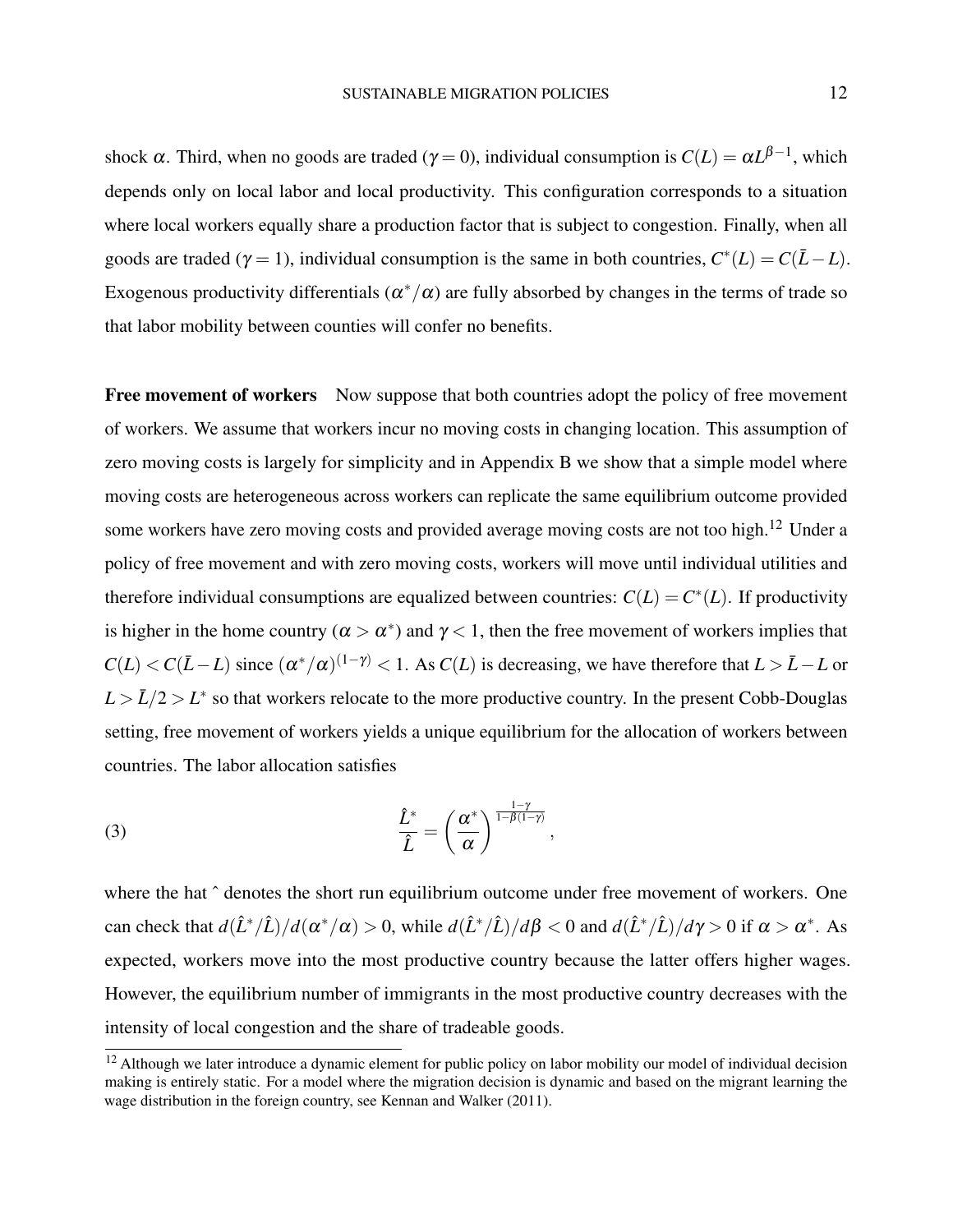Congestion and trade have the following impact on the distribution of labor. When local factor congestion rises (smaller β) the reallocation of labor in response to productivity differences becomes smaller because changes in labor have a greater impact on reducing local wages and consumption: local congestion diminishes productivity gains and wage differentials and therefore the incentives to move to another country. A larger share of the tradeable sector in the economy augments the impact that the terms of trade have on earnings and consumption. Immigrants arriving in the higher productivity country earn higher wages and this increases their demand for the goods produced in their country of origin. As a result, wages rise in the country of origin and the incentives to move in the foreign labor market are mitigated. The effect of the terms of trade is particularly noticeable when all goods are tradeable ( $\gamma \rightarrow 1$ ). In this case, condition [\(3\)](#page-11-1) implies that individuals spread equally across countries so that the terms of trade fully absorb any exogenous productivity difference. Perfect labor mobility needs then to adjust only for the differences stemming from local factor congestion. Since countries are assumed to have the same congestion parameter  $\beta$ , it follows naturally that the equilibrium labor allocation is symmetric. When some goods are not traded ( $\gamma$  < 1), the terms of trade do not fully absorb productivity differences and more individuals locate in the country with the higher productivity. As pointed out by [Mundell](#page-43-4) [\(1957\)](#page-43-4), the labor reallocation in response to productivity differences is smaller the more open is the economy (larger γ) because trade and labor mobility are substitutes.

Welfare It is instructive to consider the welfare consequences of policies promoting free movement of workers. For simplicity, we focus on the case of a world utilitarian planner who assigns individuals' residence and is able to redistribute income through lump sum transfers. To highlight the effect of labor market flexibility we sterilize the possible risk sharing effects by supposing workers are risk neutral,  $U(C) = C$ . The planner maximizes world per-capita welfare

$$
W(L) = \omega(L)C(L) + (1 - \omega(L))C^*(L),
$$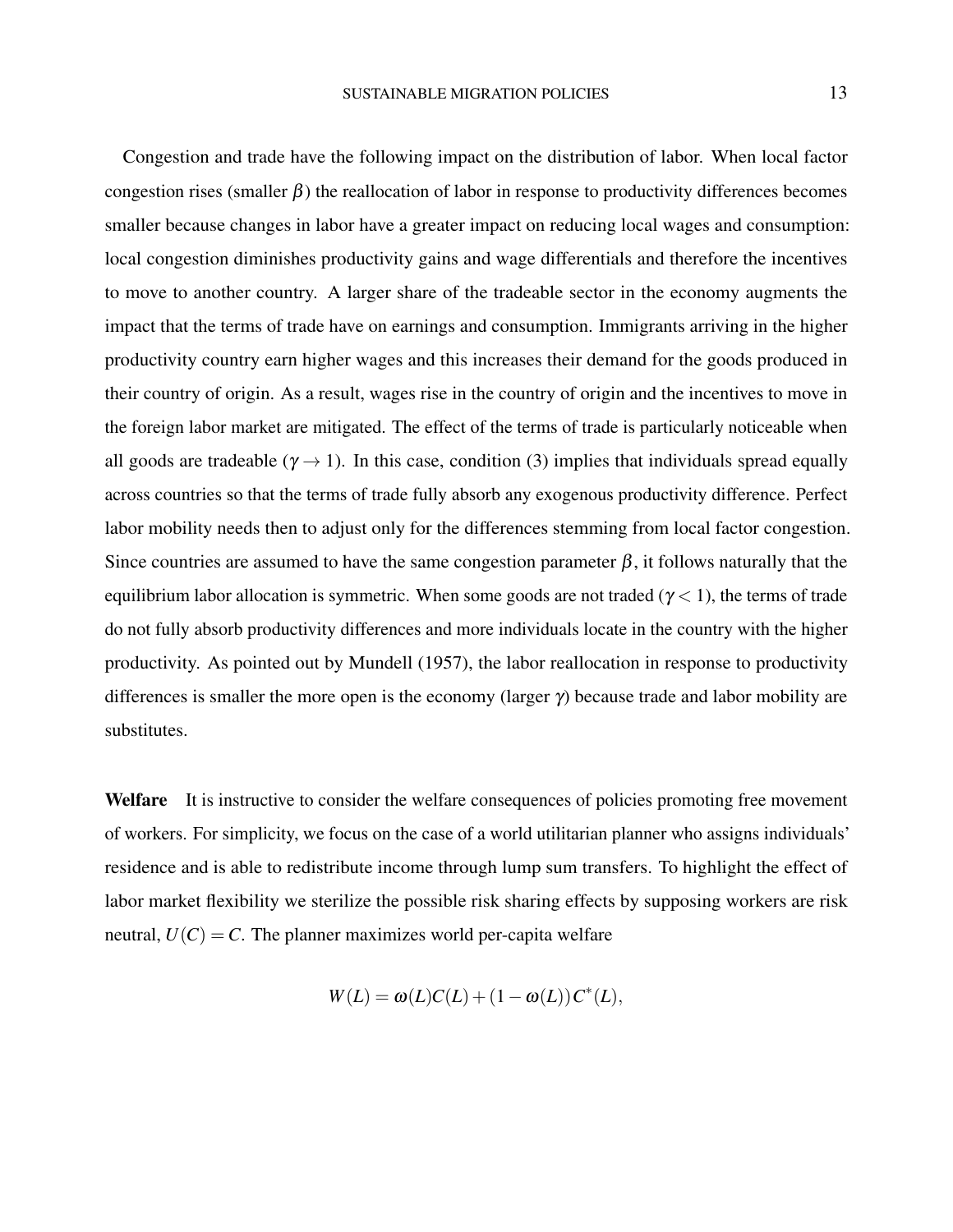where  $\omega(L) = L/\overline{L}$  is the proportion of the population allocated to the home country. It is interesting to ask whether the social planner allocates more labor to the high productivity country and if so whether the planner allocates more or less labor than at the free labor mobility outcome.

Under free movement of workers, we have  $C(\hat{L}) = C^*(\hat{L})$  so that the marginal per-capita welfare is (see computation in [Appendix C\)](#page-46-0)

$$
W'(\hat{L}) = \frac{\beta \gamma C(\hat{L})}{2} \left( \frac{\hat{L}^*}{\hat{L}} - \frac{\hat{L}}{\hat{L}^*} \right).
$$

From the above discussion we know that the home country has a larger share of labor in equilibrium when it has higher productivity  $(\alpha > \alpha^* \iff \hat{L} > \hat{L}^*)$ . This implies that  $W'(\hat{L}) < 0$  if  $\beta \neq 0$  and  $\gamma \neq 0$  and if  $\hat{L} \neq \hat{L}^*$ , which happens only for  $\gamma \neq 1$ . Likewise  $W'(\hat{L}) > 0$  if  $\alpha < \alpha^*$ . Therefore, the planner prefers less labor dispersion and prefers to restrict the movement of workers, except in three polar cases: full congestion ( $\beta \rightarrow 0$ ), no trade ( $\gamma = 0$ ) and full trade ( $\gamma = 1$ ).

Likewise we can check whether the social planner prefers to allocate more labor to the more productive country. Since at  $L = \bar{L}/2$ ,  $C^*(\bar{L}/2)/C(\bar{L}/2) = (\alpha^*/\alpha)^{(1-\gamma)}$ , we have

$$
W'(\bar{L}/2) = \beta(1-\gamma)\frac{C(\bar{L}/2)}{\bar{L}}\left[1-\left(\frac{\alpha^*}{\alpha}\right)^{(1-\gamma)}\right].
$$

For  $\alpha > \alpha^*$  we have  $W'(L/2) > 0$  and likewise  $W'(L/2) < 0$  for  $\alpha < \alpha^*$ . Therefore, unless  $\gamma = 1$ , the planner will always prefer to allocate more labor to the more productive country but not as much as allocated at the free labor mobility equilibrium.

We summarize this result in the following proposition.

PROPOSITION 1: *The policy of free movement of workers yields excessive agglomeration of workers in the high productivity country compared to the utilitarian optimal spatial distribution of risk neutral workers provided there is weak congestion and both tradeable and non-tradeable goods.*

This proposition highlights a well-know externality in location decisions. When a worker decides to relocate to another country, he/she considers only the average or per capita consumption in each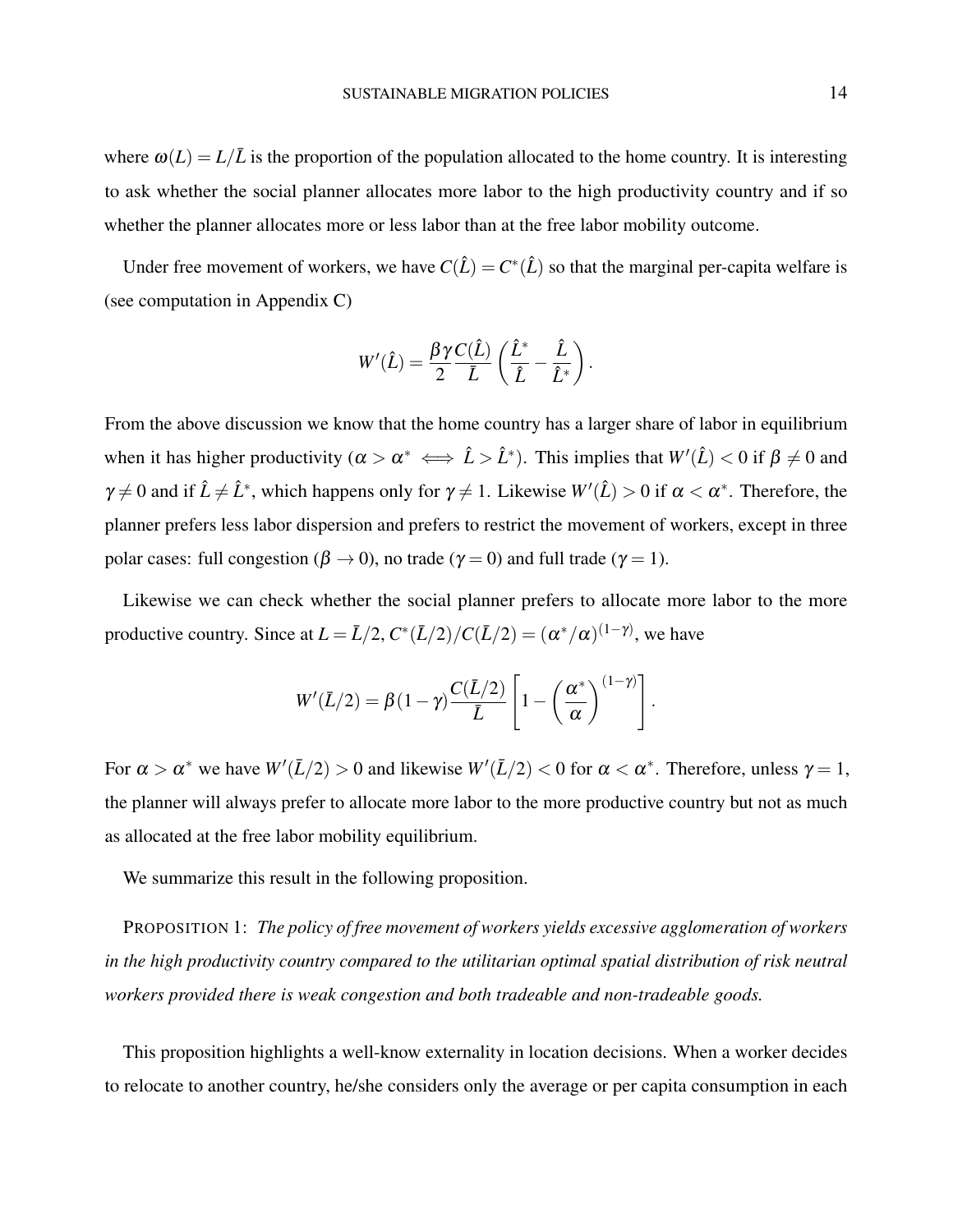country and does not take into account his/her impact on reducing consumption in the destination country or raising it in the origin country. The planner weighs not only the change in the per capita consumption of the marginal migrant but also the effect on the consumption of all workers in the origin and destination countries. To clarify this issue, consider the effect of a worker moving from the foreign to the home country. This move reduces labor supply in the foreign country and increases it at home. Differentiating [\(2\)](#page-10-1), one readily checks that the consumption of workers residing in the home country fall by  $-LC'(L) = (1 - \beta)C(L) + (\beta \gamma/2)C(L) + (\beta \gamma/2)(L/L^*)C(L)$ . In this expression, the first term relates to the wage reduction caused by increased congestion, the second to the fall in export revenues due to the lower relative export price and the last to the loss in consumption due to the higher relative import prices. Similarly, workers in the origin country have a rise in their consumption given  $b$ y *L*<sup>∗</sup>*C*<sup>∗</sup>'(*L*) = (1−β)*C*<sup>∗</sup>(*L*) + (βγ/2)*C*<sup>∗</sup>(*L*) + (βγ/2)(*L*<sup>∗</sup>/*L*)*C*<sup>∗</sup>(*L*), which reflects the exact opposite effects. From these expressions it can be seen that the externality works mainly through the effect of trade. When no trade occurs ( $\gamma = 0$ ) the fall and rise in consumptions exactly offset each other at the equilibrium where  $C(L) = C^*(L)$ . The planner will therefore choose the allocation that corresponds to that equilibrium. However, when countries trade ( $\gamma > 0$ ), the last terms in each expression do not cancel out in any non-symmetric equilibrium  $(L > L^*)$ . In particular, the loss in consumption due to higher relative import prices in the destination country will be larger than the rise in consumption caused by lower relative import prices in the origin country. The planner will then prefer to allocate fewer workers to the destination country. This effect of the movement of workers on the terms of trade and workers' welfare is generally overlooked in the traditional migration literature. However, it may be non-negligible in the case of economic unions where trade and migration potential (or threat) are important and where free labor movement policies are under discussion or being implemented.

To measure the excess agglomeration of workers we define an excess agglomeration index  $e \equiv$  $(\hat{L}/\hat{L}^*)/(\tilde{L}/\tilde{L}^*)$  where  $(\tilde{L}, \tilde{L}^*)$  is the planner's labor allocation that solves  $W'(\tilde{L}) = 0$  (see [Appendix](#page-46-0) [C\)](#page-46-0). Figure [1](#page-16-0) plots the value of excess agglomeration index *e* in the space of congestion and trade parameters  $(\beta, \gamma)$ . The figure confirms that there is no excess agglomeration in the three following special cases. First, when all goods are traded ( $\gamma = 1$ ), the terms of trade exactly absorb productivity differences and eliminates any incentives to migrate. The welfare optimum naturally coincides with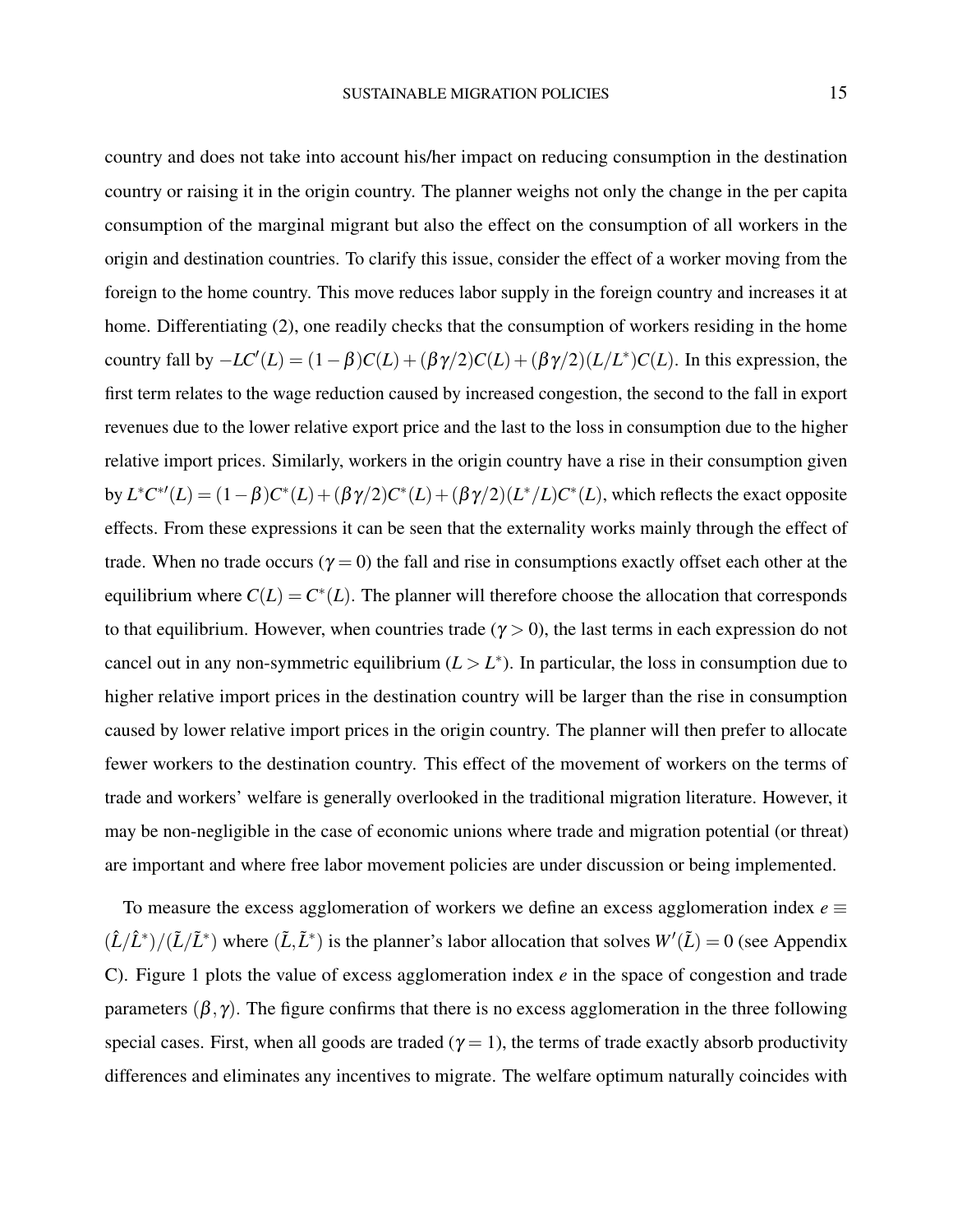the equilibrium. Second, when no goods are traded ( $\gamma = 0$ ), local workers evenly share a local production factor that is subject to congestion. Wages then reflect local productivity and also the local consumption of local goods. Wages fall when there is an inflow of workers and provide workers an appropriate signal for their decisions to move. The equilibrium also exactly replicates the planner's outcome. Finally, when production is highly congestible ( $\beta \rightarrow 0$ ), the economy approximates a situation where local workers evenly share a fixed crop that depends only on the productivity parameters. The planner is indifferent to the location of workers because he/she can redistribute the global crop  $(\alpha + \alpha^*)$  to risk neutral individuals through lump sum transfers. So, the equilibrium simply coincides with the labor allocation that the planner chooses when she needs to make no transfer. Wages and incomes are therefore also appropriate signals for location decisions. Note that the migration literature often focuses on the above second case where labor flows but products do not. The omission of trade patterns is unfortunately not innocuous in the discussion of the E.U. and N.A.F.T.A. integration processes. As some trade and some congestion are reasonably expected features of any real economy, the free movement of workers is likely to yield excessive agglomeration into the most productive country and generate short run costs for the country receiving migrants.

Figure [1](#page-16-0) also shows that the excessive agglomeration of workers becomes more severe as  $\beta$ rises. More formally, it can be shown that the equilibrium labor level  $\hat{L}$  increases faster than the planner's level  $\tilde{L}$  as  $\beta$  rises. When local factor congestion is weaker, agglomeration in the higher productivity country is more pronounced both in the free labor movement equilibrium and in the planner's allocation. The externality in the location decisions however exacerbates the agglomeration process at the cost of reducing aggregate consumption. This is because, as  $\beta$  increases, equilibrium wages become less elastic to the relocation of workers and do not give appropriate location incentives to workers. Therefore, *the agglomeration of workers becomes increasingly excessive for weaker local factor congestion*. As shown in Figure [1,](#page-16-0) the excessive agglomeration of workers can be strong. To make this clear, a moderate expenditure on tradeable goods of  $\gamma = 0.2$  and a weak congestion factor of  $\beta = 0.8$  yield a population ratio  $\hat{L}/\hat{L}^* \simeq 4.6$  and an excessive agglomeration  $e \simeq 2$ . This means that the high productivity country gets 4.66 times larger than the low productivity country in equilibrium whereas the planner would call for the more modest proportion of 2.33.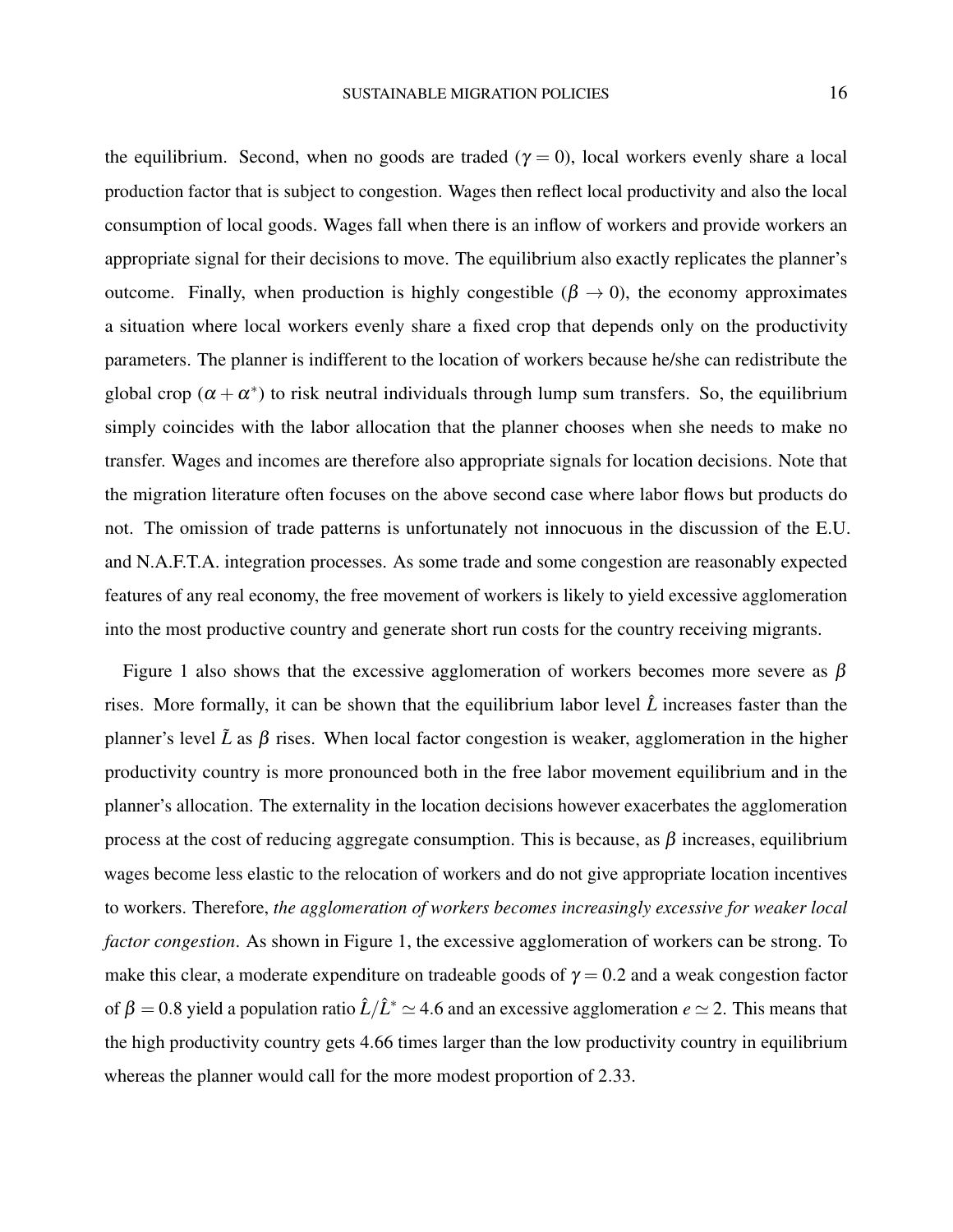<span id="page-16-0"></span>

FIGURE 1: LOCI OF EXCESSIVE AGGLOMERATION -  $(\gamma, \beta)$ -SPACE  $(\alpha/\alpha^* = 2, \bar{L} = 1).$ 

Figure [1](#page-16-0) also shows that the impact of trade on excess of agglomeration is non-monotonic with respect to the size of the tradeable sector. Excessive agglomeration increases with  $\gamma$  for small  $\gamma$ while it decreases with it for large γ. Therefore, *the agglomeration of workers is most excessive for intermediate shares of trade.* At the extremes, we have that  $W'(\hat{L}) = 0$  if  $\gamma = 0$  whereas  $W'(\hat{L}) = 0$  $W'(L/2) = 0$  if  $\gamma = 1$ . So, the welfare optimum and the equilibrium allocation coincide for those two parameter values. Hence, we expect that the agglomeration of workers becomes more inefficient when  $\gamma$  lies between those two bounds

As a result, the excessive agglomeration of workers culminates when production faces weak congestion and each country trades a small share of its production. In particular, the more productive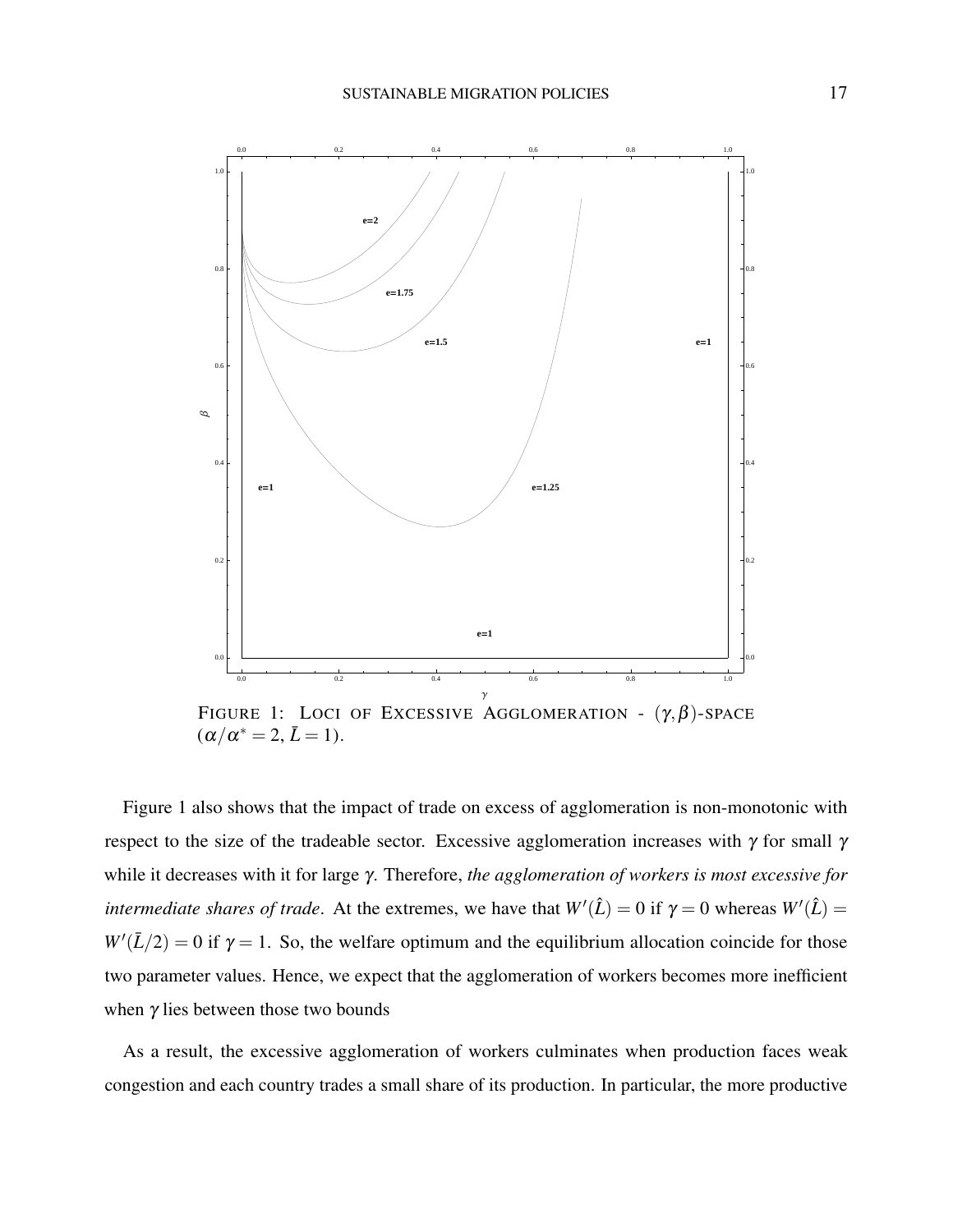country attracts too many migrants when there exists no congestion or constant returns to scale. A standard argument is that migration is innocuous under constant returns to scale because workers move with both their constant productivity and consumption to the hosting country. However, in this model with productivity differences, workers increase their productivity when they move to the more productive country. As a result, they produce more of the good of the destination country, increase congestion and depress its price and local wages. They also demand more of the good produced in the low productivity country and increase its price. Native workers in the more productive country therefore see their wage fall and the price of imports rise. A planner would prefer to reduce labor movements to partly restore the wages and consumption levels of those in the more productive country. Such a conclusion only applies where consumers purchase a mix of tradeable and non-tradeable goods.

To sum up, policies promoting free movement of workers can lead to excessive agglomeration of labor. Models with no trade, full trade and full congestion are not instructive about this effect.

### 4. SUSTAINABLE POLICIES FOR FREE MOVEMENT OF WORKERS

We now study whether policies of free movement of workers will be adopted by the two countries. In the previous section we highlighted the fact that high productivity countries may incur short run costs as too many workers move there. In the long run, countries may face bad productivity shocks and may use the option to let their natives move and work in another country. So, countries balance the short run costs of accepting inflows of migrants in good states of nature and the long run benefit of allowing its population work in foreign countries in bad states.

To discuss this trade-off between costs and benefits in the short and long run, we focus on a discrete time dynamic model with an infinite horizon. First, we assume that individuals are infinitely lived and have the same discount factor  $\delta \in (0,1)$ . Under this assumption agents can also be interpreted as dynasties where each generation has an altruism coefficient  $\delta$ . Second, we assume that countries are hit by productivity shocks. In each period of time *t*, a state of nature  $s \in \mathcal{S} \equiv \{1,...,S\}$  determines the domestic and foreign productivity  $(\alpha_s, \alpha_s^*)$ . States of nature are i.i.d. and have non-zero probability  $p_s$  where  $\sum_s p_s = 1$ . The operator  $E_s[$  ] denotes the expected value, i.e.  $E_s[x_s] = \sum_s p_s x_s$ . Note that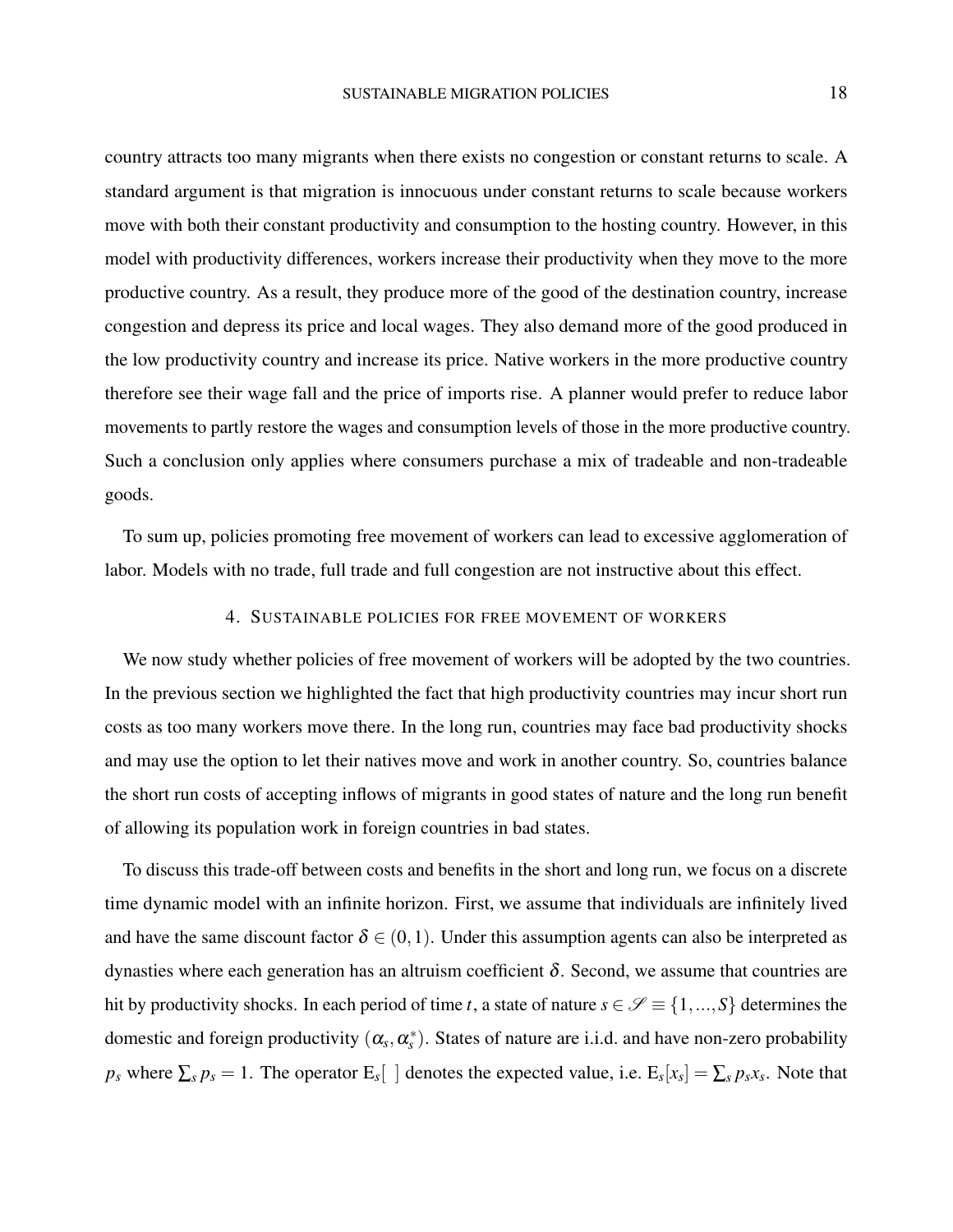because the states of nature are i.i.d., agents' decisions depend only on the current state, so that we can analyze all decisions in the current time period and to drop the reference to time. To highlight the state dependence, we denote the consumption of a worker residing in the domestic and foreign country by  $C_s(L_s)$  and  $C_s^*(L_s)$  while we denote the corresponding utility by  $u_s(L_s) = U[C_s(L_s)]$  and  $u_s^*(L_s) = U[C_s^*(L_s)].$ 

In this context, we define a policy of *free movement of workers* as the removal of any control over the movement of workers between countries. More precisely, it is a *common* policy in which both countries *unconditionally* grant *non-permanent* work permits to any workers who obtain a job in their jurisdiction. As is typical of many actual migration policies, these non-permanent work permits are automatically associated with non-permanent residence permits. In this section, we also keep a distinction between, on the one hand, work permits and, on the other hand, citizenship and the socioeconomic and political rights that are associated with it. This distinction is important for two reasons. First, it fixes the group of individuals that each government considers as its nationals wherever they work and reside. When workers do not change citizenship or nationality, this group is invariant to the possible relocation of labor between countries. Second, this distinction determines the alternative policy of a country that does not adopt free movement of workers or that decides to breach from this policy. In such cases, we assume that the opting out and breaching countries are able to exert a control on the issue of work permits by putting restrictions and conditions on the number of non-permanent work permits. As a result they are able to stop renewing existing work permits granted to non-citizens and therefore to legally reduce the local labor supplies. We discuss this distinction further in Section 5.

Many practical situations correspond to the above setting. Common policies allowing non-nations to local labor markets are often embedded in third-country association agreements or guest worker programs. Those agreements and programs permit the economic immigration of third-country nationals into a host country under the control of quotas or individualized labor certifications. For example, the E.U. had such agreements with many Eastern European countries during the 1990s and still has such agreements with some neighboring countries including Turkey and Morocco. Hence, our discussion relates to the E.U. decision to adopt a policy of free movement of workers with Eastern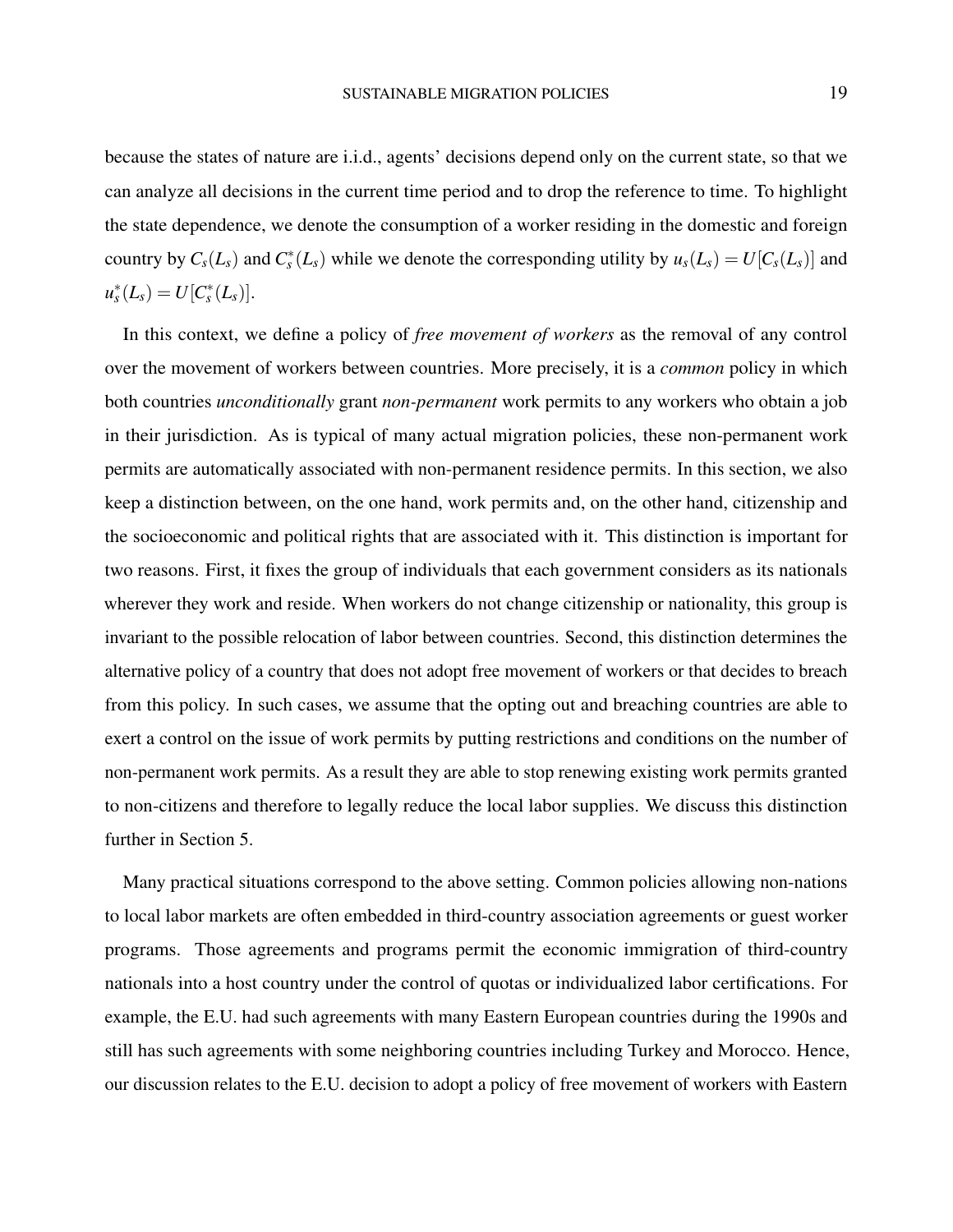European countries in the 1990s or to the current debate about Turkey's access to the E.U. labor market. Our discussion may be relevant for the popular concerns about migration issues during the 2005 French referendum about the European Constitution. Similarly, N.A.F.T.A. includes policies in favor of free movement of workers. In particular, the TN status grants the equivalent of a non-permanent U.S. visa to Canadian and Mexican citizens who get the opportunity to work in each other's countries. The TN status is limited to three years and to for certain designated professional occupations but can be renewed indefinitely. In practice, the U.S. has implemented a different treatment for the access for Canadians and Mexicans. Whereas the TN status has been easily granted to Canadians at the U.S. border without quotas, it has been offered under stricter conditions to Mexican nationals who are subject to control procedures and to quotas. So, the present discussion also relates to the U.S. and Canadian decision to adopt a common uncontrolled mobility of their nationals within the N.A.F.T.A. and to the U.S. and Mexican decision to remove the present controls and quotas on Mexicans. The present discussion is also applicable to the extension of the TN status to other professional occupations and other countries and in addition to the U.S. H1B visa or to the U.S. employment-based green cards, etc.

We give each country two options: either to adopt the policy of free movement of workers or to control the flow of workers. However, when a country chooses the second option, it is unable to alter the welfare of its natives working in the other country and it puts no weight on the immigrants residing in its own jurisdiction. Hence, the Nash equilibrium of the non-cooperative game in which each country independently controls the inflow of workers within its borders is a situation where no labor movements exist. The second option therefore reduces to the absence of movement of workers.

In order for the policy of free movement of workers to be adopted both countries must comply with the policy. For the sake of exposition, citizenship is assumed to be evenly distributed across countries initially so that each country has  $\bar{L}/2$  citizens. We shall assume that when a country does not adopt the policy of free movement of workers or when it breaches the agreement about the free movement of workers, both countries stop delivering work permits to non-citizen workers. In such a case, the spatial distribution of workers is forced back to the initial distribution  $(\bar{L}/2,\bar{L}/2)$ . For simplicity,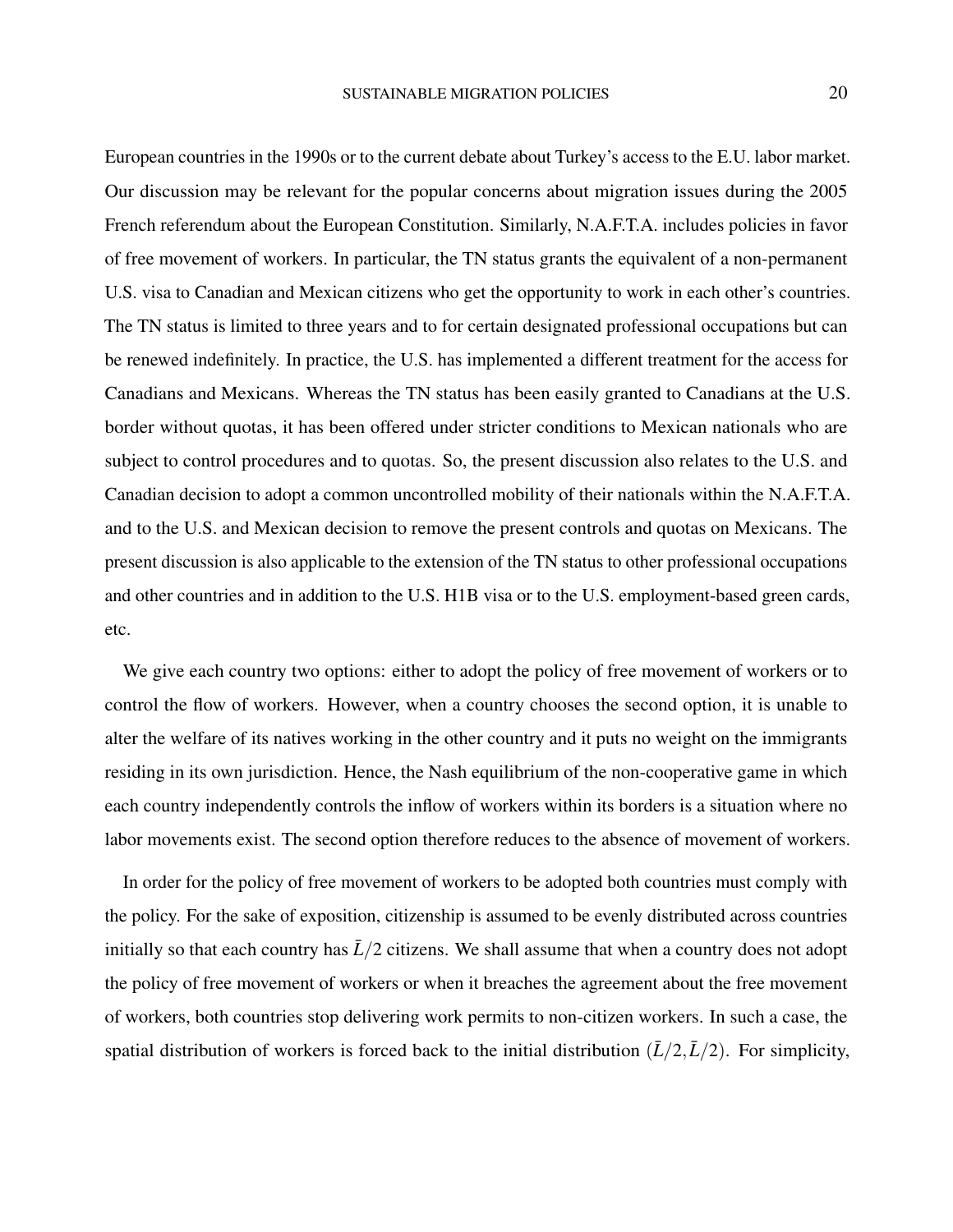we assume that once the agreement about the policy of free movement of workers is breached, it is breached for ever, though this last assumption can be relaxed without qualitatively altering the results.

Under the policy of free movement of workers, individuals are free to relocate at no cost to any country. Because individuals move freely, they get the same intertemporal utility in the next period irrespectively of the location they choose in the current period. So, their current location decision depends only on the current state *s* and labor spatial distribution  $\hat{L}_s$ . As a result, in equilibrium, agents locate so that they are indifferent between locations:  $u_s(L_s) = u_s^*(L_s) \iff C_s(L_s) = C_s^*(L_s)$ . The *long run equilibrium coincides with the short run equilibrium given by* [\(3\)](#page-11-1) in the previous section.<sup>[13](#page-20-0)</sup> As we now deal only with the free movement outcome  $\hat{L}_s$  and the initial allocation  $\bar{L}/2$ , we drop the "hat" and refer to the equilibrium allocation as *L<sup>s</sup>* .

A policy of free movement of workers is *sustainable* if and only if each country's government evaluates that this policy is beneficial to its citizens at each date and every possible state. That is, a country will breach the policy if it ever finds it in its own interest to do so. As citizens are homogeneous, each government compares the intertemporal utility of a representative citizen under free labor mobility with his/her intertemporal utility in the absence of the policy. Consider some state  $r \in \mathscr{S}$ . Free movement of workers implies a contemporaneous gain/loss relative to the alternative at any date *t* of  $u_r(L_r) - u_r(\bar{L}/2)$ . As we have seen in the previous section, a country will incur a contemporaneous loss if it becomes more productive  $(\alpha_r > \alpha_r^*)$  and must host an uncontrolled flow of immigrants. Free movement of worker will be adopted by countries if contemporaneous losses are offset by future benefits. Future benefits will only arise if there are some future states  $q \in \mathscr{S}$  where the country has relatively low productivity  $(\alpha_q < \alpha_q^*)$ . Since the equilibrium allocation of labor is history independent, the expected future benefits at any date *t* is equal to  $E_s[u_s(L_s) - u_s(\bar{L}/2)]$ . The policy of free movement of workers will therefore only be sustainable if

<span id="page-20-1"></span>(4) 
$$
u_r(L_r)-u_r(\bar{L}/2)+\frac{\delta}{1-\delta}E_s[u_s(L_s)-u_s(\bar{L}/2)]\geq 0 \quad \forall r\in\mathscr{S}.
$$

<span id="page-20-0"></span><sup>&</sup>lt;sup>13</sup> Note that this property is valid only under free movement of workers. It is not valid under policies that control migrations because future utility levels then differ across countries.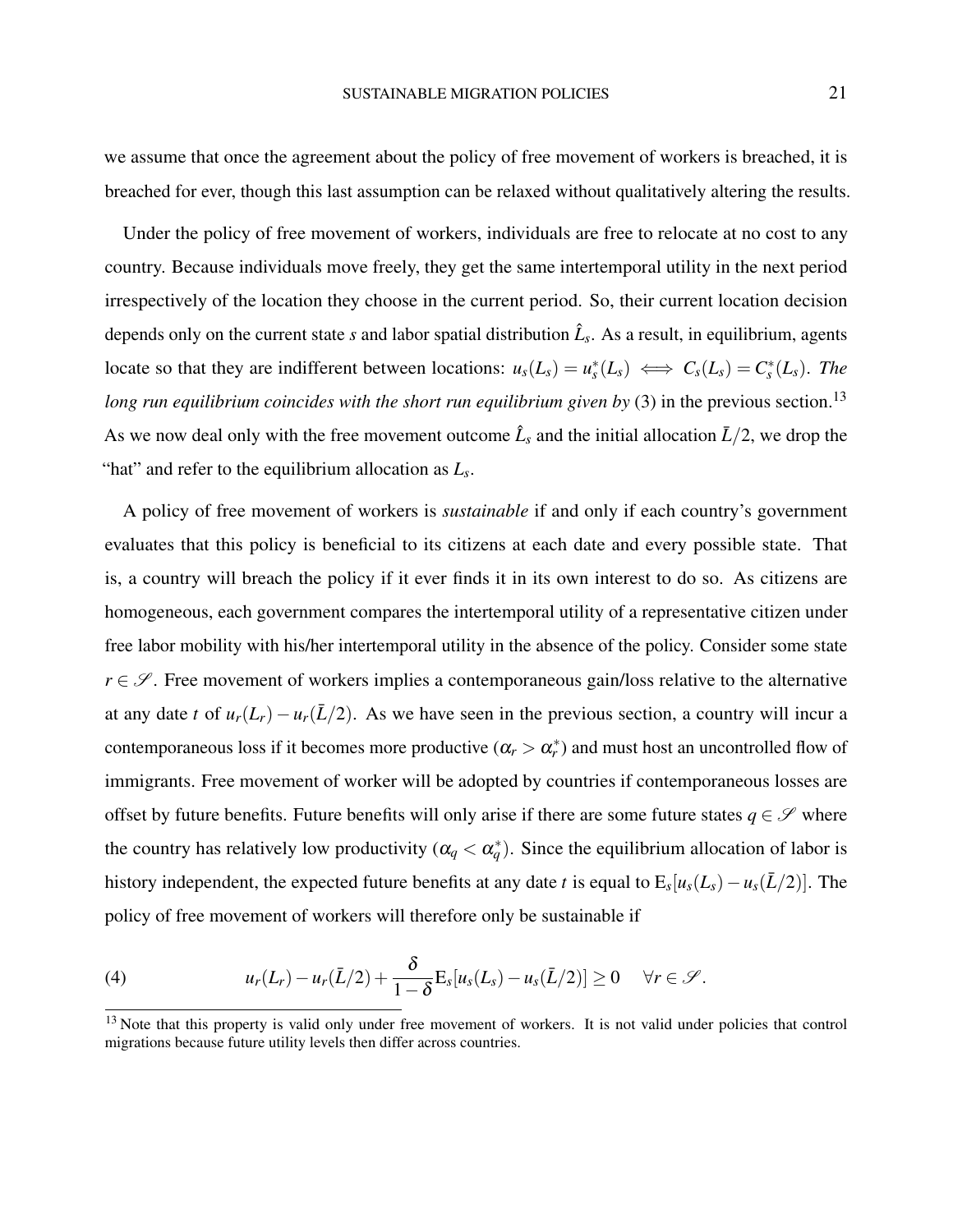We refer to these conditions as *participation* or *self-enforcement* constraints. Condition [\(4\)](#page-20-1) is most stringent for the state(s) with the highest contemporaneous loss,  $\bar{s} \in \arg \max_r \{u_r(\bar{L}/2) - u_r(L_r)\}.$ Similarly the equivalent of Condition  $(4)$  for the foreign country is more stringent in the state(s)  $\bar{s}^* \in \arg \max_r \{u_r^*(\bar{L}/2) - u_r^*(L_r)\}.$  Rewriting Condition [\(4\)](#page-20-1), we can state that the policy of free movement of workers is sustainable if and only if

<span id="page-21-0"></span>(5) 
$$
u_{\overline{s}}(L_{\overline{s}}) - u_{\overline{s}}(\overline{L}/2) + \frac{\delta}{1-\delta} \mathbf{E}_s[u_s(L_s) - u_s(\overline{L}/2)] \geq 0,
$$

$$
u_{\overline{s}^*}^*(L_{\overline{s}}) - u_{\overline{s}^*}^*(\overline{L}/2) + \frac{\delta}{1-\delta} \mathbf{E}_s[u_s^*(L_s) - u_s^*(\overline{L}/2)] \geq 0.
$$

These conditions lead to the following conclusions. First, sustainability is possible only if there are positive future expected gains. This implies that countries should expect to incur negative productivity shocks in the future. Second, because  $\delta/(1-\delta)$  is an increasing function  $[0,1] \to \mathcal{R}^+$ , policies promoting free movement of workers are sustainable if discount factors are large enough. This is a result reminiscent of the Folk Theorem in repeated games [\(Friedman](#page-42-10) [1971\)](#page-42-10). Finally, by Condition [\(5\)](#page-21-0), sustainability is less likely if the probabilities of going to the states  $\bar{s}$  and  $\bar{s}^*$  are higher.

The next subsection discusses sustainability when the benefit of free movement of workers stems only from labor market flexibility. The subsequent subsection introduces risk aversion.

### *4.1. Sustainability and labor market flexibility*

To highlight the benefit of labor market flexibility, we first ignore any insurance motives by supposing workers are risk neutral:  $u_s(L_s) = C_s(L_s)$ . Also, to get insight about the impact of trade and congestion factors on the adoption of policies of free movement of workers, we simplify the model. Here we focus on a simple shock structure that permits analytical investigation. We assume that countries face a two-state anti-correlated shocks where  $S = 2$ ,  $\alpha_1 = \alpha_2^* = \alpha > 1$  and  $\alpha_2 = \alpha_1^* = 1/\alpha < 0$  with  $p_1 = p_2 = 1/2$ . Hence the domestic country incurs a high productivity shock in state 1 and a low productivity shock in state 2. The opposite occurs for the foreign country. Countries have no common shocks so that there exists a clear benefit to pool the labor markets.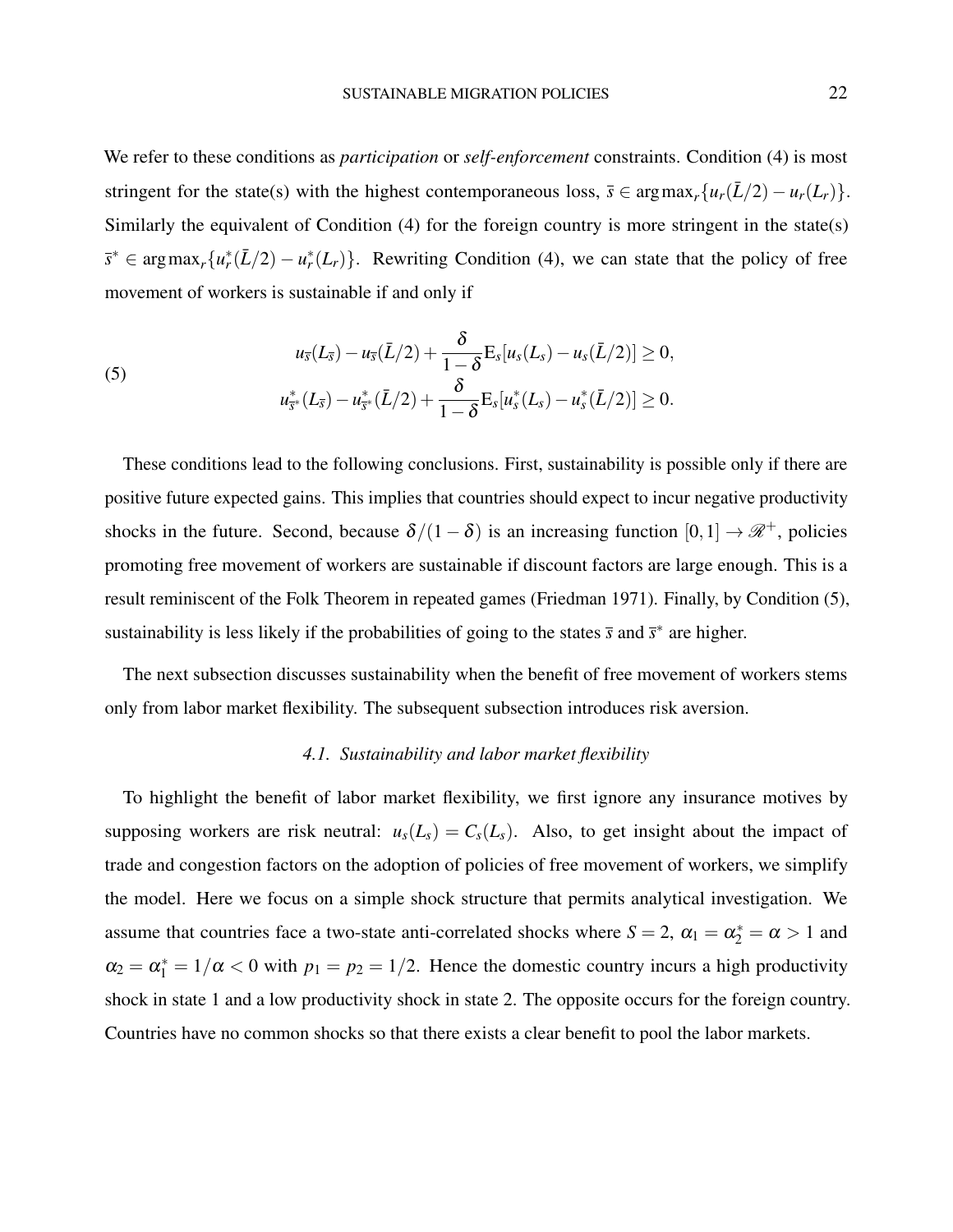Under free movement of workers, the equilibrium conditions imply equal consumption in both states,  $C_s(L_s) = C_s^*(L_s)$ ,  $s \in \{1, 2\}$ , whereas the symmetry of productivity shocks imposes symmetric employment and consumption levels across states:  $L_1 = L_2^*$  $Z_2^*$  (=  $\bar{L} - L_2$ ) and  $C_1(L_1) = C_2^*$  $2^*(L_2)$ . Therefore, consumption is identical in any country and state of nature:  $C_1(L_1) = C_2(L_2) = C_1^*$  $C_1^*(L_1) = C_2^*$  $2^*(L_2)$ . From equation [\(3\)](#page-11-1) we have

$$
L_1 = \frac{\rho^2}{1+\rho^2}\bar{L} \quad \text{and} \quad L_2 = \bar{L} - L_1 = \frac{1}{1+\rho^2}\bar{L} \quad \text{where} \quad \rho = \alpha^{\frac{1-\gamma}{1-\beta(1-\gamma)}}.
$$

By contrast, a planner would maximize the ex-ante welfare

$$
E[W] = \sum_{s=1,2} p_s[\omega(L_s)C_s(L_s) + (1-\omega(L_s))C_s^*(L_s)]
$$

with respect to  $L_s$ ,  $s = 1, 2$ . As the maximization is state-wise, this is equivalent to maximizing the expost welfare

$$
W(L) = \omega(L)C(L) + (1 - \omega(L))C^*(L).
$$

The optimal distribution of labor in the present dynamic setting corresponds to the utilitarian optimal distribution of workers discussed in Proposition 1. As a result, *free movement of workers leads to excess agglomeration in the high productivity country when*  $\beta \neq 0$  *and*  $\gamma \notin \{0,1\}$ .

The domestic country has the most stringent participation constraint [\(5\)](#page-21-0) in state 1, whereas the foreign country has the exactly the same most stringent participation constraint [\(5\)](#page-21-0) in state 2. Given symmetry, the two conditions [\(5\)](#page-21-0) are identical and simplify to

(6) 
$$
G(\alpha, \beta, \gamma) \leq \frac{\delta}{2-\delta},
$$

where the function

$$
G(\alpha, \beta, \gamma) \equiv \frac{C_1(\bar{L}/2) - C_1(L_1)}{C_2(L_2) - C_2(\bar{L}/2)}
$$

measures the *relative cost of adopting (the policy of) free movement of workers*. The sustainability of free movement of workers is related to the relative cost of adopting the free movement of workers,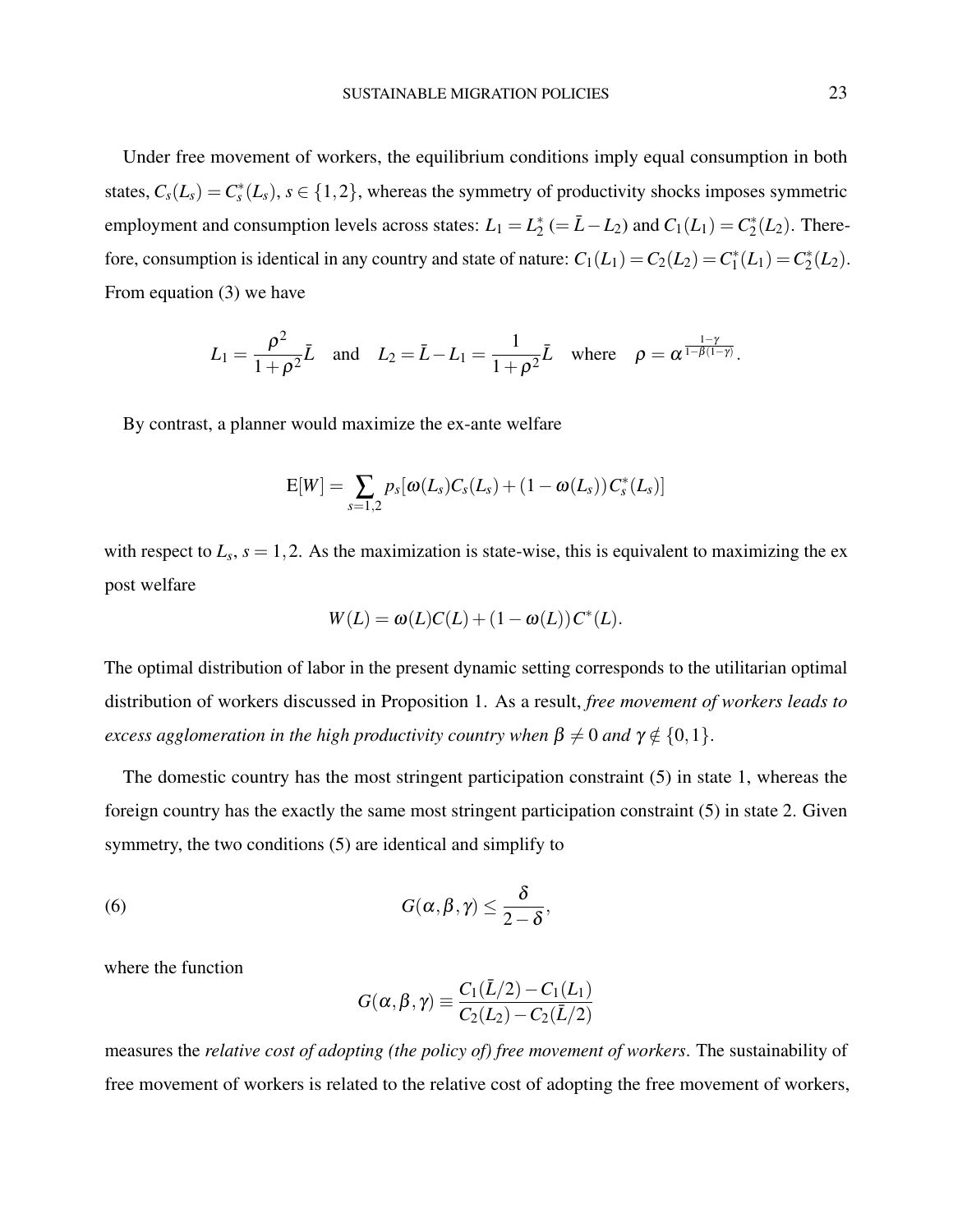$G(\alpha, \beta, \gamma)$ . The function *G* balances the short run cost of accepting foreign workers in the good state (state 1 for the home country, state 2 for the foreign country) to the short run benefit of the labor movement option in the bad state (state 2 for the home country, state 1 for the foreign country). It is possible that  $G > 1$  so that the costs of accepting foreign workers in the good state exceed the benefits of labor movement in the bad state. Because  $\delta/(2-\delta)$  is an increasing function ranging in the interval [0,1], the policy of free movement of workers is not sustainable when  $G > 1$ . When  $G<1$  the policy of free movement of workers is more likely to be sustainable when the relative cost of adopting the policy of free movement of workers falls. That is, when the short run cost of accepting international workers falls or when the benefit of labor mobility increases.

To consider the range of the function *G* it is instructive to begin with the discussion of the cases where  $\gamma$  and  $\beta$  are set to their extreme values. We start with the case where all goods are traded.

All trade When all goods are traded ( $\gamma = 1$ ), it can be shown that  $G(\alpha, \beta, 1) = 1$ . Because the terms of trade fully absorb productivity differences, there is no incentive for workers to relocate and the labor force remains evenly distributed. Trade is a perfect substitute for labor mobility. Free movement of workers has no value and is not a sustainable policy for any discount factor.

No trade When no goods are traded ( $\gamma = 0$ ) the relative cost of adopting free movement of workers,  $G(\alpha, \beta, 0)$  < 1: free movement of workers is therefore a sustainable policy provided that workers and governments are sufficiently patient (high  $\delta$ ). In the absence of trade, production efficiency can only be restored through relocation of the labor force. To see this, let us first check the case of immobile labor. Per capita consumption is given by the domestic and foreign individual productivities so that  $C_1(\overline{L}/2) = \alpha(\overline{L}/2)^{\beta-1}$  and  $C_2(\overline{L}/2) = \alpha^{-1}(\overline{L}/2)^{\beta-1}$ . Workers' consumption is again larger in the domestic, high productivity country. Under the policy of free movement of workers, workers move toward the high productivity country so that  $L_1^*$  $\binom{1}{1}L_1 = (1 + \alpha^{2(\beta - 1)}) < 1$  and consumption is  $C_1(L_1) = \alpha L_1^{\beta - 1}$  $1^{\beta-1}$ . The short run cost of accepting free movement of workers is equal to  $\alpha(\bar{L}/2)^{\beta-1}$  –  $\alpha L_1^{\beta-1}$  whereas the benefit of labor mobility is equal to  $\alpha L_1^{\beta-1} - \alpha^{-1} (\bar{L}/2)^{\beta-1}$ . It can be shown that this short run cost is smaller than the benefit. Therefore, free movement of workers is a sustainable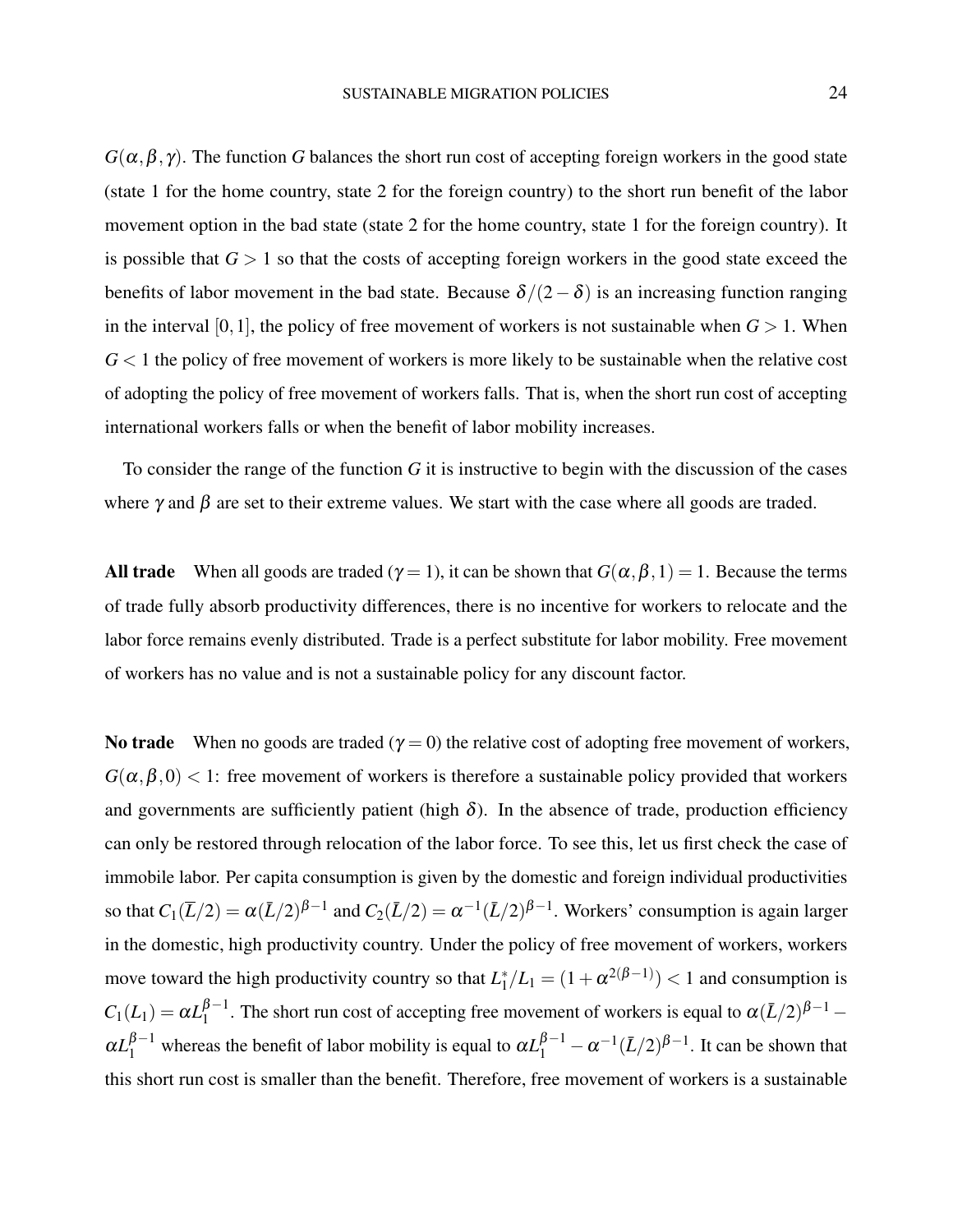policy if the discount factor  $\delta$  is high enough. Furthermore, it is easily checked that as local factor congestion vanishes ( $\beta \rightarrow 1$ ) the short run cost falls to zero while the net benefits remain positive so that  $G(\alpha, \beta, 0)$  tends to zero. As a result, free movement of workers is likely to be sustainable when no goods are traded and congestion is weak enough.

**Strong congestion** Consider the case where firms face very strong decreasing returns to scale or local factor congestion ( $\beta \to 0$ ). Then, it can be shown that  $\lim_{\beta \to 0} G(\alpha, \beta, \gamma) = 1$ . Free movement of workers is therefore not a sustainable policy. In this case, each country randomly gets a crop of size  $\alpha$  or  $\alpha^{-1}$  and trades a share of its crop to get an equal consumption of  $A + A^{-1}$  where  $A = \alpha^{1-\gamma}$ . In the absence of labor mobility consumption is 2A in the high productivity country and  $2A^{-1}$  in the low productivity country. Thus the short run cost of accepting migrants is  $2A - (A + A^{-1}) = A - A^{-1}$ whilst the short term benefit is  $(A + A^{-1}) - 2A^{-1} = A - A^{-1}$ . Since the short run cost equals the short term benefit, impatient, risk-neutral workers in the high productivity country will never accept incurring this short run cost for a possible benefit of an equal amount in the future. The last two cases highlight the fact that free movement of workers may not be an enforceable policy simply because of the delays between costs and benefits. As seen before, those cases indeed do not involve any excess agglomeration of workers.

No congestion Suppose finally that there exists no local factor congestion but some trade occurs  $(\beta = 1, \gamma > 0)$ . In this case it can be shown that  $G(\alpha) = (\alpha^{1-\gamma} - 1)/(1 - \alpha^{\gamma-1}) \in (1, \alpha]$  and G monotonically decreases from  $\alpha$  to 1 as  $\gamma$  rises from 0 to 1. As a result, free movement of workers is not a sustainable policy. This can be seen as follows. In the absence of labor mobility, the domestic and foreign individual consumption is given by the high and low productivities so that  $C_1(\bar L/2) = \alpha^{1-\gamma}$ and  $C_2(L/2) = \alpha^{\gamma-1}$ . Workers' consumption is of course larger in the high productivity country so that workers have incentives to move to the high productivity country under free movement of workers. Nevertheless, because there exists a demand for the good produced in the low productivity country  $(\gamma > 0)$ , there still exists a demand for labor in that country and workers never fully agglomerate in the high productivity country. In equilibrium, labor is allocated so that  $L/L^* = \alpha^{2(1-\gamma)/\gamma}$  and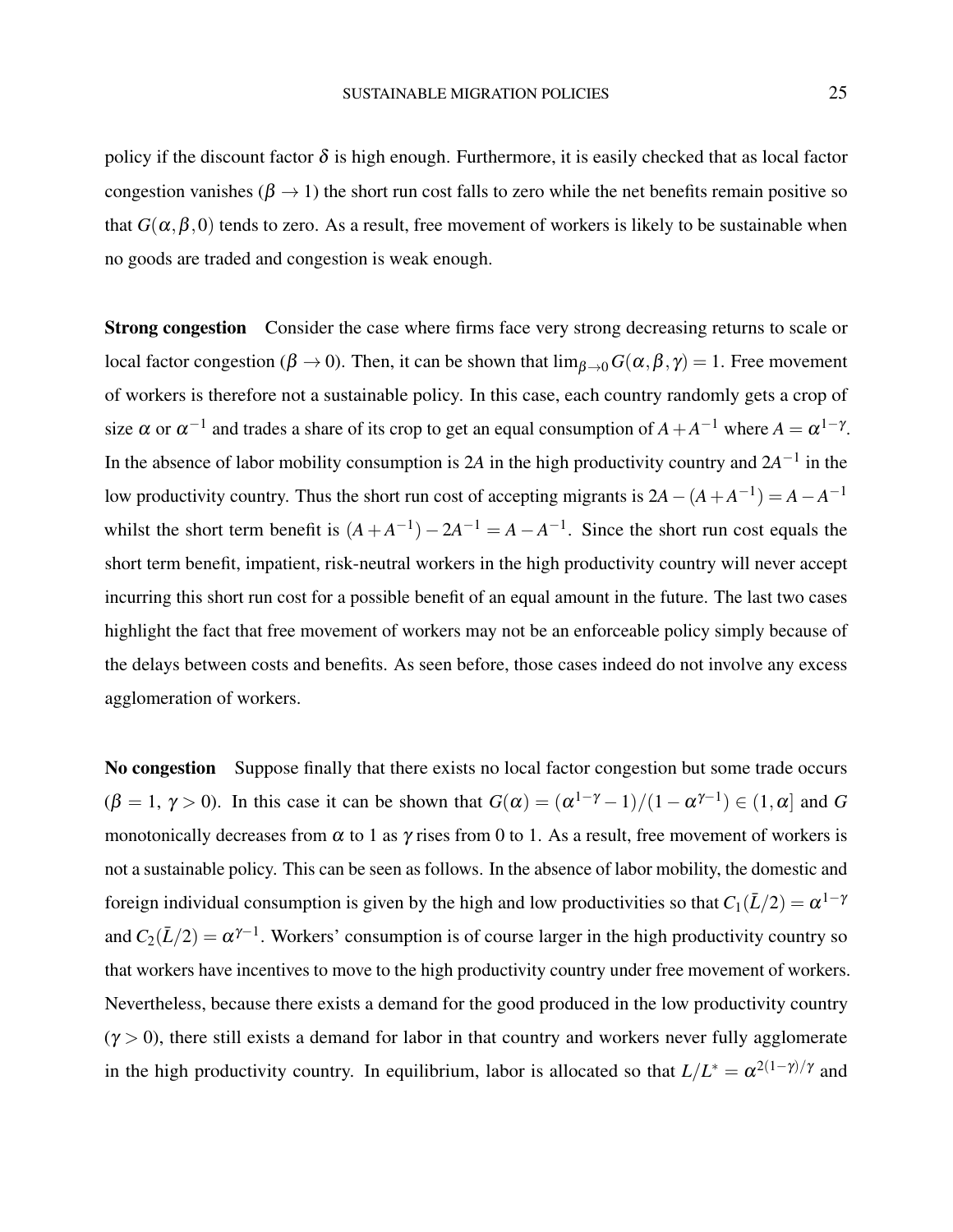workers' consumption is given by  $C_1(L_1) = \alpha^{1-\gamma} (L/L^*)^{-\gamma/2} = 1$ . Comparing this to consumption in the absence of labor mobility, we observe that the short run cost of accepting migrants is then equal to  $\alpha^{1-\gamma}-1$  whereas the benefit of labor mobility is equal to  $1-\alpha^{\gamma-1}$ . Because  $\alpha^{1-\gamma}+\alpha^{\gamma-1}>2$ provided  $\alpha > 1$ , this short run cost is larger than the benefit. Thus the high productivity country never finds it profitable to accept migrants in exchange of the promise of a possible outflow of its natives in a future bad state of nature. This is a remarkable result given the common claim that migration is irrelevant in a world with constant returns to scale because workers move with both their demand and production capabilities. However, we have shown in the previous section that there exists excess agglomeration of workers in the high productivity country even under constant returns to scale. This effect increases both the short run cost and benefit of migration. Yet, because of the presence of inefficiencies, it increases the short run cost of migration more than its benefit and hence weakens the sustainability of a policy of free movement of labor.

PROPOSITION 2: *Suppose that individuals are risk neutral and that countries face a two-state anti-correlated shocks. Free movement of workers is never a sustainable policy in an economy with only tradeable goods (* $\gamma = 1$ *) or with either very low or very high congestion costs (* $\beta \in \{0,1\}$ *). In an economy where no goods are tradeable (*γ = 0*), free movement of workers becomes a sustainable policy if and only if individuals are sufficiently patient (high* δ*).*

The four cases discussed above suggest that free movement of workers is less likely to be a sustainable policy in economies with large trade and high congestion of local factors. Figure [2](#page-26-0) depicts, for all congestion and trade parameters  $(\beta, \gamma)$ , the locus of the equality  $G(2, \beta, \gamma) = \delta/(2-\delta)$  where  $\delta/(2-\delta) = 0.25, 0.50, 0.75$  and 1. These values respectively correspond to critical discount factors  $\delta = 0.40, 0.66, 0.85$  and 1. The area (a) corresponds to the situation where  $G(2, \beta, \gamma) > 1$  and the areas (b) and (c) to the situation where  $G(2, \beta, \gamma) < 1$ . The relative cost of adopting free movement of workers  $G(2, \beta, \gamma)$  becomes larger as we move to the North-West of the figure. As a result, free movement of workers is more likely to become a sustainable policy in economies with smaller local factor congestion and lower trade.

Finally, Figure [2](#page-26-0) also shows that the relative cost of adopting free movement of workers, *G*, increases as more goods are traded (larger  $\gamma$ ). Because trade is a substitute for labor movement,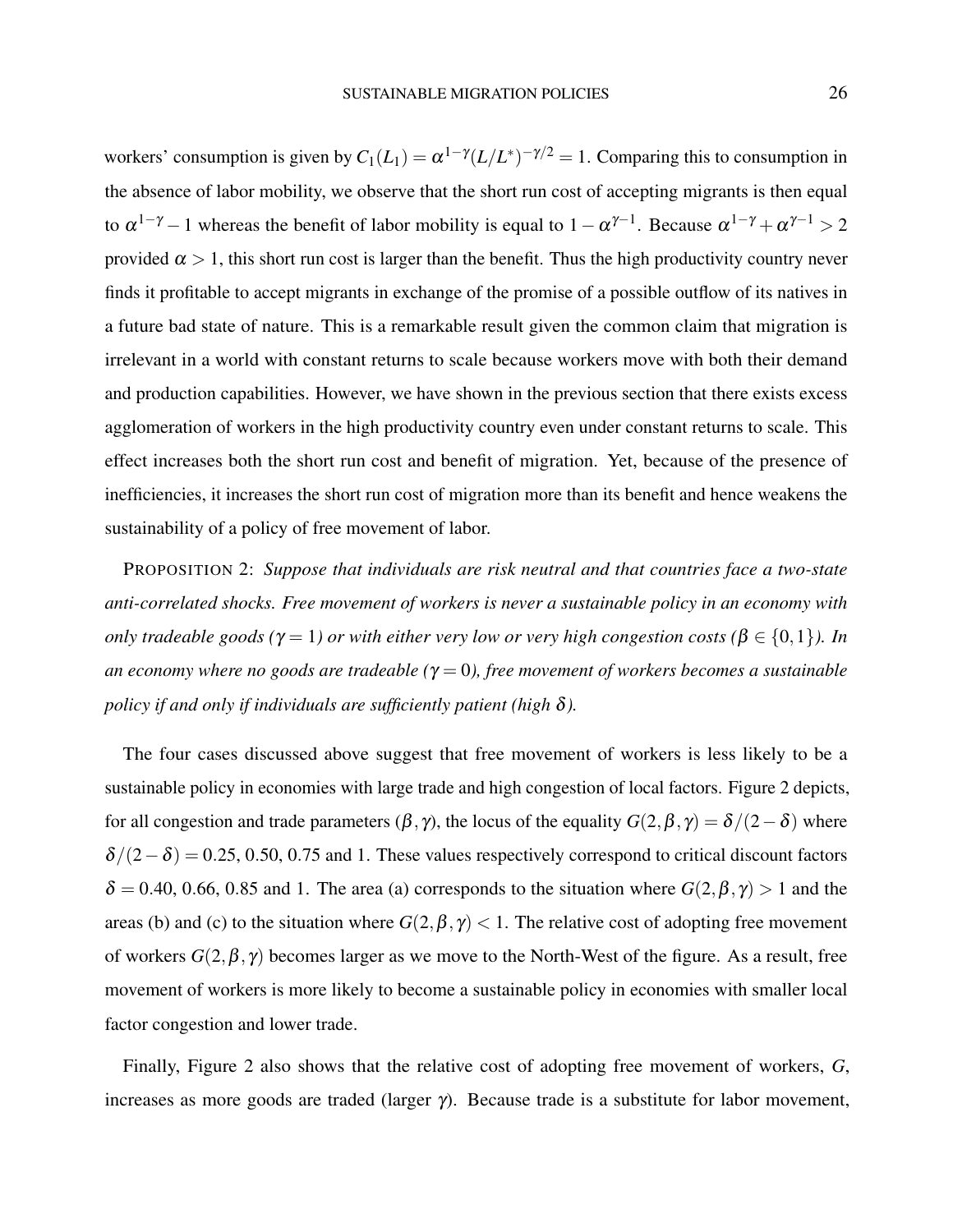<span id="page-26-0"></span>

FIGURE 2: RELATIVE COST OF ADOPTING THE FREE LABOR MOBILITY POLICY -  $G(2, \beta, \gamma)$ .

free movement of workers is less useful when trade is large. On the other hand, the relative cost of adopting free movement of workers,  $G(2, \beta, \gamma)$ , is not monotone with respect to the intensity of congestion parameter  $β$ . Indeed, as we move downward in Figure 2 ( $β$  falls),  $G(2, β, γ)$  firstly decreases when the parameters  $(\beta, \gamma)$  lie in the area (b) but it increases when those parameters lie in the area (c). In the figure, areas (b) and (c) are separated by a thicker curve which corresponds to the locus where the partial derivative  $G_\beta = \partial G(2,\beta,\gamma)/\partial \beta = 0$ . This locus therefore shows, for a given γ, the value of  $β$  for which free movement of workers can be supported for the lowest discount factor. Whereas lower congestion or decreasing returns to scale implies that domestic workers' productivity and wages are less affected by the inflow of international workers, it also implies that the incentive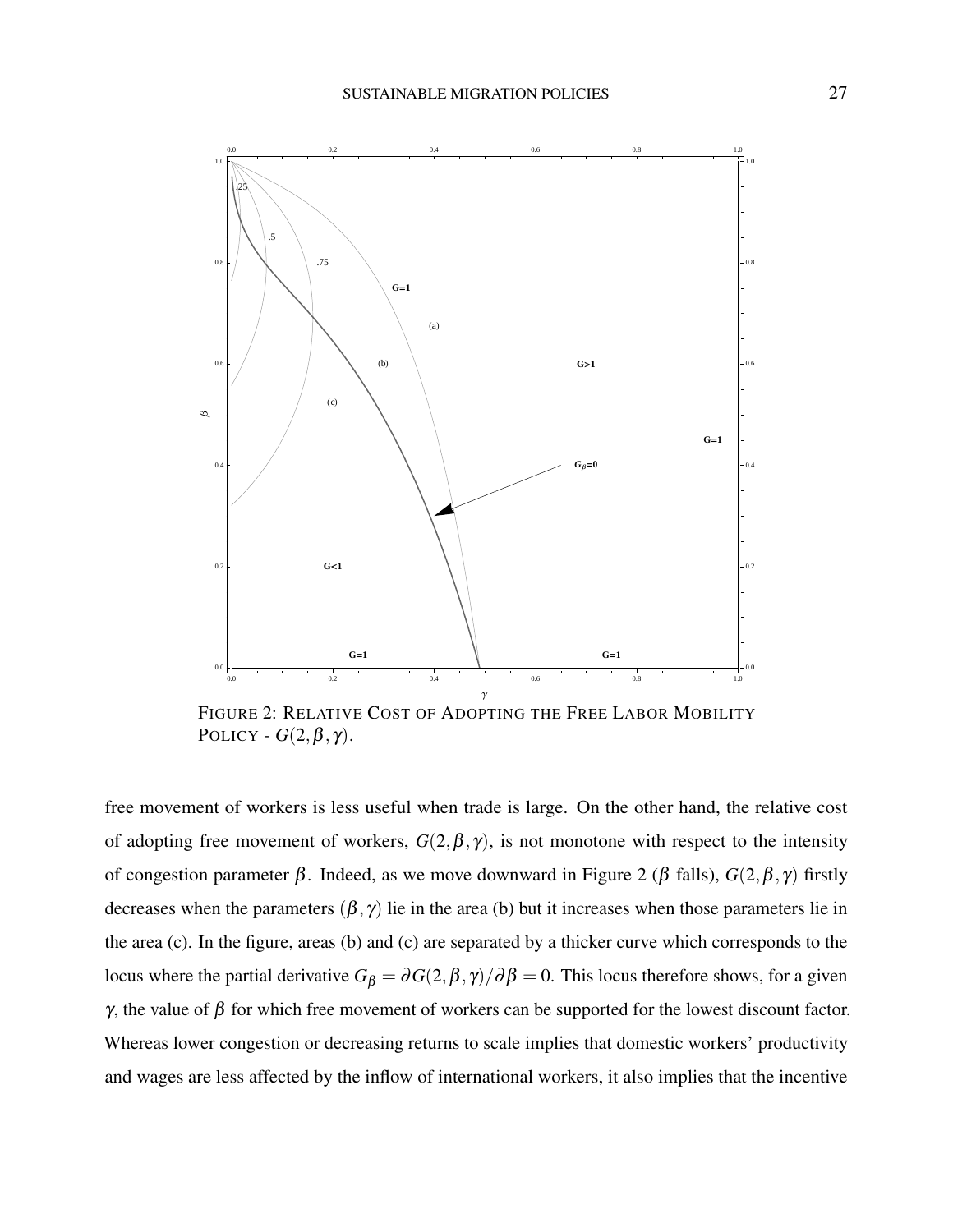for migration is not offset enough by any upward pressure on wages in the low productivity country. Excessive agglomeration of labor occurs and can be so inefficient that the domestic country does not find it profitable to opt for free movement of workers. In this case, the short run cost of accepting an excessive inflow of foreign workers in good states of nature does not outweigh the benefit of the migration option in bad states of nature.

We summarize our result in the following proposition. Let the set  $\Gamma(\alpha,\beta,\gamma) = \{(\alpha,\beta,\gamma) :$  $G(\alpha, \beta, \gamma) < 1$ . From the above discussion about the case  $\gamma = 0$ , we know that this set is nonempty.

PROPOSITION 3: *Suppose that individuals are risk neutral and that countries face two-state anticorrelated shocks. Consider a free labor mobility policy such that work permits are granted on the condition of employment. Then, we get the following:*

*(i) The free labor mobility policy is not sustainable if*  $(\alpha, \beta, \gamma) \notin \Gamma(\alpha, \beta, \gamma) \neq \emptyset$ . *Otherwise there exists a discount factor*  $\underline{\delta} \in (0,1)$  *such that free migration policies are sustainable if*  $\delta \geq \underline{\delta}$ *. (ii) The free labor mobility policy is more likely to be sustainable as fewer goods are traded. It also is more likely to be sustainable for intermediate values of local factor congestion.*

In this subsection, we have analyzed the sustainability of free movement of workers under the assumption of risk neutrality. Countries benefit from a more efficient spatial distribution of workers in each state of nature. When individuals are risk averse, free movement of workers may also provide insurance to individuals because it allows them to smooth incomes and consumptions through relocation. We develop this idea in the following subsection.

### *4.2. Sustainability, insurance and labor flexibility*

When individuals are risk averse, the free movement of workers allows countries to smooth income fluctuation by pooling the risk of productivity shocks. This property becomes significant as soon as shocks are not perfectly positively correlated.

It is firstly interesting to study the case where individuals are infinitely risk averse. In this case, for any set of states, individuals take into account only the payoff in the worst state of nature they can reach, say state *s*. It is then clear that the free movement of workers always improves consumption in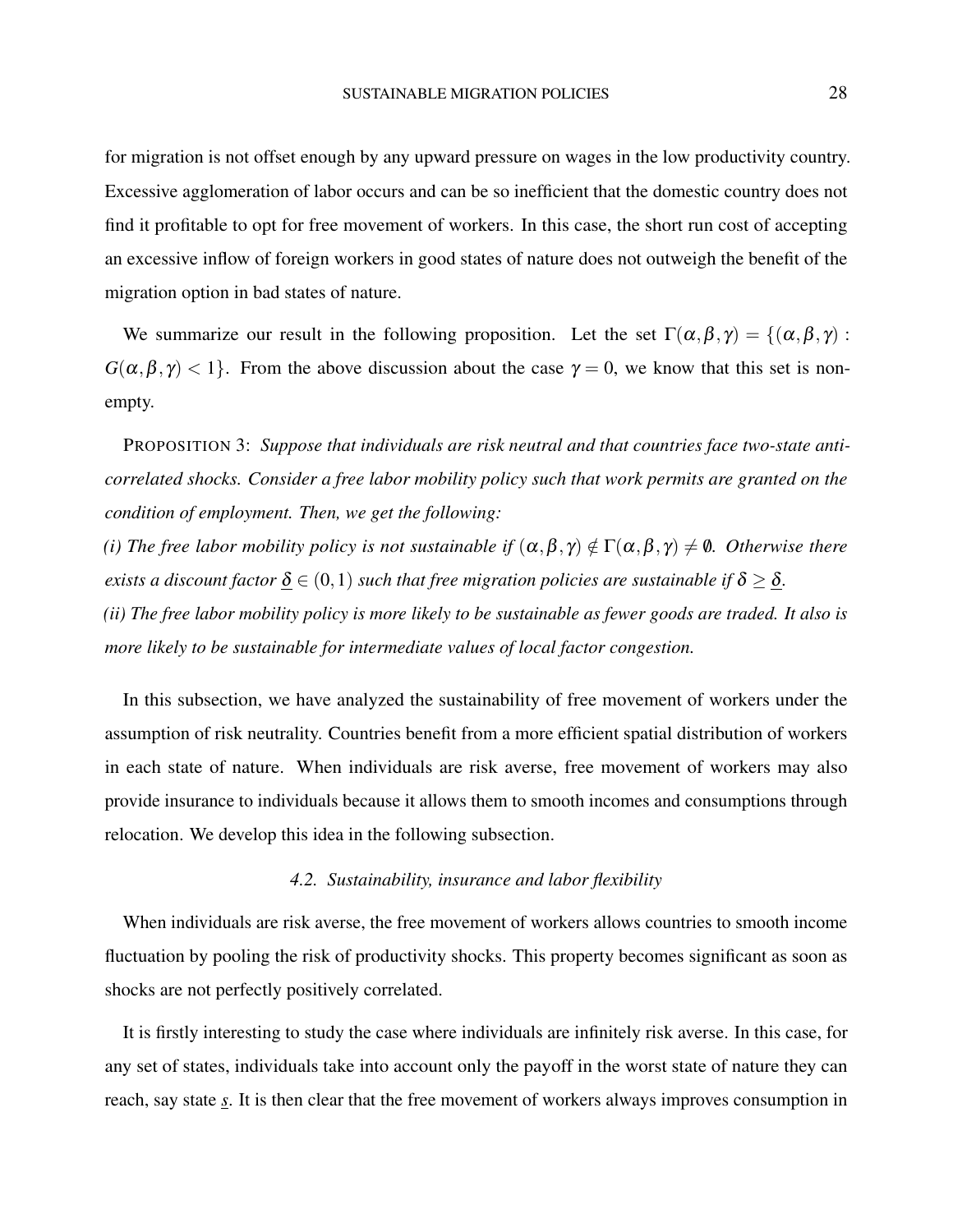the worst state relative to the no mobility option. Thus, from condition [\(4\)](#page-20-1), it can be seen that the expected future gain is always positive so that there must be a large enough discount factor above which free movement of workers becomes a sustainable policy.

The impact of risk aversion on the adopting free movement of workers can be made more precise in the above context of the two-state anti-correlated shocks. Under risk aversion, *the relative cost of adopting (the policy of) free movement of workers* becomes

$$
G(\alpha,\beta,\gamma) \equiv \frac{u_1(\bar{L}/2) - u_1(L_1)}{u_2(L_2) - u_2(\bar{L}/2)},
$$

where  $u_s(L_s)$  denotes the contemporaneous utility  $U[C_s(L_s)]$ .

Let us here review some polar cases when all goods are traded and when congestion is very strong or very weak.

All trade When all goods are traded ( $\gamma = 1$ ), we know that the terms of trade fully absorb any productivity differentials. Individuals therefore reach a constant utility and the function  $G(\alpha)=1.^{14}$  $G(\alpha)=1.^{14}$  $G(\alpha)=1.^{14}$ As before, free movement of workers is not useful and therefore it is not sustainable.

**Strong congestion** When congestion is very strong ( $\beta \rightarrow 0$ ), the model works as if the world supplied a fixed amount of output that was asymmetrically divided across the countries. Although free movement of workers offers no efficiency gain in labor markets, it allows countries to reach an allocation of output closer (but not equal) to an even distribution of output. Free movement of workers provides an (imperfect) insurance contract. As individuals become more risk averse the expected benefit of the policy,  $E_s u_s(L_s) - E_s u_s(\bar{L}/2)$ , increases compared to its short term cost,  $u_{\bar{s}}(L/2) - u_{\bar{s}}(L_{\bar{s}})$ . Therefore, the relative cost of adopting free movement of workers,  $G(\alpha) < 1$  and *there must exist discount factors for which free movement of workers is a sustainable policy*.

<span id="page-28-0"></span><sup>&</sup>lt;sup>14</sup> We drop the notational dependence of *G* on  $\beta$  and  $\gamma$  in what follows.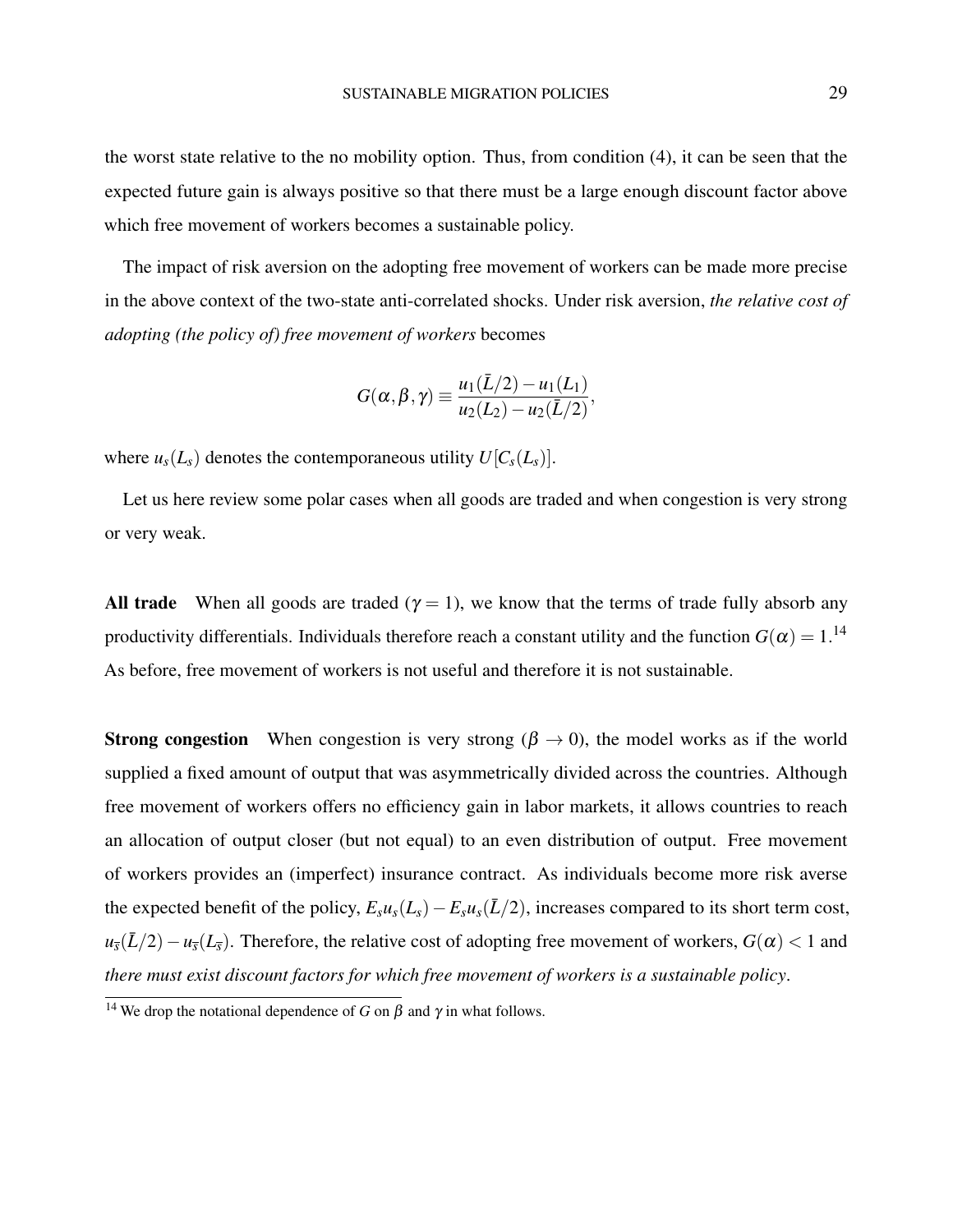No congestion When there is no congestion and some tradeable goods ( $\beta = 1, \gamma > 0$ ), the relative cost of adopting free movement of workers is  $G(\alpha) = [U(\alpha^{1-\gamma}) - U(1)]/[U(1) - U(\alpha^{\gamma-1})]$ , which is smaller than one if and only if  $U(\alpha^{1-\gamma}) + U(\alpha^{\gamma-1}) < 2U(1)$ . It can be shown that this is always true for any utility function which has a coefficient of relative risk aversion greater than or equal one for all relevant levels of consumption. As a consequence, *when coefficient relative risk aversion is larger than one, there always exist discount factors*  $\delta \in (0,1)$  *for which free movement of workers is a sustainable policy*.

We summarize these results in the following proposition:

PROPOSITION 4: *Suppose that individuals are risk averse and that countries face two-state anticorrelated shocks. Free movement of workers is never a sustainable policy in an economy with only tradeable goods (*γ = 1*). In an economy with either very low or very high congestion costs*  $(\beta \in \{0,1\})$ , free movement of workers becomes a sustainable policy if and only if individuals are *sufficiently patient (high* δ*).*

Risk aversion has positive impact on the adoption of free movement of workers because it equalizes consumption across countries and reduces the consumption variability across states of the worlds. Risk aversion can also have important impact on the adoption of free movement of workers. To illustrate this, we have plotted the sets of parameters  $(\beta, \gamma)$  for which the relative cost of adopting the free movement of workers,  $G(\alpha) = 1$  (solid lines in Figure [3a\)](#page-30-0) and  $G(\alpha) = 0.5$  (dashed lines in Figure [3b\)](#page-30-1). The curves are drawn for constant relative risk aversion (CRRA) preferences with relative risk aversion coefficient  $\rho$  varying from 0 to 2. It is worth noting that for any relative risk aversion coefficient larger than one, the relative cost of adopting free movement of workers,  $G(\alpha) < 1$ everywhere except at the North and East borders of the figure. *Therefore, for a constant relative risk aversion coefficient larger than one and for almost all parameters of the model* (β, γ), *there always exists a discount factor for which free movement of workers is a sustainable policy*. Although we have seen that the terms of trade eliminate the potential efficiency gains from a flexible relocation of workers, they do not eliminate the potential insurance gain caused by free movement of workers. Empirical estimates of the coefficient of constant risk aversion give values in a range between 2 and 5.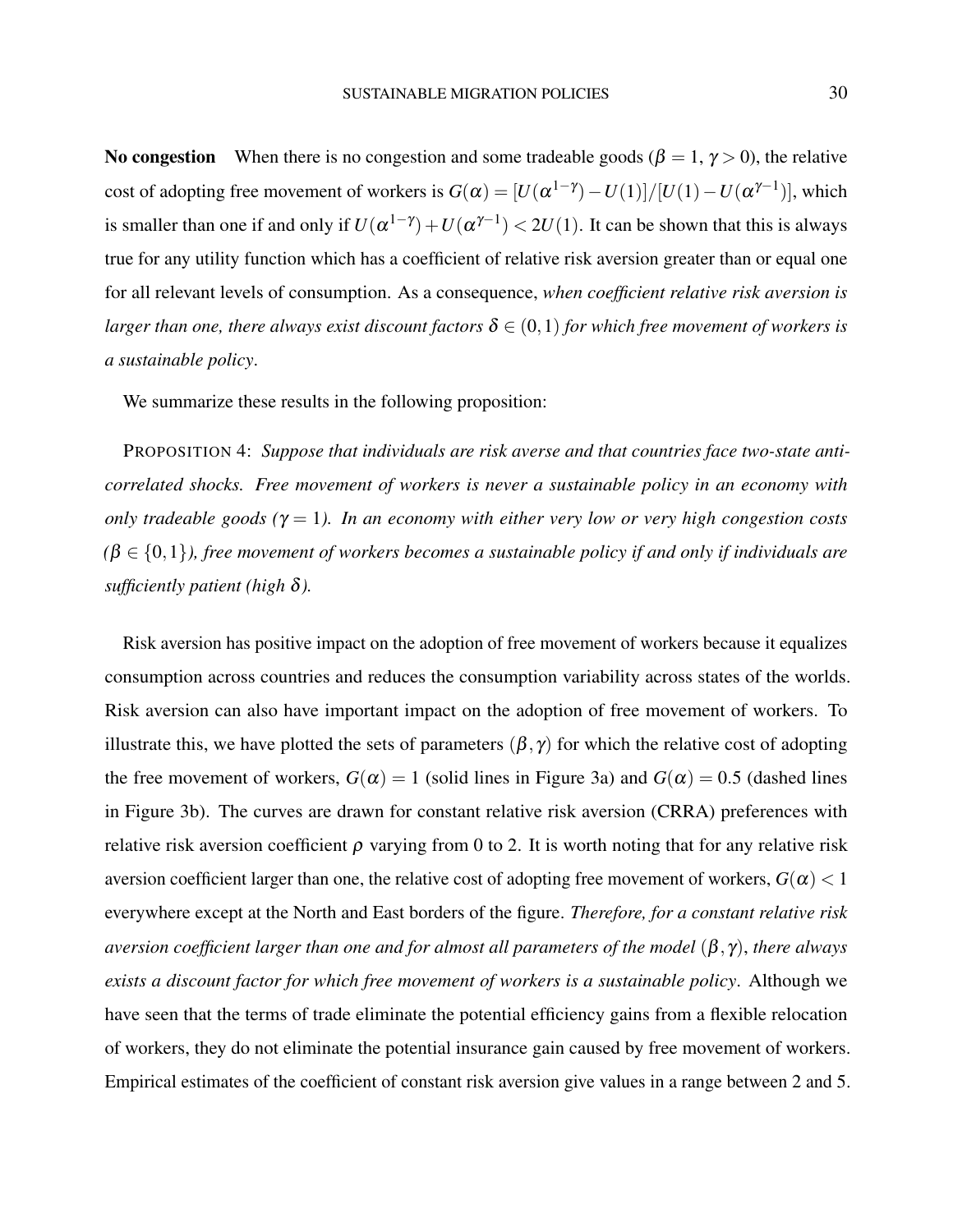<span id="page-30-2"></span><span id="page-30-0"></span>

Therefore, Figure [3](#page-30-2) suggests that risk sharing is an important element of the decision to adopt free movement of workers.

FIGURE 3: COST OF ADOPTING THE FREE LABOR MOBILITY POLICY UNDER RISK AVERSION.

To sum up, we have shown that free movement of workers is a sustainable policy for small enough discount factors, for small enough trade levels and for intermediate local factor congestion. Risk aversion is an important element in the decision to sustain free movements of workers.

### <span id="page-30-1"></span>5. FULL RIGHT MIGRATION POLICY

We now return to the distinction between non-permanent and permanent work program and between rights for work permits and citizenship. In particular we now study another form of labor mobility where individuals are automatically granted citizenship in the host country.

The policy of free movement of workers analyzed above is based on the distinction between work permits and citizenship. Because guest workers have non-permanent work permits and have no local citizenship, they are not included in the local government's objective. In this section we relax this distinction and assume that immigrants receive citizenship and the associated rights to participate in the local labor market in a permanent way. This assumption addresses the situation where economic shocks last longer than the civil integration (e.g. naturalization) of immigrants into the host country. Indeed, in many countries, a long enough residence in a country allows migrants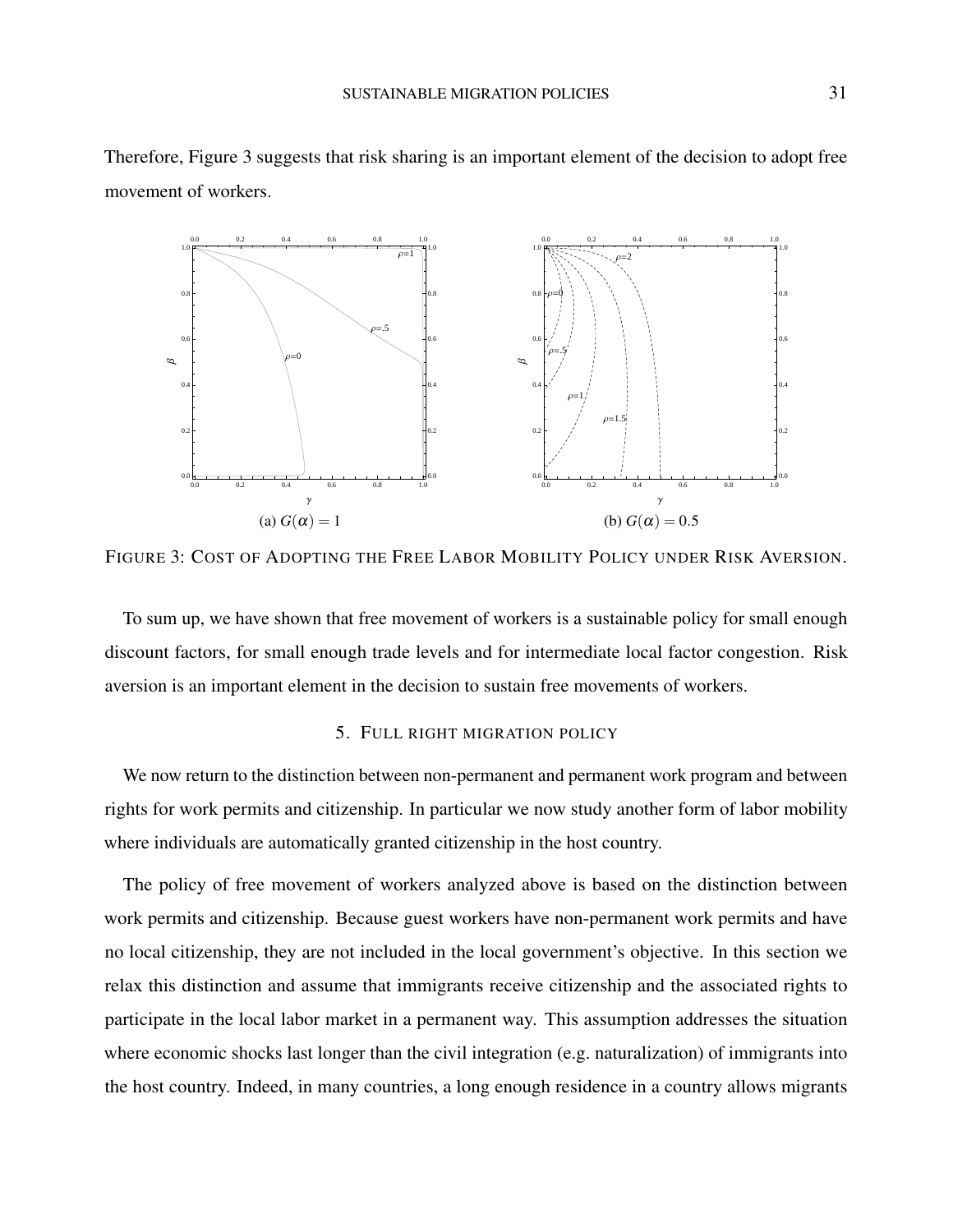to acquire citizenship and therefore to get a permanent right to participate in the local labor market. Similarly, the descendants of non-citizen migrants are often granted or allowed to ask the citizenship of their parents' host country, a right that allows them the right to participate in the local labor market.

Two examples for this setting can be found in the E.U. and the U.S. Under the Treaty of Lisbon, E.U. citizens are allowed to get permanent work permit and resident cards in any E.U. member state where they find work while they keep their initial nationality and most of their political rights in the native country. In E.U. countries, individuals may acquire the local nationality after a certain amount of time and the local nationality can be asked for the descendants born on the local territories. Similarly, the U.S. immigration services grant to foreign workers green cards that offer permanent residence and access to labor market. As a step forward, the green cards give the opportunity to apply for U.S. citizenship after a certain length of time. Descendants born in the U.S. automatically acquire the U.S. citizenship. Therefore it is of interest to study the adoption of migration policy in which immigrants get the same rights as local citizens and in which governments are concerned by the welfare of both native and (naturalized) immigrant workers.

In this section we study the adoption of a *full right migration policy* by which, at the beginning of each time period, immigrants get the full rights to citizenship and labor participation in the country where they locate. Those rights include the political rights so that the welfare of both natives and immigrants becomes the concerns of each government. In particular, we focus on the case where those rights are acquired at the time of entry into the host country and where those rights are exclusive in the sense that migrants loose their former citizenship and rights associated with their former nation.<sup>[15](#page-31-0)</sup> We finally keep the assumption that once the agreement about the policy is breached, it is breached for ever. The full right migration policy includes two main differences with the policy of free movement of workers considered above. First, when a country breaches from the full right migration policy, it is indeed unwilling to reduce its work force because migrants are now part of its political constituency. Secondly, because the number of nationals vary with shocks and related immigration flows, the initial distribution of nationals generally differs from the distributions of nationals in subsequent

<span id="page-31-0"></span><sup>&</sup>lt;sup>15</sup> In practice, such political rights may take some time to be acquired and may sometimes be cumulated over several countries. However, we assume away such situations for the simplicity of the argument.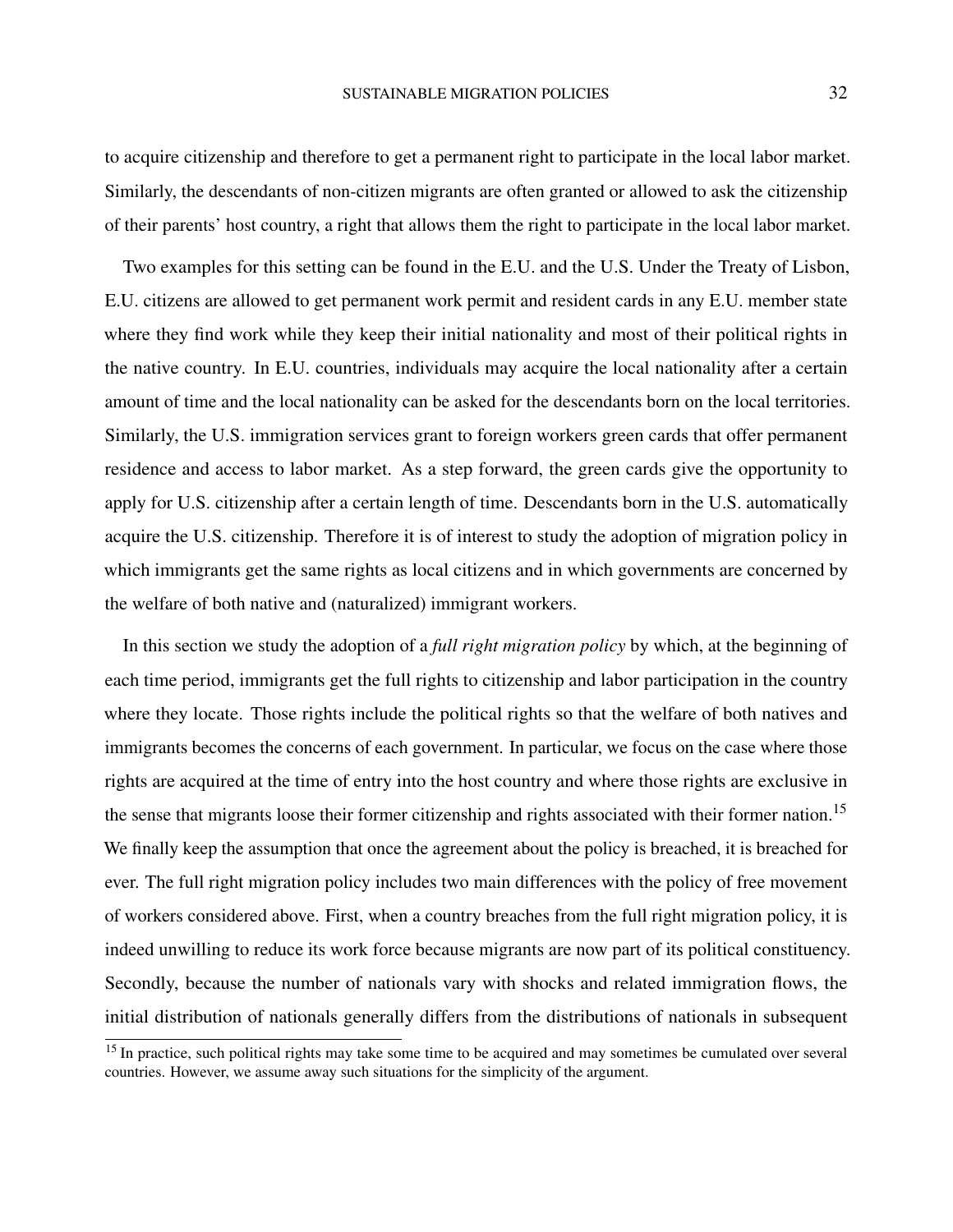time periods. As result, we must distinguish the acceptability and the sustainability of the full right migration policy: acceptability relates to the decision to adopt the policy with the initial population distribution whereas sustainability relates to the decision to continue (or not to breach) the policy given the population distribution in subsequent time periods. We show that a full right migration policy is less likely to adopted than the policy of free movement of workers.

**Sustainability** We first focus on sustainability of the full right migration policy by assuming that the policy is already agreed. Domestic labor market conditions are given by the number of domestic citizens who have established residence in that country during the previous time period and who have been granted citizenship and labor participation rights. If we denote by *r* and  $q \in \mathscr{S}$  the states of nature in the current and previous time periods and by  $u_r(L_r)$  the instantaneous utility  $U[C_r(L_r)]$ , the full right migration policy is sustainable for the domestic country if and only

<span id="page-32-1"></span>(7) 
$$
u_r(L_r) + \frac{\delta}{1-\delta} E_s u_s(L_s) \geq u_r(L_q) + \frac{\delta}{1-\delta} E_s u_s(L_q) \quad \forall r, q \in \mathcal{S},
$$

where  $L_r$  and  $L_q$  are the short run equilibrium numbers of workers given by [\(3\)](#page-11-1). This condition is explained as it follows. The right hand side of this condition represents the domestic citizens' intertemporal utility when their government breaches the policy agreement and keeps its  $L_q$  citizens.<sup>[16](#page-32-0)</sup> The left hand side of this condition represents the domestic citizens' intertemporal utility under the full rights migration policy. Because the citizens are allowed to move freely, they get the same intertemporal utility in the next period irrespectively of the location they choose in the current period; their current location decision thus depends only on the current state *r* and spatial labor distribution *L<sup>r</sup>* . As a result, the long run equilibrium coincides with the short run equilibrium where  $u_s(L_s) = u_s^*(L_s)$ . At the beginning of the current time period, the domestic government represents only  $L_q$  citizens. Because of the possibility of relocation, those citizens get an intertemporal utility equal to  $u_r(L_r) + (\delta/(1-\delta))E_s u_s(L_s)$ .

Because domestic instantaneous utilities decrease with a larger domestic labor force, it follows that Condition [\(7\)](#page-32-1) is most stringent for state  $\overline{q} \equiv \arg \min_s L_s$  and state  $\overline{r} \equiv \arg \max_r [u_r(L_{\overline{q}}) - u_r(L_r)]$ . The

<span id="page-32-0"></span><sup>&</sup>lt;sup>16</sup> In the previous analysis  $L_q = \bar{L}/2$  for each state *q*.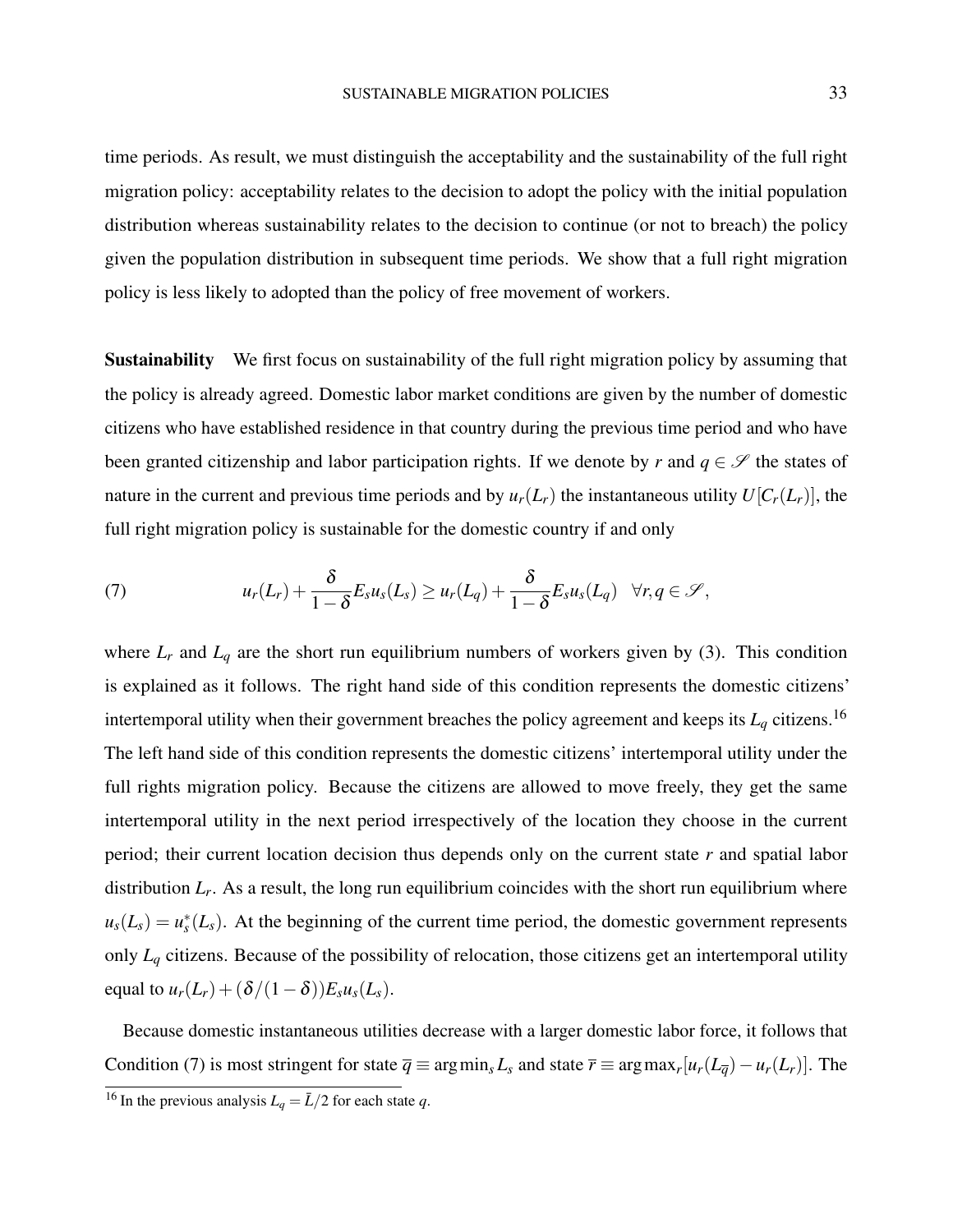domestic country's incentive to breach is the strongest (1) when it just recovers from the strongest negative shock and has kept only a small share of its initial population and (2) when the short run utility gain of restricting access to labor market in the current time period is the largest. In contrast to the policy of free movement of workers, this puts a restriction on the set of shocks that make the full right migration policy sustainable.

To get more insight we establish the following necessary condition. Let us take the expectation of both sides of Condition [\(7\)](#page-32-1) with respect to states *r*. Then Condition (7) implies that  $E_s u_s(L_s) \geq$  $E_s u_s(L_a)$ . Therefore, the full right migration policy is sustainable only if there exists no state of nature  $q \in \mathscr{S}$  such the latter inequality is not satisfied. Given our definition of  $\overline{q}$ , this means that the full right migration policy is sustainable only if

$$
E_su_s(L_s)\geq E_su_s(L_{\overline{q}}).
$$

This puts an upper bound on the labor outflow the domestic country can tolerate: the full right migration policy cannot be sustainable if the labor distribution is too uneven distributed in the domestic country's worst state of nature  $\overline{q}$ . If it were, the country would be tempted to take advantage of its small population share when its economy returns to good fortune and renege on the policy of free migration.

It is also interesting to consider this necessary condition in the case of the two-state anti-correlated shock that we have analyzed earlier ( $\alpha_1 = \alpha_2^* = \alpha > 1$ ,  $\alpha_2 = \alpha_1^* = 1/\alpha < 0$  and  $p_1 = p_2 = 1/2$ ). In this case the necessary condition simplifies to  $u_2(L_2) \ge u_1(L_2)$ , which contradicts the property of the shock symmetry,  $u_2(L_2) = u_1(L_1)$ , and the fact that  $u_1(L_1) < u_1(L_2)$  because  $L_1 > L_2$ . The full rights migration policy is thus not sustainable. We summarize this discussion in the following proposition.

<span id="page-33-0"></span>PROPOSITION 5: *Consider a full right migration policy such that immigrants get citizenship in the host country.*

*(i) This policy is sustainable if and only Condition ([7](#page-32-1)) holds for*  $q = \overline{q} \equiv \arg\min_{s} L_s$  *and*  $r = \overline{r} \equiv$  $\arg \max_{s} [u_r(L_{\overline{q}}) - u_r(L_r)].$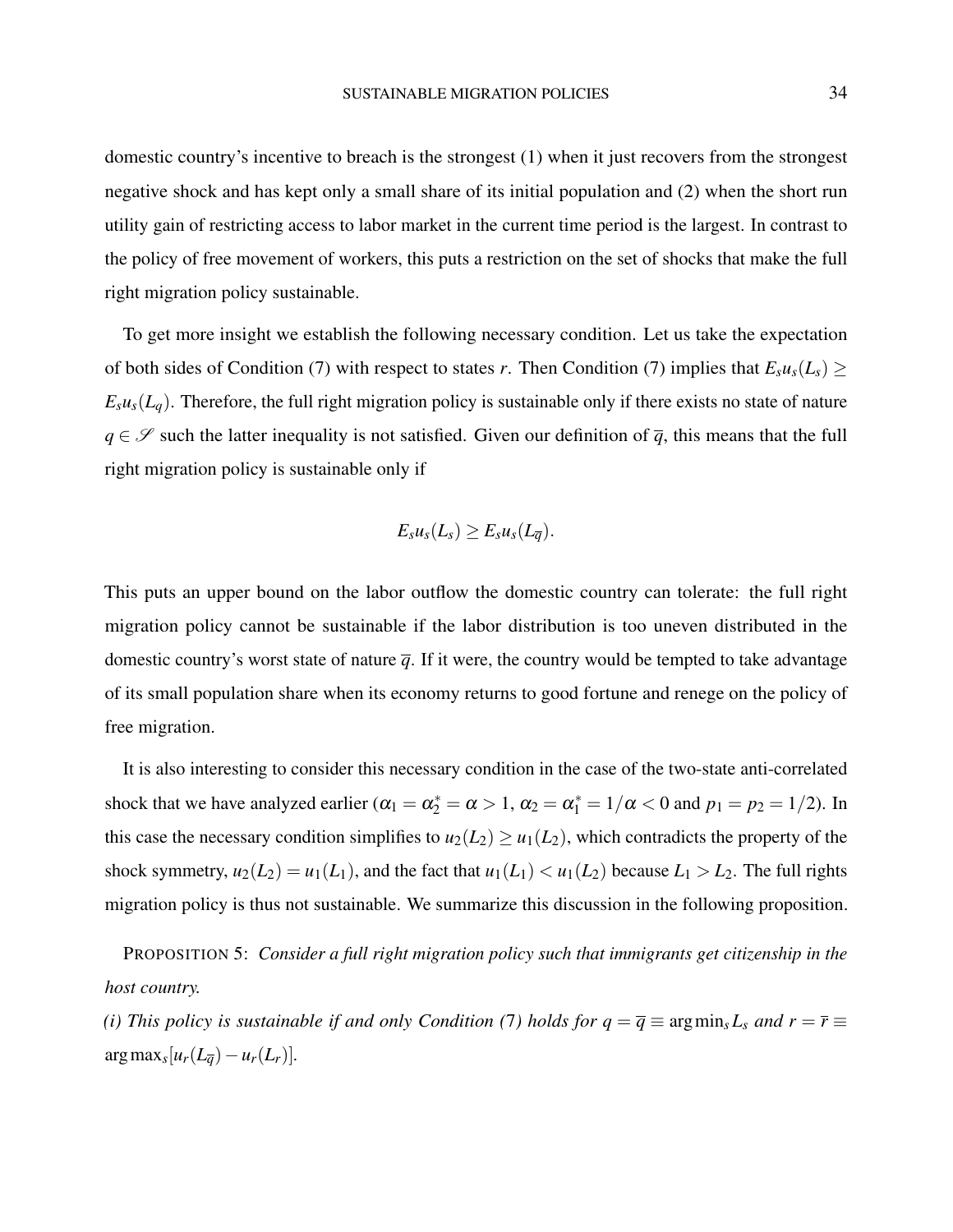*(ii) The policy is never sustainable if*  $E_s u_s(L_s) < E_s u_s(L_{\overline{a}})$ .

*(iii) The policy is never sustainable in the case of two-state anti-correlated shocks.*

Adoption The previous discussion focused on the sustainability of the full right migration policy by assuming that the policy was already agreed. We now analyze the issue of the *adoption* of the policy in the initial time period where population distributions are not the result of free labor movements. In line with the previous section, we suppose that the spatial distribution is initially given by  $(\bar{L}/2, \bar{L}/2)$ . Let the state in the initial time period be denoted by  $r_0$ . So, the full right migration policy is adopted in the initial time period if and only if Condition [\(7\)](#page-32-1) holds and if the following *adoption condition*

(8) 
$$
u_{r_0}(L_{r_0}) + \frac{\delta}{1-\delta} E_s u_s(L_s) \geq u_r(\bar{L}/2) + \frac{\delta}{1-\delta} E_s u_s(\bar{L}/2)
$$

holds. The adoption condition is obvious the counter part of Condition [\(4\)](#page-20-1) where *r* is replaced by *r*0. It compares the intertemporal utility of a representative citizen under free labor mobility with his/her intertemporal utility when its government maintains the population at its initial distribution by allowing no migration. Because  $\bar{L}/2 \geq L_{\bar{q}}$ , the right hand side of this condition is smaller than the right hand side of Condition  $(7)$ . Because this is true for any  $r_0$ , the adoption condition is implied by Condition [\(7\)](#page-32-1). Therefore, if Condition [\(7\)](#page-32-1) holds and countries are initially evenly distributed, the domestic country adopts the full right migration policy for any initial state of nature. By the same token we have proven that Condition [\(7\)](#page-32-1) is stronger than Condition [\(4\)](#page-20-1). This means that a policy of free movement of workers is always sustainable if the full right migration policy is adopted.

We summarize our discussion in the following proposition.

<span id="page-34-0"></span>PROPOSITION 6: *Consider a full right migration policy such that immigrants get citizenship in the host country. Then, a full right migration policy will be both adopted and sustainable under the conditions of Proposition* [5](#page-33-0) *if initially the population is evenly distributed. The full right migration policy is less likely to be adopted than the policy of free movement of workers.*

The main message of this discussion is that a full right migration policy is less likely to be adopted and sustained than the policy of free movement of workers. The reason lies in the fall-back positions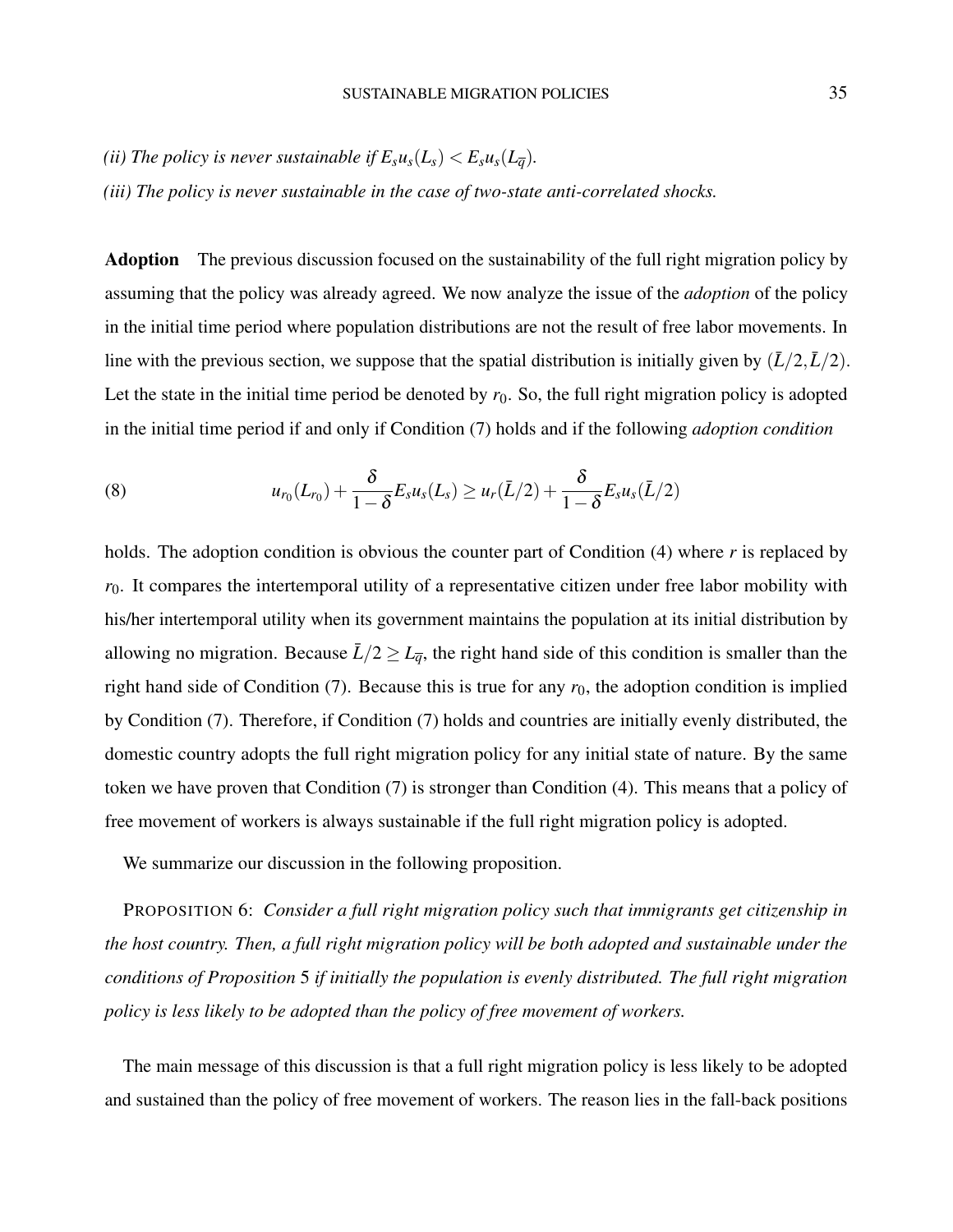of the two countries when they face (strong) productivity changes. When the domestic country had low productivity in the previous period and currently experiences a strong rise in its productivity, it has the option to breach the full right migration policy and restrict the benefit of the productivity rise to its local citizens. As a result, the foreign country is unable to offer its citizens the option to move, a situation that is particularly critical when it faces a sudden negative productivity shock at the same time. The harm to the foreign country is greater in the case of a full right migration policy compared to a policy of free movement of workers because it cannot restrict work participation to just the initial  $\bar{L}/2$  workers. Hence, we conclude that the fall-back position of countries with respect to citizenship and rights to local labor market participation is an important element of sustainability and adoption of labor mobility policies.

### 6. EXTENSIONS

Our model can be extended in many directions. We here investigate two effects on the adoption of migration policies: the effect of productivity asymmetries between countries and that of unemployment. For the sake of conciseness, we focus on the policy of free movement of workers. By Proposition [6,](#page-34-0) the full right migration policy will not be adopted if free movement of workers is not a sustainable policy.

### *6.1. Country asymmetries*

The above discussion suggests that there exist good economic rationales to permit labor flows between countries when the latter face productivity shocks which are not perfectly correlated. Yet, it is readily observed that free labor flows are neither organized nor permitted between many countries of the world. This is particularly true for labor flows between developing and developed countries. As a case in point, the TN status, which offers permission to work within the U.S. under the N.A.F.T.A., has been subject to huge restrictions for Mexican natives whereas it has included very few restrictions for Canadians. The higher reluctance of developed countries to migration flows from less developed countries is usually explained by their concerns about a possible direct redistribution towards the immigrants (e.g. [Ortega](#page-43-8) [2010,](#page-43-8) [Wellisch and Walz](#page-44-4) [1998\)](#page-44-4). In this section we provide an explanation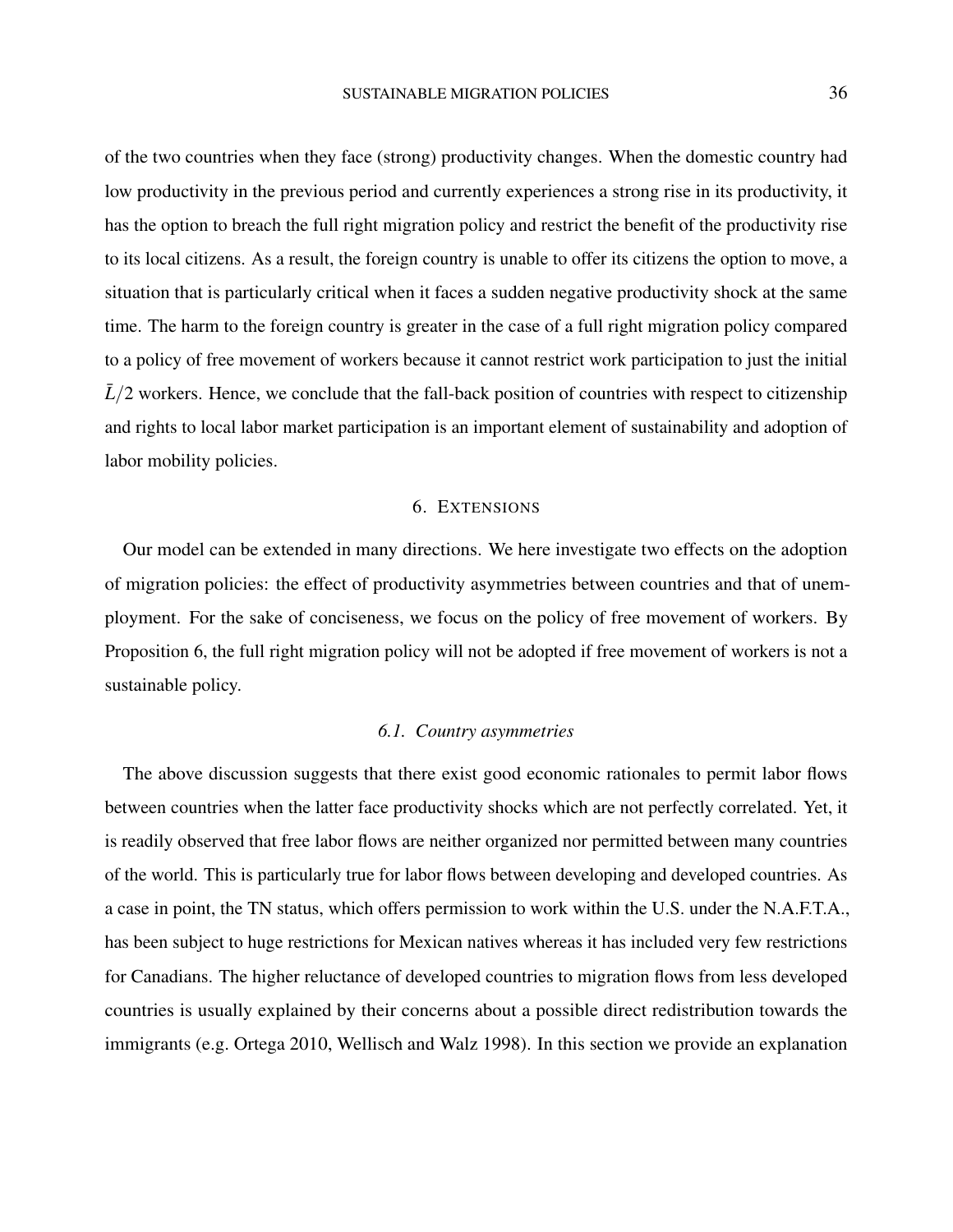without such direct redistribution. We show that large productivity differences make labor mobility policies less sustainable.

To make the argument simple, suppose that agents have an instantaneous utility given by the CRRA utility function,  $U(C) = C^{1-\rho}/(1-\rho)$ ,  $\rho \ge 0$  and  $\rho \ne 1$ . Suppose further the domestic productivity is now given by  $\tilde{\alpha}_s \equiv \theta \alpha_s$ , whereas the foreign productivity remains equal to  $\alpha_s^*$ ,  $s \in \mathscr{S}$ . The parameter  $\theta$  ( $\theta \ge 1$ ) measures the domestic productivity advantage. Then, the equilibrium distribution of labor under free labor mobility is given by

$$
\frac{\widetilde{L}_s}{\widetilde{L}_s^*} = \left(\frac{\widetilde{\alpha}_s}{\alpha_s^*}\right)^{\frac{1-\gamma}{1-\beta(1-\gamma)}} = \left(\frac{\theta \alpha_s}{\alpha_s^*}\right)^{\frac{1-\gamma}{1-\beta(1-\gamma)}} = \frac{L_s}{L_s^*} \left(\theta^{\frac{1-\gamma}{1-\beta(1-\gamma)}}\right),
$$

where the tilde<sup> $\tilde{d}$ </sup> denotes the new variables under country asymmetry. One can compute that  $d\tilde{L}_s/d\theta > 0$ so that  $L_s > L_s, \forall s \in \mathscr{S}$ . As a result, a higher productivity advantage yields a stronger incentive to agglomerate in the domestic country. This is true for any state of nature. Also, it can be checked that employment levels are ranked in the same order as in the case where  $\theta = 1$ . So,  $L_s > L_r \iff L_s > L_r$ ,  $r \neq s$ . Because of the CRRA preferences for risk, the instantaneous utility is

$$
\widetilde{u}_{s}(\widetilde{L}_{s})=U\left[\left(\theta\alpha_{s}\right)^{1-\frac{\gamma}{2}}\left(\alpha_{s}^{*}\right)^{\frac{\gamma}{2}}\left(\widetilde{L}_{s}\right)^{\beta\left(1-\frac{\gamma}{2}\right)-1}\left(\widetilde{L}_{s}^{*}\right)^{\beta\frac{\gamma}{2}}\right]=u_{s}(\widetilde{L}_{s})\left(\theta^{\left(1-\frac{\gamma}{2}\right)\left(1-\rho\right)}\right).
$$

Following the same argument as for Condition [\(4\)](#page-20-1), we can state that free movement of workers is a sustainable policy for the domestic country if and only if

<span id="page-36-0"></span>
$$
\frac{\delta}{1-\delta} \geq \frac{\widetilde{u}_{\overline{s}}(\overline{L}/2) - \widetilde{u}_{\overline{s}}(\widetilde{L}_{\overline{s}})}{E_s\widetilde{u}_s(\widetilde{L}_s) - E_s\widetilde{u}(\overline{L}/2)},
$$

which is equivalent to

(9) 
$$
\frac{\delta}{1-\delta} \geq \frac{u_{\overline{s}}(\overline{L}/2) - u_{\overline{s}}(\overline{L}_{\overline{s}})}{E_s u_s(\overline{L}_s) - E_s u_s(\overline{L}/2)}
$$

Condition [\(9\)](#page-36-0) is the same as Condition [\(4\)](#page-20-1) except that the variables of domestic employment  $L_s$ have been replaced by  $L_s$ . The critical state  $\bar{s}$  is the same as before. Indeed, one can check that  $\bar{s}$ ,

.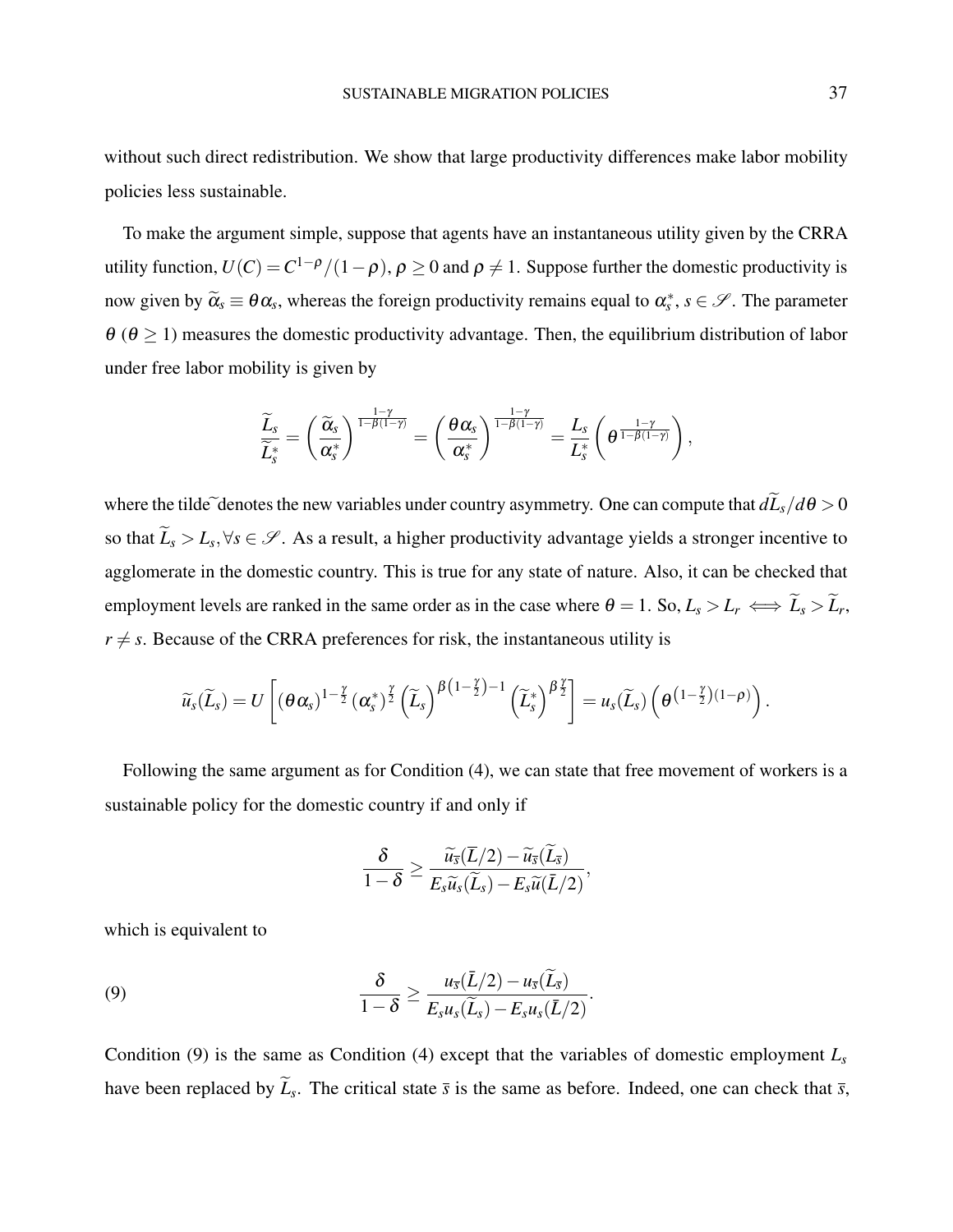defined as argmax<sub>*r*</sub> { $\tilde{u}_r(\tilde{L}/2) - \tilde{u}_r(\tilde{L}_r)$ }, is equal to argmax<sub>*r*</sub>{ $u_r(\tilde{L}/2) - u_r(\tilde{L}_r)$ } and equivalently to  $\arg \max_r \{u_r(\bar{L}/2) - u_r(L_r)\}\$  since  $\widetilde{L}_r > L_r$ ,  $\forall r \in \mathscr{S}$ . Because instantaneous utility  $u_r(L_r)$  is decreasing in  $L_r$ , the employment levels  $L_s$  increase and the domestic country's instantaneous utility falls in any state of nature as country asymmetries rise (larger  $\theta$ ). As a result, the numerator of the right hand side of Condition [\(9\)](#page-36-0) increases whereas its denominator decreases, so that the ratio increases. The critical discount factor for which Condition [\(9\)](#page-36-0) binds is then larger than the critical factor  $\delta$  for which Condition [\(4\)](#page-20-1) binds. Free movement of workers is therefore less likely to be a sustainable policy when country asymmetries become more important.

PROPOSITION 7: *Suppose that individuals have CRRA preferences and that the domestic country's productivity increases relative to the foreign country such that*  $\theta$  *satisfies*  $\tilde{\alpha}_s \equiv \theta \alpha_s$  ( $\theta \ge 1$ ). Then, *the free labor mobility policy is less likely to be sustainable the lager is domestic country's advantage (the larger*  $θ$ *).* 

This proposition provides some support to the idea that developed countries are unlikely to accept uncontrolled inflows of immigrants from developing countries. Although there exist gains from a more efficient distribution of labor and from a possible insurance mechanism, the high productivity country does not accept a policy of free movement of workers because such policy would lead to a large and permanent spatial redistribution of workers. Such a redistribution of workers increases the congestion of local factors and reduces the domestic residents' wage and consumption. One can get a very clear idea about this effect when  $\theta$  is very large. If  $\theta$  is large enough, the number of workers in the home country under free movement of workers,  $\tilde{L}_s$ , is larger than the number of citizens,  $\bar{L}/2$ , for any state of nature. The home instantaneous utility levels are smaller with the policy than without it and the home country will find the policy unacceptable.

The present discussion is not unrelated to the discussion about the full right migration policy. The latter policy is not sustainable when a country inherits from the previous time period a population that is small compared to the population that would be desired by the social planner. Here, the advantaged country also inherits from the initial time period a population  $(\bar{L}/2)$  that is small compared to the social planner's current choice of population. As a result, both policies offer no improvement to the country with the (temporary or permanent) advantage.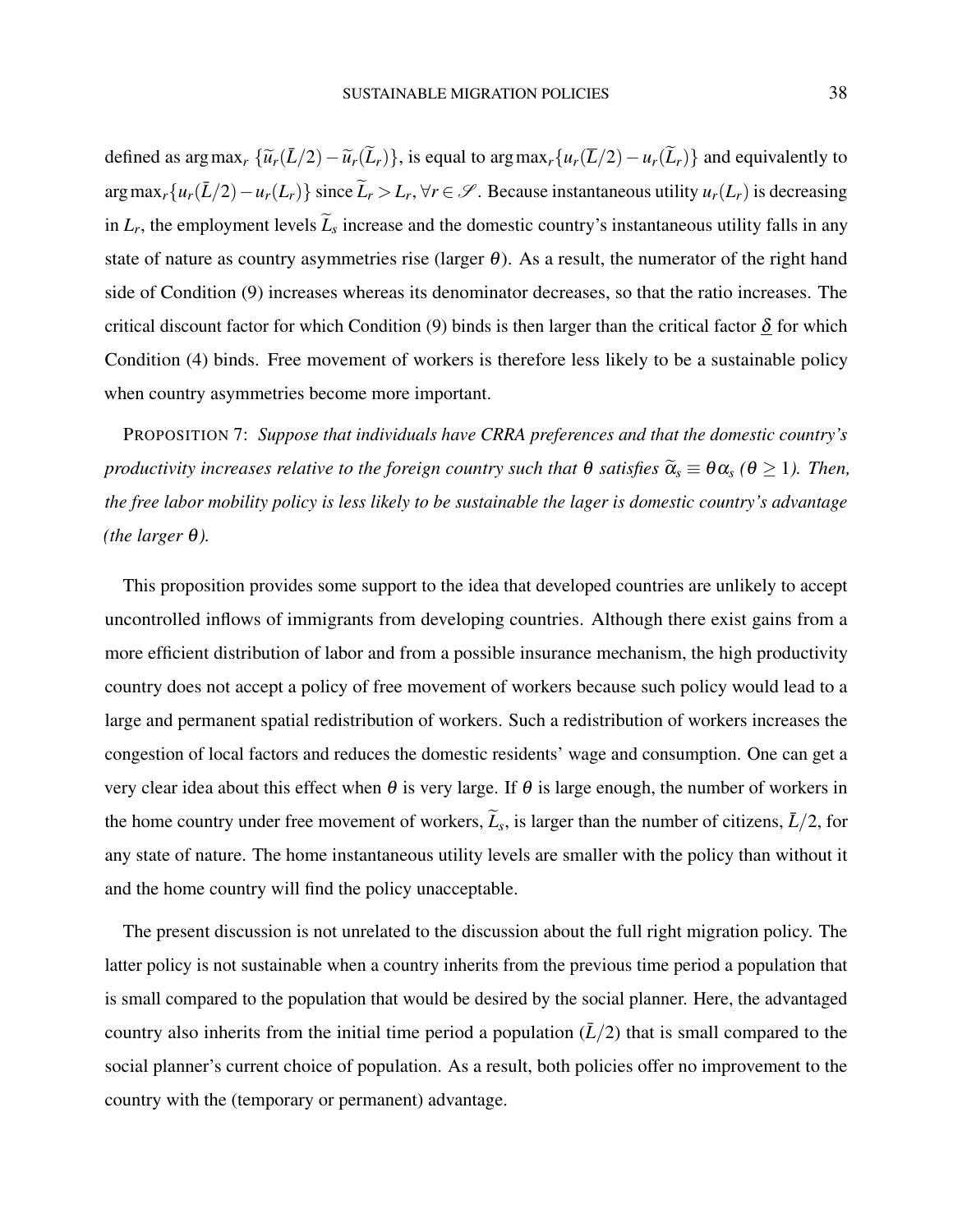### *6.2. Unemployment*

The reluctance to opt for free movement of workers is often based on a claim about local labor market problems. In particular, many countries have found it difficult to allow uncontrolled (in)flows of workers in times of high unemployment. [Boeri and Brücker](#page-41-5) [\(2005\)](#page-41-5) presents evidence of the hardening of migration conditions within the E.U. This being most evident for richer countries with large unemployment levels, such as France and Belgium. We here show that the existence of unemployment stemming from labor market rigidities is not a rationale against the adoption of free movement of workers.

Unemployment generally stems from some form of downward nominal wage rigidities. For the sake of simplicity, let us suppose that the domestic and foreign wages  $(w, w^*)$  must lie above some exogenous minimum wage  $w$ . Let the tuple  $(L, L^*)$  denote the domestic and foreign populations and let the tuple  $(l, l^*)$  denote the numbers of worked hours or employed workers; the tuple  $(L - l, L^* - l^*)$ can be interpreted as either under-employment or unemployment. In the latter case, we make the simplifying assumption that governments follow a Rawlsian welfare objective and implement lump sum redistribution to the unemployed so that employed and unemployed workers residing in a same country get the same utility. The analysis of the short run equilibrium is the same as in Section 3 except that  $(L, L^*)$  must be replaced by  $(l, l^*)$ . The wage ratio equality [\(1\)](#page-10-0) now gives the employment ratio:  $l/l^* = w^*/w$ . This states that worked hours follow local costs of labor. The domestic instantaneous utility is now given by:

$$
U(C) = U \left[ \alpha^{1 - \gamma/2} (\alpha^*)^{\gamma/2} (l)^{\beta(1 - \gamma/2)} (l^*)^{\beta\gamma/2} L^{-1} \right]
$$
  
= 
$$
U \left[ \alpha^{1 - \gamma/2} (\alpha^*)^{\gamma/2} (w^*/w)^{\beta\gamma/2} l^{\beta} L^{-1} \right].
$$

A symmetric expression holds for the foreign country.

Suppose now that the domestic country faces a good productivity shock relative to the foreign country:  $\alpha > \alpha^*$ . Then, if labor is immobile and if the minimum wage <u>w</u> is high enough, downward wage rigidities imply that the foreign country faces unemployment ( $w^* = w$  and  $l^* < L^*$ ) whereas the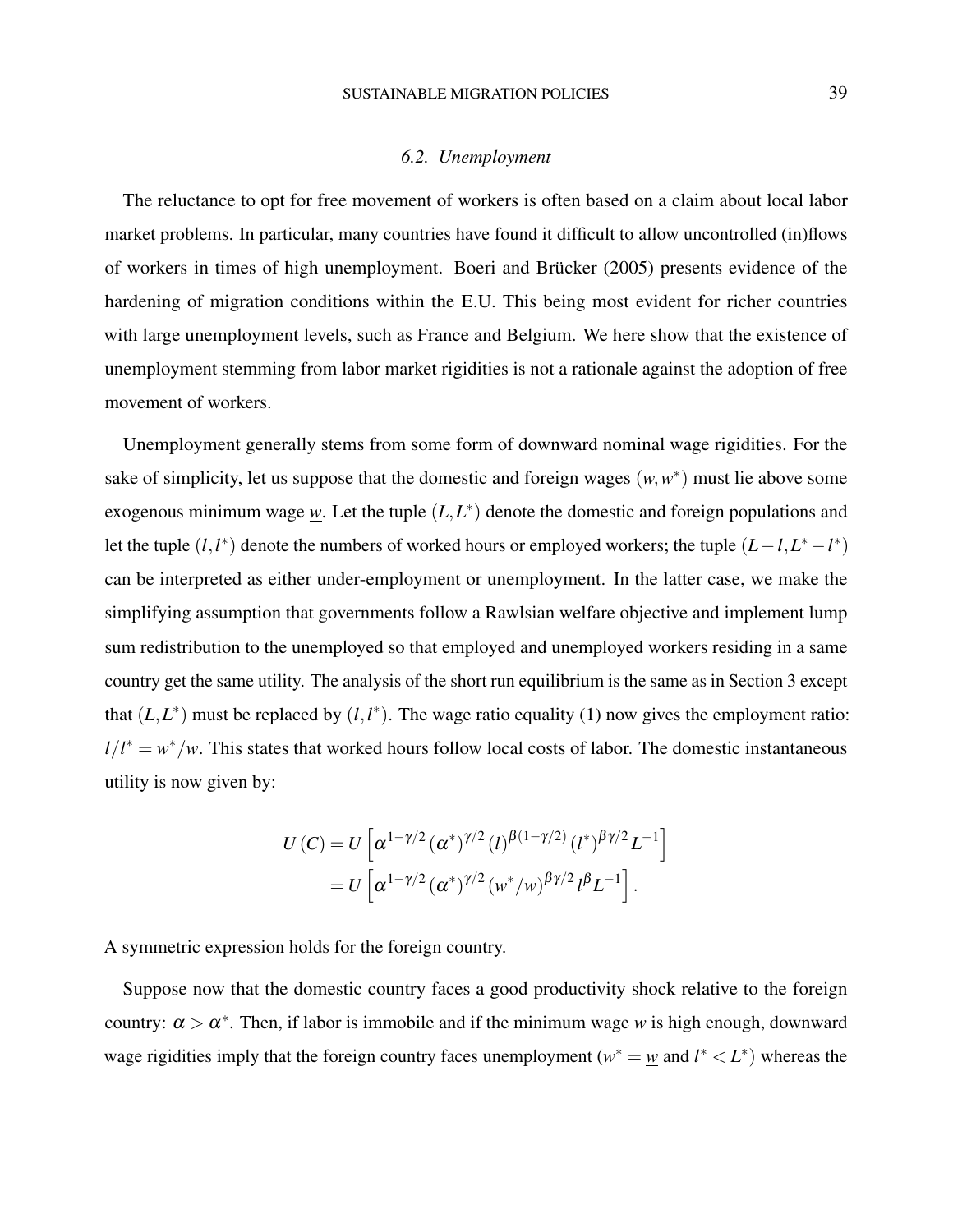domestic country has full employment ( $w \geq w$  and  $l = L$ ). The instantaneous utilities are given by:

$$
U(C) = U\left[\alpha^{1-\gamma/2}(\alpha^*)^{\gamma/2}(\underline{w}/w)^{\beta\gamma/2}L^{\beta-1}\right] \text{ and}
$$
  
 
$$
U(C^*) = U\left[(\alpha^*)^{1-\gamma/2}(\alpha)^{\gamma/2}(w/\underline{w})^{\beta\gamma/2}(l^*/L^*)^{\beta}(L^*)^{\beta-1}\right].
$$

By contrast, when labor is allowed to move across countries, foreign workers move to the domestic country as long as  $C/C^*>1$ ; that is, if  $(\alpha/\alpha^*)^{1-\gamma}(\underline{w}/w)^{\beta\gamma}(l^*/L^*)^{-\beta}(L/L^*)^{\beta-1}>1.$  So, *L* increases whereas  $L^*$  decreases to  $l^*$ . At this point, the foreign country reaches full employment; the labor distribution reaches the short run equilibrium distribution [\(3\)](#page-11-1) that is obtained in Section 3. Therefore, free movement of workers eliminates unemployment. Free movement of workers implies a better use of productive resources in terms of both time and spatial allocation of work. Workers then get the same instantaneous utility levels  $u_s(L_s)$  as those defined in Section 3.

Let us now define the instantaneous utilities as  $\bar{u}_s(L/2)$  when countries do not adopt or breach the policy of free movement of workers. Note that labor market rigidities imply that  $\overline{u}_s(L_s) < u_s(L_s)$  for all  $L_s$ ,  $s \in \mathscr{S}$ . Following the same argument as for Condition [\(4\)](#page-20-1), we can state that free movement of workers is a sustainable policy for the domestic country if and only if

$$
\frac{\delta}{1-\delta} \geq \frac{\overline{u}_s(\overline{L}/2) - u_s(L_s)}{E_s u_s(L_s) - E_s \overline{u}_s(\overline{L}/2)}
$$

.

Since  $\overline{u}_s(L_s) < u_s(L_s)$ , the right hand side in this condition is smaller than in Condition [\(4\)](#page-20-1). The free movement of workers is therefore more likely to be a sustainable policy when countries face wages rigidities.

PROPOSITION 8: *The free labor mobility policy is more likely to be sustainable when countries face downward wages rigidities and unemployment.*

#### 7. CONCLUSION

In this paper we have studied the factors that help countries mutually agree common policies of free movement of workers. For the countries to agree on such a common policy, short run costs must be outweighed by long term benefits. Under free movement of workers, countries facing good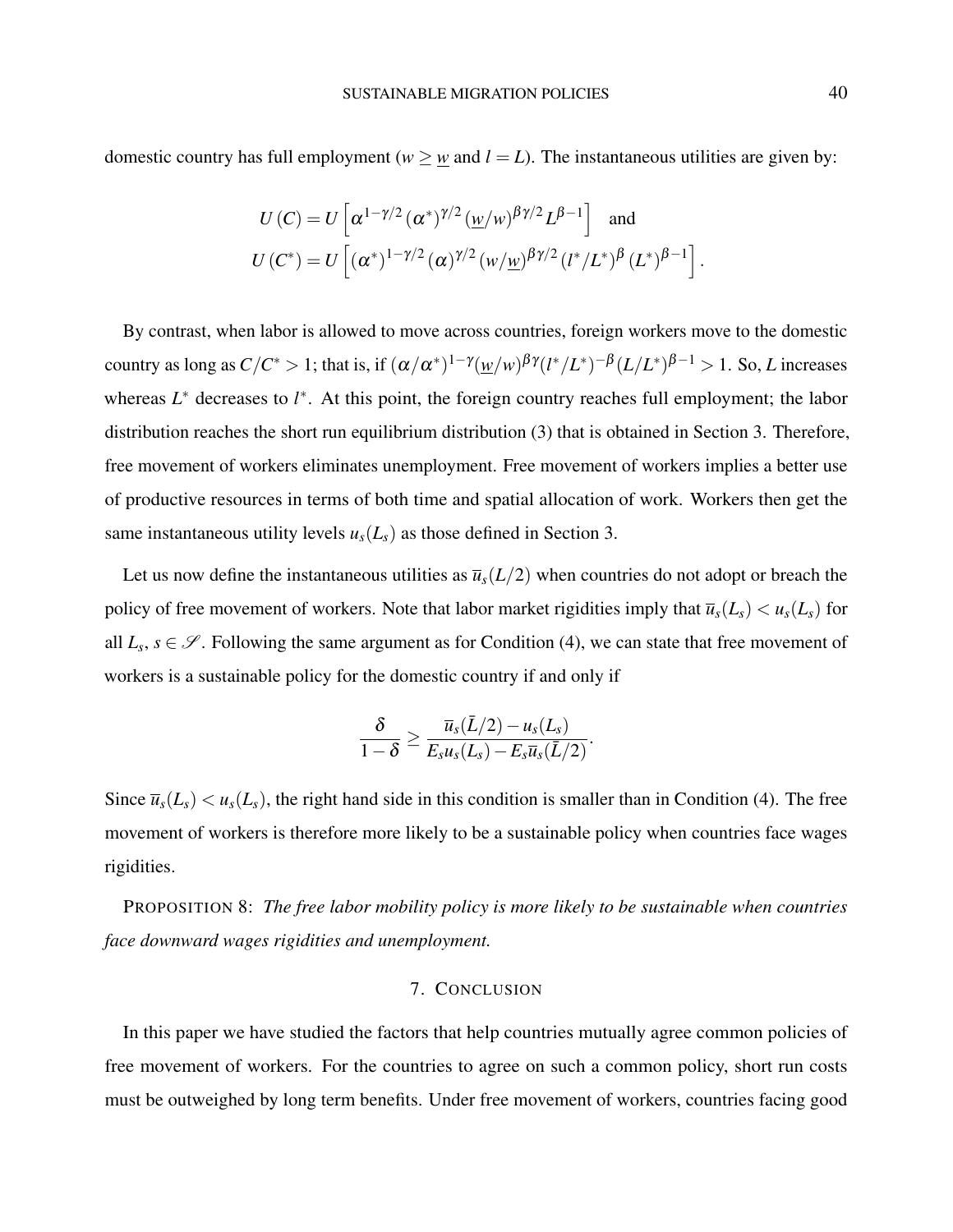productivity shocks incur short run costs as they allow foreign workers to participate in their local labor markets, which reduces local wages and/or purchasing power. By contrast, countries facing bad productivity shocks benefit from free movement of workers because they are able to invite their citizens to work temporarily or permanently in more prosperous countries. When productivity varies through time, free migration policies therefore bring long run benefits in terms of labor market flexibility and income risk sharing.

We considered the economic factors that contribute to the mutual agreement to adopt a policy of free movement of workers. We showed that free movement of workers creates negative externalities on local workers when countries produce some tradeable goods. This externality yields excess agglomeration of labor in the most productive country (which is exacerbated under weak congestion). This externality reduces the incentives of both countries to adopt a common policy for free movement of workers. Also, we showed that, from the view point of labor market efficiency alone, free movement of workers cannot be a sustainable policy in an economy with only tradeable goods or with very high congestion factors (strong decreasing returns to scale). In general, free migration policies become sustainable only if the share of tradeable goods is not too large and congestion factors are neither too high nor to small. In fact, some congestion factors can help. This reverses the conventional wisdom that congestion costs tend to reduce the political acceptability of migration.

We distinguished between two main policies. Under the policy of free movement of workers, migrants are guest workers who receive non-permanent work and residence permits. This policy corresponds to third-country association agreements or usual guest worker programs. Under the full right migration policy, migrants receive permanent work and residence permits as well as local political rights. Such a policy corresponds to a policy of naturalization of migrants or their descendants. In this paper, we have demonstrated that the latter policy is less likely to be sustainable. This is because each country anticipates the problem that may arise when its productivity falls: it may be stuck with too a large (recently naturalized) population and face other countries that block any reverse migration flow by breaching the full right migration agreement.

We considered the case of permanent productivity differences and showed how this factor may explain the reluctance of developed countries to accept uncontrolled inflows of immigrants from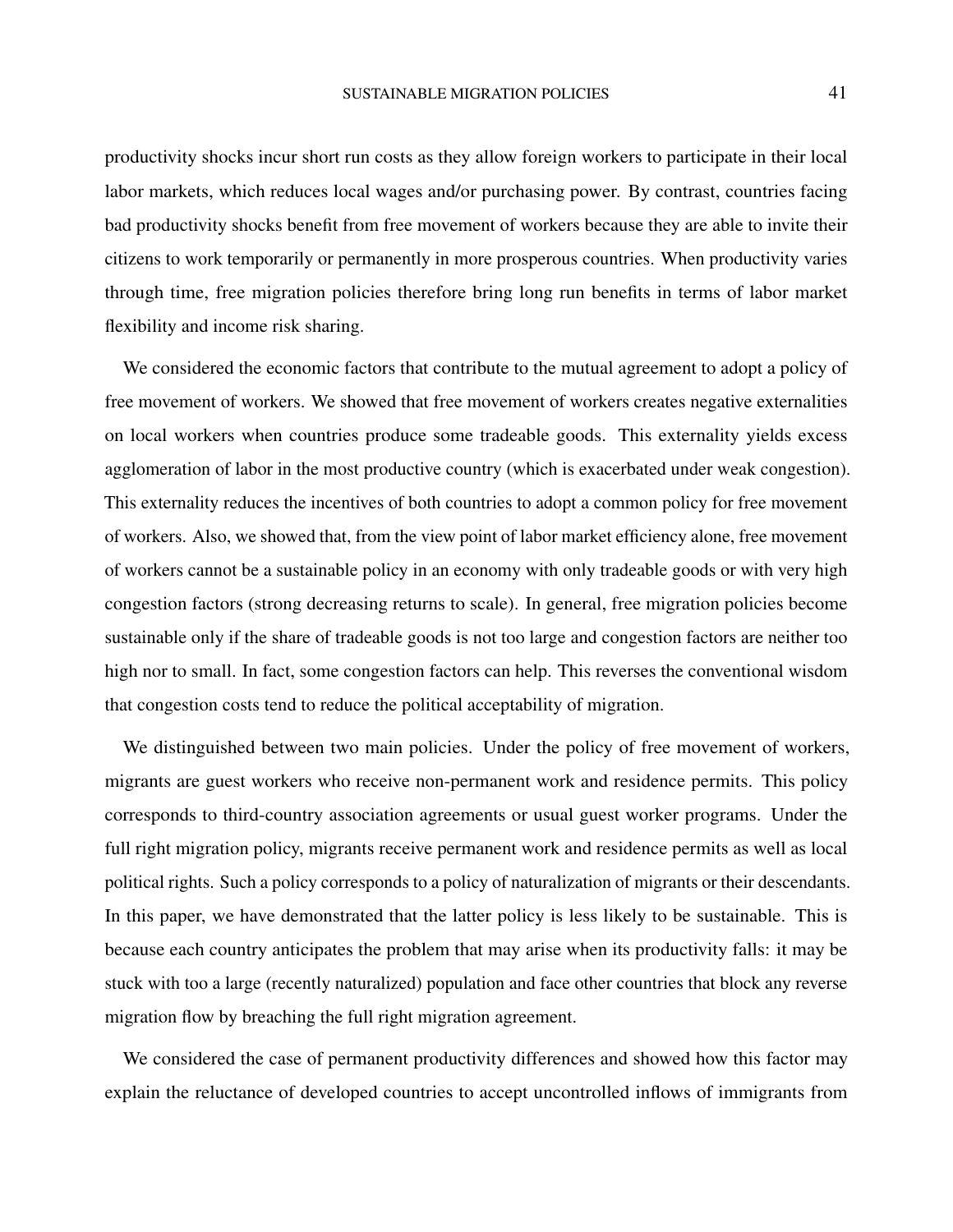developing countries. The analysis was also extended to a simple case with unemployment caused by wage rigidities to show that free labor mobility policies are more likely to be sustainable when countries face downward rigidities in wages.

The analysis could also be extended in several other directions. For instance, it will be interesting to investigate the acceptability of policies of free movement of workers in the case of heterogeneous workers, public finance issues, controlled migration, etc. These issues are left for further research.

### **REFERENCES**

- <span id="page-41-0"></span>ACEMOGLU, D., M. GOLOSOV AND A. TSYVINSKI, "Dynamic Mirrlees Taxation under Political Economy Constraints," *Review of Economic Studies* 77 (July 2010), 841–881.
- <span id="page-41-7"></span>ASDRUBALI, P., B. E. SORENSEN AND O. YOSHA, "Channels of Interstate Risk Sharing: United States 1963-1990," *The Quarterly Journal of Economics* 111 (November 1996), 1081–1110.
- <span id="page-41-5"></span>BOERI, T. AND H. BRÜCKER, "Why are Europeans so Tough on Migrants?," *Economic Policy* 20 (October 2005), 629–703.
- <span id="page-41-2"></span>BORJAS, G. J., "The Labor Demand Curve is Downward Sloping: Reexamining the Impact of Immigration on the Labor Market," *The Quarterly Journal of Economics* 118 (November 2003), 1335–1374.
- <span id="page-41-3"></span>BORJAS, G. J., R. B. FREEMAN AND L. KATZ, "Searching for the Effect of Immigration on the Labor Market," *American Economic Review* 86 (May 1996), 246–251.
- <span id="page-41-4"></span>CARD, D., "The Impact of the Mariel Boatlift on the Miami Labor Market," *Industrial and Labor Relations Review* 43 (January 1990), 245–257.
- <span id="page-41-1"></span>CHARI, V. V. AND P. J. KEHOE, "Sustainable Plans," *Journal of Political Economy* 98 (August 1990), 783–802.
- <span id="page-41-6"></span>CHISWICK, B. AND T. J. HATTON, "International Migration and the Integration of Labor Markets," in *Globalization in Historical Perspective* (National Bureau of Economic Research, Inc, 2003), 65–120.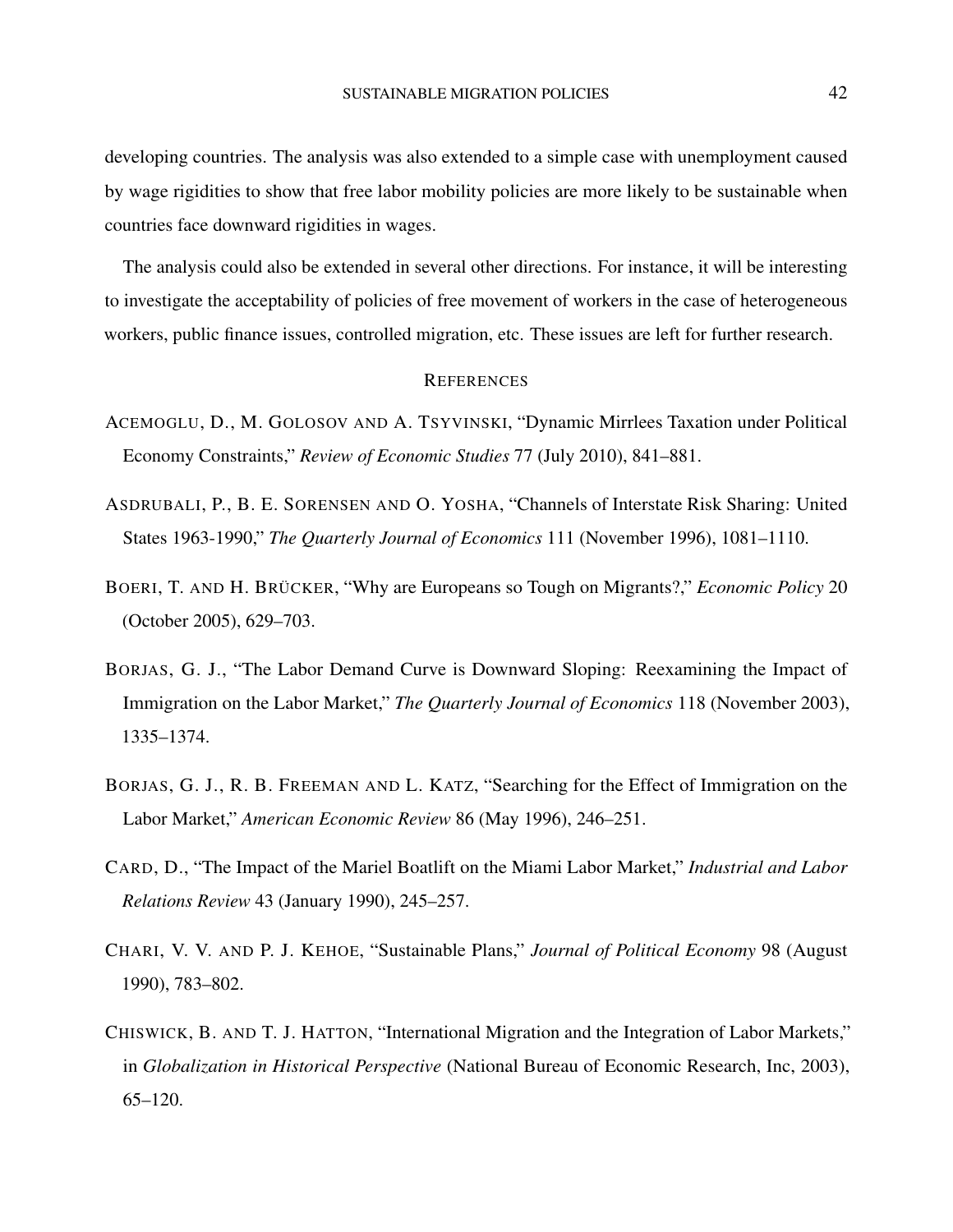- <span id="page-42-0"></span>CLEMENS, M. A., C. E. MONTENEGRO AND L. PRITCHETT, "The Place Premium: Wage Differences for Identical Workers across the US Border," Working Paper wp321, University of Chile, Department of Economics, July 2010.
- <span id="page-42-6"></span>DOLMAS, J. AND G. W. HUFFMAN, "On the Political Economy of Immigration and Income Redistribution," *International Economic Review* 45 (November 2004), 1129–1168.
- <span id="page-42-5"></span>FACCHINI, G. AND A. M. MAYDA, "From Individual Attitudes towards Migrants to Migration Policy Outcomes: Theory and Evidence," *Economic Policy* 23 (October 2008), 651–713.
- <span id="page-42-2"></span>FAINI, R. C., J. DE MELO AND K. ZIMMERMANN, eds., *Migration: The Controversies and the Evidence* (Cambridge University Press, 1999).
- <span id="page-42-3"></span>FILER, R., "The Effect of Immigrant Arrivals on Migratory Patterns of Native Workers," in *Immigration and the Workforce: Economic Consequences for the United States and Source Areas* (National Bureau of Economic Research, Inc, 1992), 245–270.
- <span id="page-42-7"></span>FRENCH, K. R. AND J. M. POTERBA, "Investor Diversification and International Equity Markets," *American Economic Review* 81 (May 1991), 222–236.
- <span id="page-42-10"></span>FRIEDMAN, J. W., "A Non-cooperative Equilibrium for Supergames," *Review of Economic Studies* 38 (January 1971), 1–12.
- <span id="page-42-8"></span>HAMERMESH, D. S., ed., *Labor Demand* (Princeton University Press, 1993).
- <span id="page-42-9"></span>KENNAN, J. AND J. R. WALKER, "The Effect of Expected Income on Individual Migration Decisions," *Econometrica* 79 (January 2011), 211–251.
- <span id="page-42-1"></span>KLEIN, P. AND G. VENTURA, "Productivity Differences and the Dynamic Effects of Labor Movements," *Journal of Monetary Economics* 56 (November 2009), 1059–1073.
- <span id="page-42-4"></span>KVIST, J., "Does EU Enlargement Start a Race to the Bottom? Strategic Onteraction among EU Member States in Social Policy," *Journal of European Social Policy* 14 (August 2004), 301–318.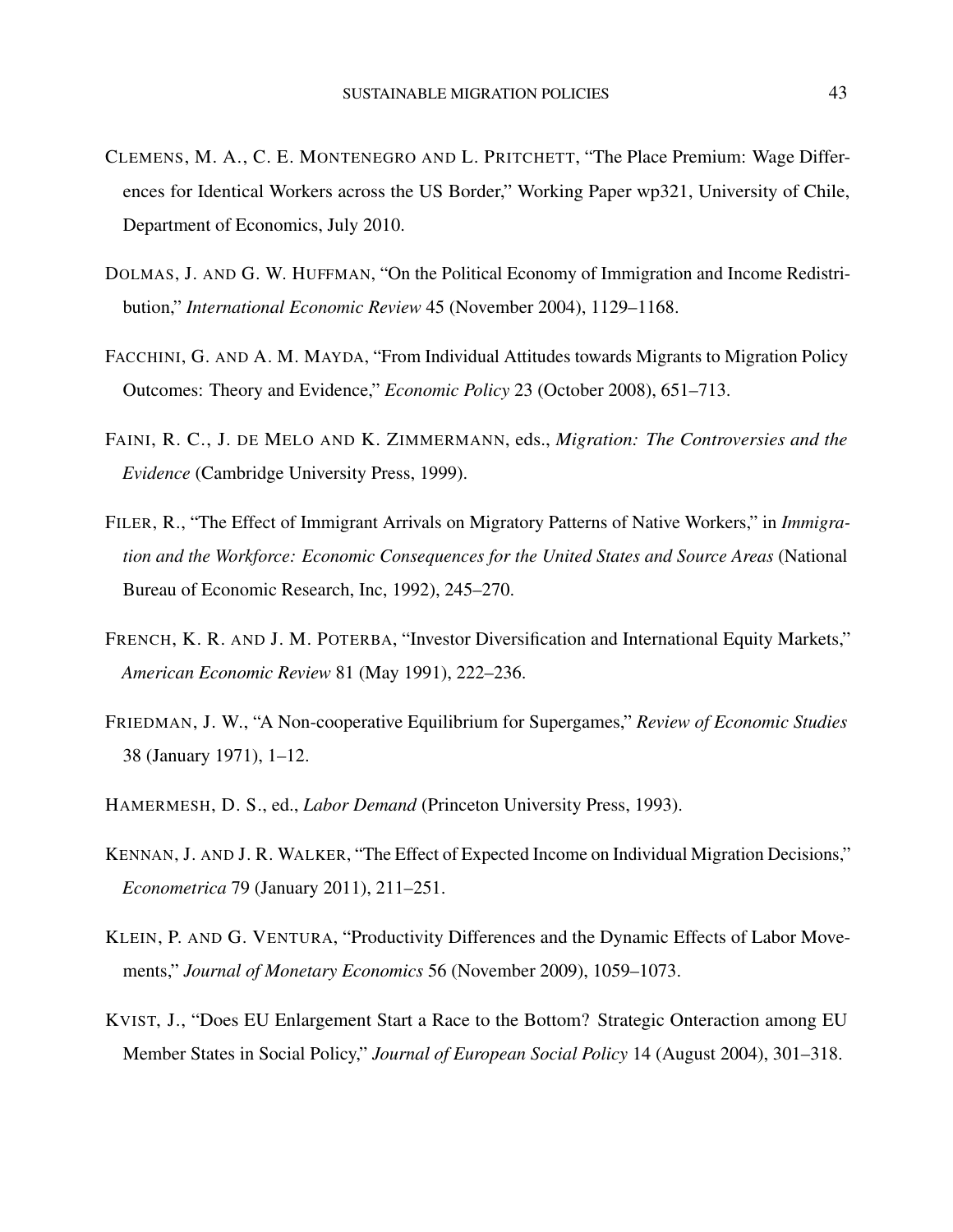- <span id="page-43-1"></span>LIGON, E., J. P. THOMAS AND T. WORRALL, "Informal Insurance Arrangements with Limited Commitment: Theory and Evidence from Village Economies," *Review of Economic Studies* 69 (January 2002), 209–244.
- <span id="page-43-7"></span>MARKUSEN, J. R., "Factor Movements and Commodity Trade as Complements," *Journal of International Economics* 14 (May 1983), 341–356.
- <span id="page-43-11"></span>MARTIN, P., "NAFTA and Mexico-US Migration: What Lessons, What Next?," *CESifo Forum* 11 (December 2010), 38–44.
- <span id="page-43-3"></span>MAYDA, A. M., "Who Is Against Immigration? A Cross-Country Investigation of Individual Attitudes toward Immigrants," *The Review of Economics and Statistics* 88 (April 2006), 510–530.
- <span id="page-43-6"></span>MÜLLER, T. AND S. H. T. TAI, "Individual Attitudes towards Migration: A Reexamination of the Evidence," University of Geneva, October 2009.
- <span id="page-43-4"></span>MUNDELL, R. A., "International Trade and Factor Mobility," *American Economic Review* 47 (June 1957), 321–335.
- <span id="page-43-9"></span>NEARY, P., "Factor Mobility and International Trade," *Canadian Journal of Economics* 28 (November 1995), 4–23.
- <span id="page-43-2"></span>OKKERSE, L., "How to Measure Labour Market Effects of Immigration: A Review," *Journal of Economic Surveys* 22 (February 2008), 1–30.
- <span id="page-43-8"></span>ORTEGA, F., "Immigration, Citizenship, and the Size of Government," *The B.E. Journal of Economic Analysis & Policy* 10 (2010).
- <span id="page-43-0"></span>OTTAVIANO, G. I. P. AND G. PERI, "Rethinking the Gains from Immigration: Theory and Evidence from the US," Technical Report 5226, C.E.P.R. Discussion Papers, September 2005.
- <span id="page-43-10"></span>PEEL, Q., "Bonn and Paris Plan EU Ostpolitik," (1994), Financial Times, 25 March 1994.
- <span id="page-43-5"></span>PEW GLOBAL ATTITUDES SURVEY, *World Publics Welcome Global Trade - But not Immigration*, Pew Research Centre (2007), http://pewglobal.org/files/pdf/258.pdf.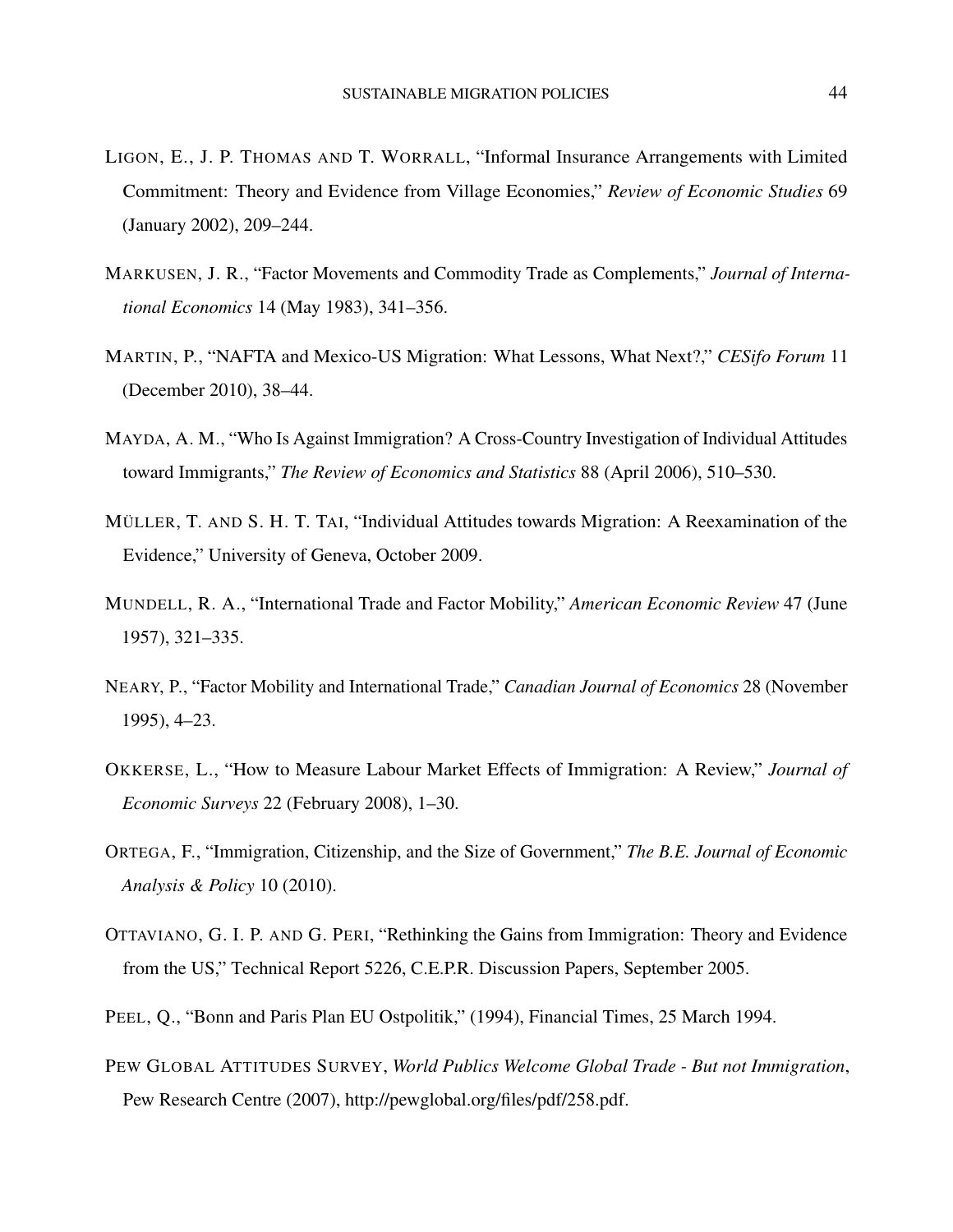- <span id="page-44-1"></span>SCHEVE, K. F. AND M. J. SLAUGHTER, "Labor Market Competition and Individual Preferences over Immigration Policy," *The Review of Economics and Statistics* 83 (February 2001), 133–145.
- <span id="page-44-2"></span>SCHIFF, M., "Substitution in Markusen's Classic Trade and Factor Movement Complementarity Models," Policy Research Working Paper Series 3974, The World Bank, August 2006.
- <span id="page-44-0"></span>THOMAS, J. P. AND T. WORRALL, "Self-Enforcing Wage Contracts," *Review of Economic Studies* 55 (October 1988), 541–554.
- WATERFIELD, B., "France Threatens to 'Suspend' Schengen Treaty," (2011), The Telegraph, 22 April 2011.
- <span id="page-44-4"></span>WELLISCH, D. AND U. WALZ, "Why do Rich Countries Prefer Free Trade over Free Migration? The Role of the Modern Welfare State," *European Economic Review* 42 (September 1998), 1595–1612.

### APPENDIX A.

<span id="page-44-3"></span>This appendix derives the short run market equilibrium of Section 3. We proceed in four steps. First, because profits are redistributed locally we have that national income *Y* is equal to the value of domestic production  $P_X X + P_Z Z$  where  $P_i$  is the price of good in sector *i*. Second we calculate labor demand from the condition that the value of the marginal product equals the wage rate,  $P_i F'_i(L_i) = w$ , or equivalently,  $P_i \alpha \beta L_i^{\beta-1} = w$ . This implies that the value of production in each sector is proportional to the wage bill:  $P_i F(L_i) = \beta^{-1} w L_i$ . The national income in wage units is then equal to  $Y = \beta^{-1} w L$ . Third, given the Cobb-Douglas preference individuals spend a share  $\gamma/2$  of their income on each of the tradeable goods and a share  $1 - \gamma$  on the local non-tradeable good. So, the goods market clearing condition in the non-tradeable sector gives  $\beta^{-1}wL_Z = (1 - \gamma)Y$  and hence  $L_Z = (1 - \gamma)L$ since  $Y = \beta^{-1} wL$ . Then using the labor market clearing condition in the domestic market we have that  $L_X = \gamma L$ . We can further use these conditions to compute the price of tradeable and nontradeable goods in wage units as  $P_X = (\alpha \beta)^{-1} (\gamma L)^{1-\beta} w$  and  $P_Z = (\alpha \beta)^{-1} [(1-\gamma)L]^{1-\beta} w$ . Finally, we consider the market clearing conditions for the tradeable good sectors in the domestic and foreign countries. With the Cobb-Douglas preference the value of production is equal to the consumers' expenditure shares:  $P_X F_X(L_X) = (\gamma/2)(Y + Y^*)$  and  $P_X^* F_X^*(L_X^*) = (\gamma/2)(Y^* + Y)$ . Therefore, the value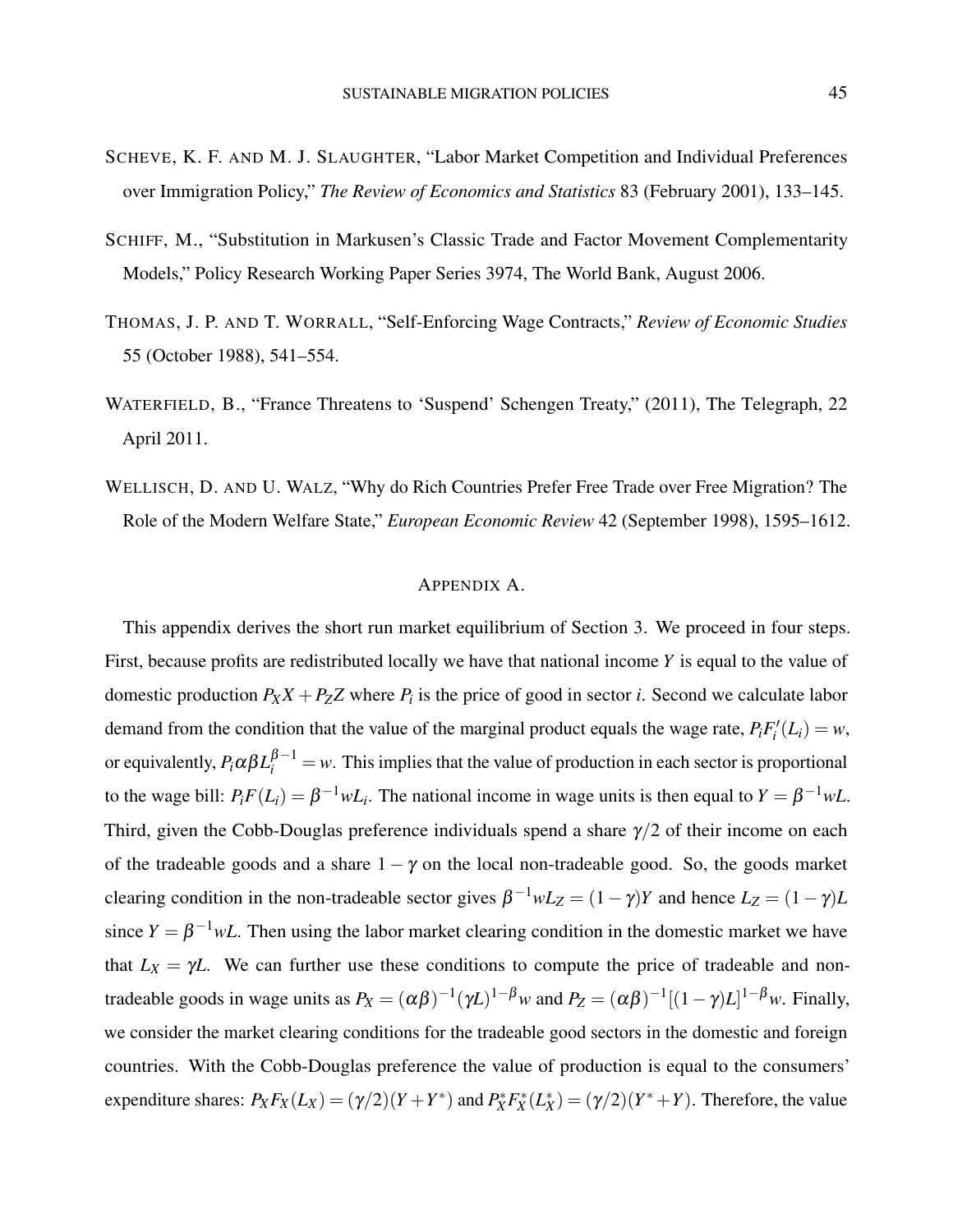of production of the tradeable good is the same in both countries:  $P_X F_X(L_X) = P_X^* F_X^*(L_X^*)$ . Because the value of production in each sector is proportional to the wage bill (with proportion  $\beta$ ) the wage bills in each country in the tradeable sectors must be equal:  $wL_i = w^*L_i^*$ . This then further applies to the non-tradeable sector and hence the equilibrium ratio of wages is  $w/w^* = L^*/L$ .

### APPENDIX B.

<span id="page-45-0"></span>We consider a rudimentary model of moving costs. The aim is to show that the assumption of zero moving costs in the main body of the paper can be relaxed provided moving costs are not too high on average. To do this requires two elements. First we assume that a moving cost of  $\mu$  is equivalent to a reduction in consumption. Suppose that consumption in the home country is higher than consumption in the foreign country when there are  $L \geq \bar{L}/2$ ,  $C(L) > C^*(L)$ . A foreign worker will move if  $U(C(L) - \mu) \ge U(C(L))$  or  $\mu \le C(L) - C^*(L)$ . Second assume that moving costs are heterogeneous across workers and that the distribution of moving costs across workers is a negative exponential distribution with an average moving cost of  $\bar{\mu}$ . That is the distribution of moving costs is given by the cumulative distribution function  $F(\mu) = 1 - \exp(-\mu/\bar{\mu})$ . This distribution is convenient as there are always some workers with low moving costs and because the distribution is described simply by its mean. Other assumptions on the distribution of moving costs could be made but the exponential is particularly analytically convenient. Using the exponential distribution, the number of foreign workers with moving costs less than or equal to  $C(L) - C^*(L)$  is

$$
(\bar{L}/2)F(C(L) - C^{*}(L)) = (\bar{L}/2) (1 - \exp(-(C(L) - C^{*}(L))/\bar{\mu})).
$$

For there to be an equilibrium in which  $C(L)$  and  $C^*(L)$  are equated, this number of workers should be no less that  $\hat{L} - L$  where  $\hat{L}$  is the equilibrium labor force and  $L \in [\bar{L}/2, \hat{L})$ . That is

$$
(\bar{L}/2) (1 - \exp(-(C(L) - C^*(L))/\bar{\mu})) \ge \hat{L} - L
$$

for  $L \in [\bar{L}/2, \hat{L})$ . If this inequality is satisfied then for any  $L \in [\bar{L}/2, \hat{L})$  there are always enough workers prepared to move such that consumption is equated in the two countries. Rewriting this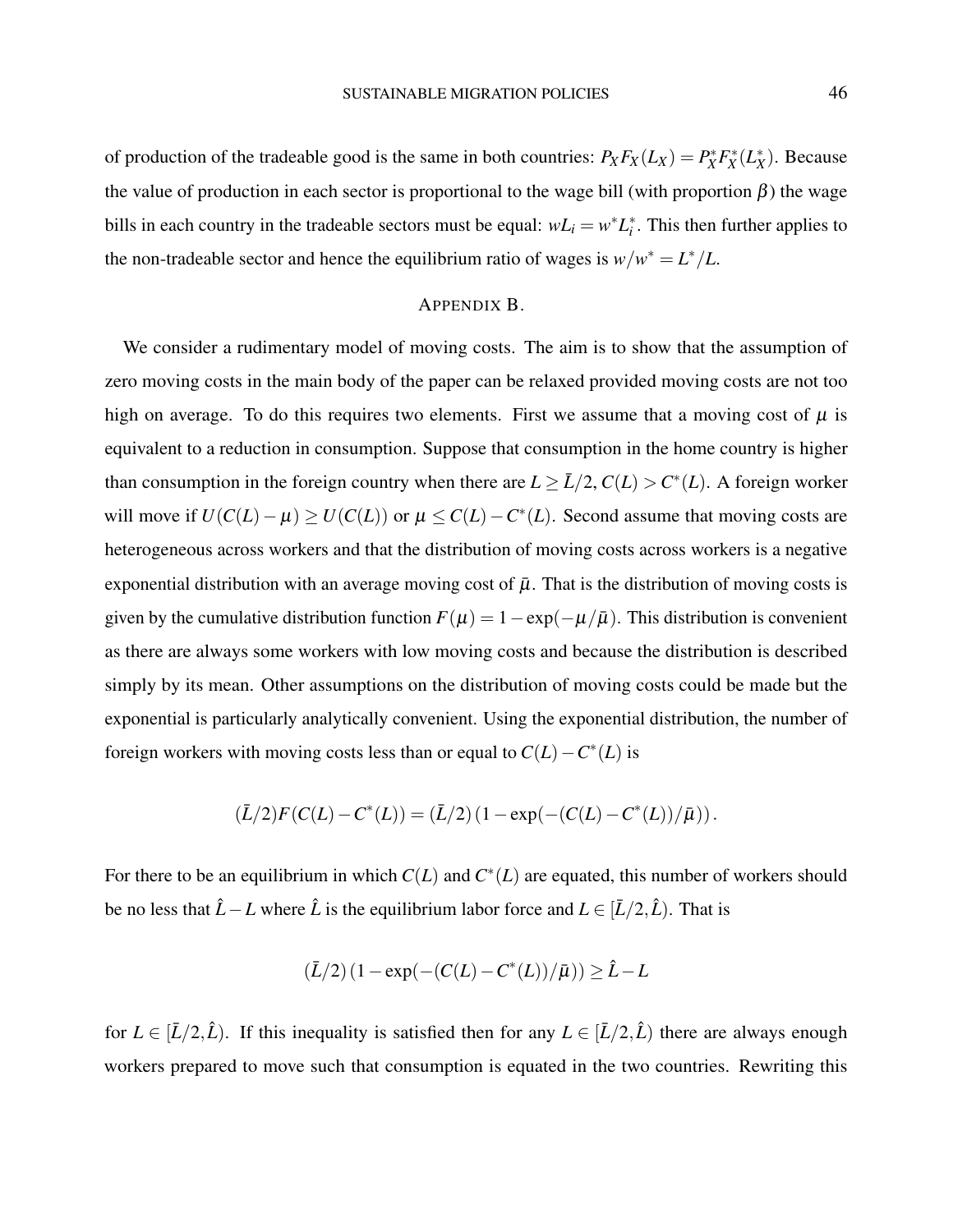inequality gives

$$
\bar{\mu} \leq \frac{(C(L) - C^*(L))}{-\log\left(1 - \left(\frac{\hat{L} - L}{\frac{\bar{L}}{2}}\right)\right)}
$$

for  $L \in [L/2, \hat{L})$ . Note that the term on the right-hand-side is positive and bounded above. To see it is positive, note that  $C(L) > C^*(L)$  by assumption and the term inside the logarithm is less than one. It is bounded above for  $L \in [L/2, \hat{L})$ . In the limit as  $L \to \hat{L}$  both the numerator and denominator vanish, but using L'Hospital's rule it can be shown that the limit as  $L \to \hat{L}$  is positive and finite. Thus provided the average moving cost is not too high, and assuming a similar condition holds for Home workers considering migration to the Foreign country, the equilibrium allocation with moving costs will be the same as when moving costs are zero. The welfare properties will however, be different.

### APPENDIX C.

<span id="page-46-0"></span>This appendix derives the necessary conditions for the planner's optimization problem. The planner maximizes world per-capita welfare  $W(L) = \omega(L)C(L) + (1 - \omega(L))C^*(L)$  where  $\omega(L) = L/\overline{L}$ . It is easy to check that

$$
C'(L) = \left(\beta \left(1 - \frac{\gamma}{2}\right) - 1\right) \frac{C(L)}{L} - \frac{\beta \gamma}{2} \frac{C(L)}{\bar{L} - L}
$$

with a similar expression for  $C^{*'}(L)$ . It then follows that

$$
W'(L) = \frac{\beta C(L)}{\bar{L}} \left[ \left( 1 - \frac{\gamma}{2} - \frac{\gamma}{2} \left( \frac{L}{L^*} \right) \right) - \frac{C^*(L)}{C(L)} \left( 1 - \frac{\gamma}{2} - \frac{\gamma}{2} \left( \frac{L^*}{L} \right) \right) \right].
$$

The planner's optimal labor allocation  $\tilde{L}$  solves  $W'(\tilde{L}) = 0$  and is given by

$$
\frac{C^*(\tilde{L})}{C(\tilde{L})} = \frac{\left(1 - (\gamma/2) - (\gamma/2)(\tilde{L}/\tilde{L}^*)\right)}{\left(1 - (\gamma/2) - (\gamma/2)(\tilde{L}^*/\tilde{L})\right)}.
$$

Under free movement of workers, we have  $C(\hat{L}) = C^*(\hat{L})$  so that:

$$
W'(\hat{L}) = \frac{\beta C(\hat{L})}{\bar{L}} \frac{\gamma}{2} \left[ \frac{\hat{L}^*}{\hat{L}} - \frac{\hat{L}}{\hat{L}^*} \right].
$$